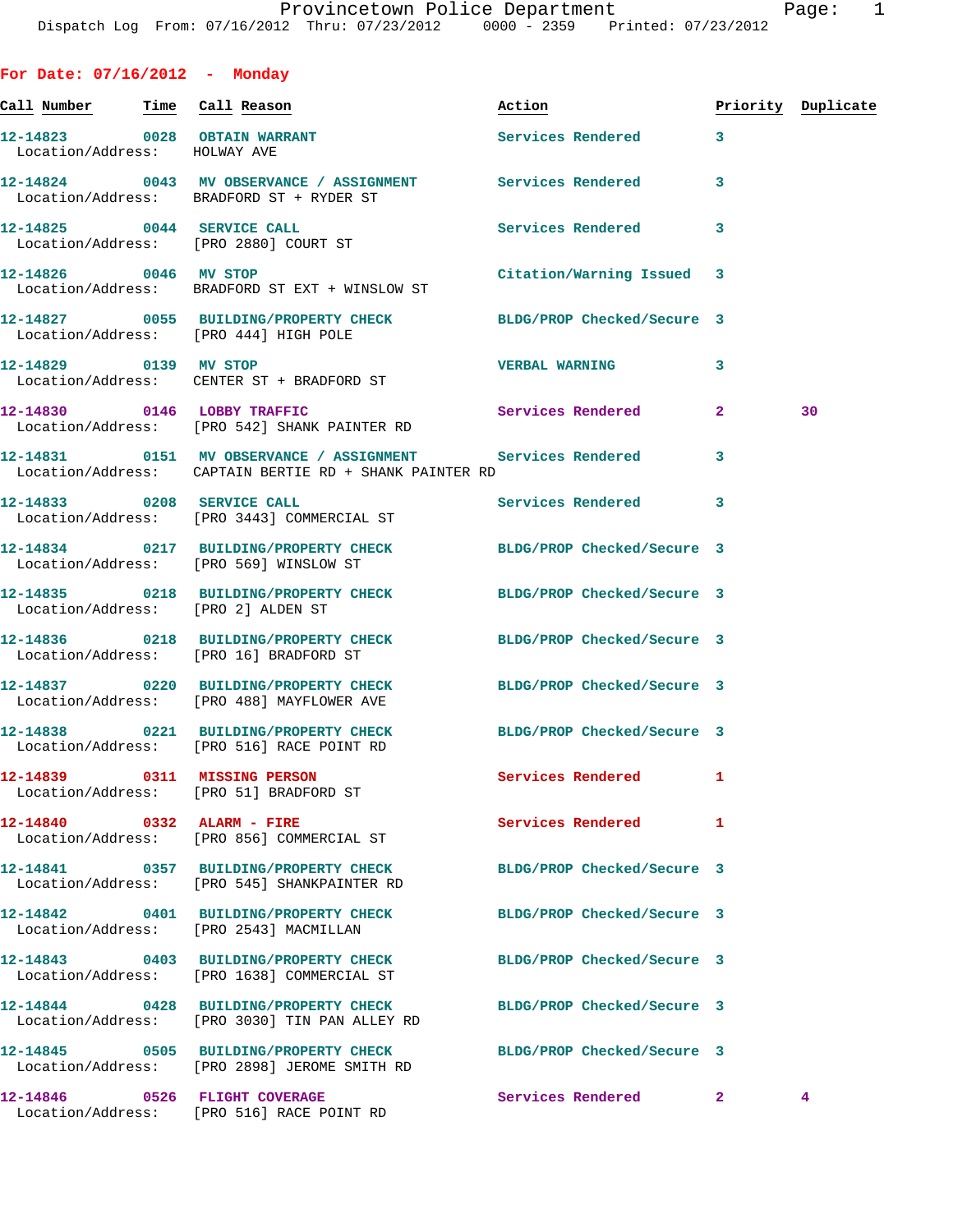|                                                                    | Provincetown Police Department<br>Dispatch Log From: 07/16/2012 Thru: 07/23/2012 0000 - 2359 Printed: 07/23/2012 |                          |              |
|--------------------------------------------------------------------|------------------------------------------------------------------------------------------------------------------|--------------------------|--------------|
| Location/Address: [PRO 564] BAYBERRY                               | 12-14847 0550 BUILDING/PROPERTY CHECK BLDG/PROP Checked/Secure 3                                                 |                          |              |
|                                                                    | 12-14848 0614 BUILDING/PROPERTY CHECK BLDG/PROP Checked/Secure 3<br>Location/Address: [PRO 3163] WINTHROP ST     |                          |              |
|                                                                    | 12-14849 0720 FOUND WALLET<br>Location/Address: [PRO 542] SHANK PAINTER RD                                       | <b>Services Rendered</b> | 3            |
|                                                                    | 12-14850 0728 MT GILBOA CONSTRUCTION Services Rendered                                                           |                          | 3            |
| Location/Address: [PRO 899] COURT ST                               | 12-14851 0756 PARKING COMPLAINT / GENERAL                                                                        | No Action Required       | 3            |
| Location/Address: [PRO 521] ROUTE 6                                | 12-14852 0827 BUILDING/PROPERTY CHECK Services Rendered                                                          |                          | 3            |
|                                                                    | 12-14854 0900 SUSPICIOUS ACTIVITY<br>Location/Address: [PRO 1563] CONWELL ST                                     | <b>Services Rendered</b> | $\mathbf{2}$ |
|                                                                    | 12-14855 0916 PROPERTY DAMAGE<br>Location/Address: [PRO 629] COMMERCIAL ST                                       | <b>Services Rendered</b> | 3            |
| Location/Address: [PRO 2521] ROUTE 6                               | 12-14856 1009 MV OBSERVANCE / ASSIGNMENT No Action Required                                                      |                          | 3            |
|                                                                    | 12-14857 1011 ASSIST CITIZEN<br>Location/Address: [PRO 999] MONTELLO ST                                          | <b>Services Rendered</b> | 3            |
|                                                                    | 12-14858 1015 STREET SWEEP TOW<br>Location/Address: [PRO 846] COMMERCIAL ST                                      | <b>Vehicle Towed</b>     | 3            |
| 12-14859 1018 ANIMAL CALL                                          | Location/Address: [PRO 3296] SHANK PAINTER RD                                                                    | <b>GONE ON ARRIVAL</b>   | $\mathbf{2}$ |
|                                                                    | 12-14860 1025 STREET SWEEP TOW<br>Location/Address: [PRO 846] COMMERCIAL ST                                      | <b>Vehicle Towed</b>     | 3            |
|                                                                    | 12-15149 1039 KEEP THE PEACE<br>Location/Address: [PRO 1219] WILLOW DR                                           | Investigated             | $\mathbf{2}$ |
| Location/Address: CREEK HILL RD                                    | 12-14861 1040 PARKING COMPLAINT / GENERAL No Action Required                                                     |                          | 3            |
|                                                                    | 12-14863 1040 LOST T-MOBILE PHONE Services Rendered<br>Location/Address: [PRO 542] SHANK PAINTER RD              |                          | 3            |
| Location/Address: [PRO 1645] HARRY KEMP                            | 12-14862 1042 MV OBSERVANCE / ASSIGNMENT Services Rendered                                                       |                          | 3            |
| 12-14864 1052 STREET SWEEP TOW<br>Location/Address: COMMERCIAL ST  |                                                                                                                  | <b>Vehicle Towed</b>     | 3            |
| 12-14865 1055 MV STOP                                              | Location/Address: PLEASANT ST + BRADFORD ST                                                                      | <b>VERBAL WARNING</b>    | 3            |
| 12-14866 1100 911 GENERAL                                          | Location/Address: [PRO 68] PROVINCELANDS RD                                                                      | No Action Required       | 1            |
| 12-14867 1109 FOLLOW UP                                            | Location/Address: [PRO 105] COMMERCIAL ST                                                                        | Services Rendered        | $\mathbf{2}$ |
|                                                                    | 12-14868 1111 STREET SWEEP TOW<br>Location/Address: [PRO 1553] COMMERCIAL ST                                     | <b>Vehicle Towed</b>     | 3            |
| 12-14869 1119 MV STOP                                              | Location/Address: [PRO 2152] HARRY KEMP WAY                                                                      | <b>VERBAL WARNING</b>    | 3            |
| 12-14870 1139 PARK, WALK & TALK<br>Location/Address: COMMERCIAL ST |                                                                                                                  | Services Rendered        | $\mathbf{2}$ |

Page:  $2$ <br> $2^{12}$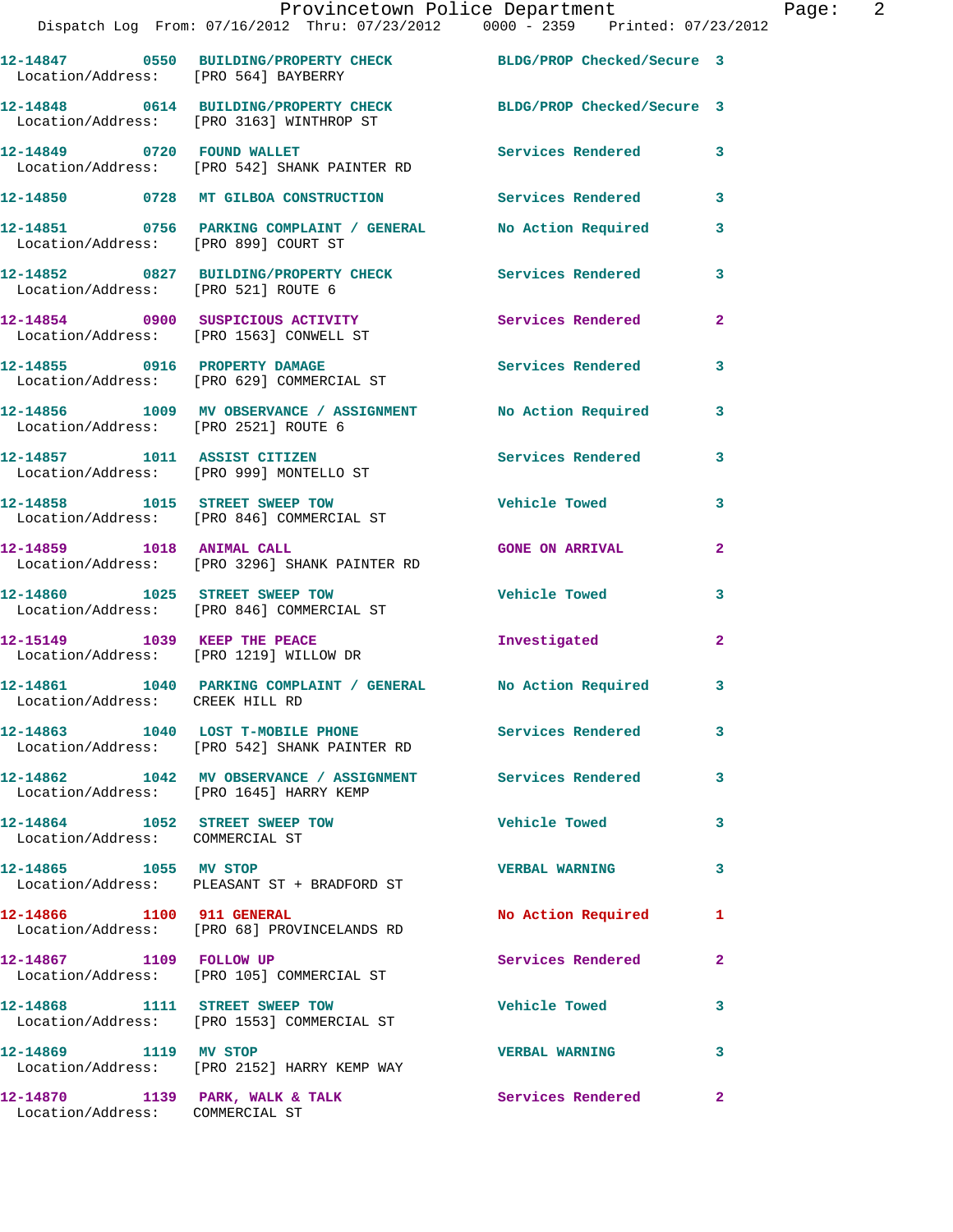|                                                               | Provincetown Police Department<br>Dispatch Log From: 07/16/2012 Thru: 07/23/2012 0000 - 2359 Printed: 07/23/2012 |                           |                         |
|---------------------------------------------------------------|------------------------------------------------------------------------------------------------------------------|---------------------------|-------------------------|
|                                                               | 12-14871 1326 MEDICAL EMERGENCY<br>Location/Address: [PRO 3430] COMMERCIAL ST                                    | Transported to Hospital 1 |                         |
|                                                               | 12-14873 1359 LOST ANDROID PHONE<br>Location/Address: [PRO 542] SHANK PAINTER RD                                 | Services Rendered         | 3                       |
|                                                               | 12-14872 1400 PARK, WALK & TALK<br>Location/Address: [PRO 616] COMMERCIAL ST                                     | No Action Required        | $\overline{2}$          |
| 12-14906   1400   FOUND PURSE                                 | Location/Address: [PRO 2490] PROVINCELANDS RD                                                                    | <b>Services Rendered</b>  | 3                       |
|                                                               | 12-14874 1407 ASSIST AGENCY / MUTUAL AID<br>Location/Address: [PRO 542] SHANK PAINTER RD                         | <b>Services Rendered</b>  | 3                       |
|                                                               | 12-14875 1410 MEDICAL EMERGENCY<br>Location/Address: [PRO 2558] BRADFORD ST                                      | <b>Services Rendered</b>  | 1                       |
| 12-14876   1414   FOLLOW UP                                   | Location/Address: [PRO 165] COMMERCIAL ST                                                                        | FOLLOW UP                 | $\overline{\mathbf{2}}$ |
| 12-14877 1422 MV STOP<br>Location/Address: RYDER ST EXT       |                                                                                                                  | <b>VERBAL WARNING</b>     | 3                       |
| 12-14878 1439 MV ACCIDENT                                     | Location/Address: [PRO 3296] SHANK PAINTER RD                                                                    | Services Rendered         | 1                       |
|                                                               | 12-14879 1442 COMPLAINT - STREET PERFORMERS Services Rendered<br>Location/Address: [PRO 105] COMMERCIAL ST       |                           | 3                       |
| 12-14880 1525 ANIMAL CALL<br>Location/Address: FRANKLIN ST    |                                                                                                                  | SPOKEN TO                 | $\mathbf{2}$            |
|                                                               | 12-14881 1532 ANIMAL CALL<br>Location/Address: [PRO 1212] FRANKLIN ST                                            | SPOKEN TO                 | $\mathbf{2}$            |
|                                                               | 12-14882 1552 MEDICAL EMERGENCY<br>Location/Address: [PRO 247] COMMERCIAL ST                                     | Transported to Hospital   | 1                       |
| Location/Address: [PRO 2521] ROUTE 6                          | 12-14883 1616 MV OBSERVANCE / ASSIGNMENT Services Rendered                                                       |                           | 3                       |
| 12-14884 1620 COMPLAINT                                       | Location/Address: [PRO 2500] COMMERCIAL ST                                                                       | <b>Services Rendered</b>  |                         |
|                                                               | 12-14885 1635 MEDICAL EMERGENCY<br>Location/Address: [PRO 2543] MACMILLAN WHARF                                  | Transported to Hospital   | 1                       |
| 12-14886 1649 MV STOP<br>Location/Address: [PRO 521] ROUTE 6  |                                                                                                                  | <b>VERBAL WARNING</b>     | 3                       |
| 12-14887 1703 MV STOP<br>Location/Address: [PRO 2513] ROUTE 6 |                                                                                                                  | <b>VERBAL WARNING</b>     | 3                       |
|                                                               | 12-14888 1809 DR ORDERED TRANSPORT<br>Location/Address: [PRO 440] HARRY KEMP WAY                                 | Transported to Hospital   | 1                       |
|                                                               | 12-14889 1838 SERVE WARRANT<br>Location/Address: [PRO 242] COMMERCIAL ST                                         | Arrest(s) Made            | 3                       |
| 12-14890 1950 FOLLOW UP                                       | Location/Address: [PRO 1183] COMMERCIAL ST                                                                       | Citation/Warning Issued   | 2                       |
| 12-14891 1956 MV STOP                                         | Location: [PRO 3431] LOPES SQUARE                                                                                | <b>VERBAL WARNING</b>     | 3                       |
| 12-14892 2010 MV STOP                                         | Location/Address: [PRO 3313] STANDISH ST                                                                         | Citation/Warning Issued   | 3                       |
| 12-14893 2018 MV STOP                                         |                                                                                                                  | <b>VERBAL WARNING</b>     | 3                       |

Location/Address: [PRO 536] SHANK PAINTER RD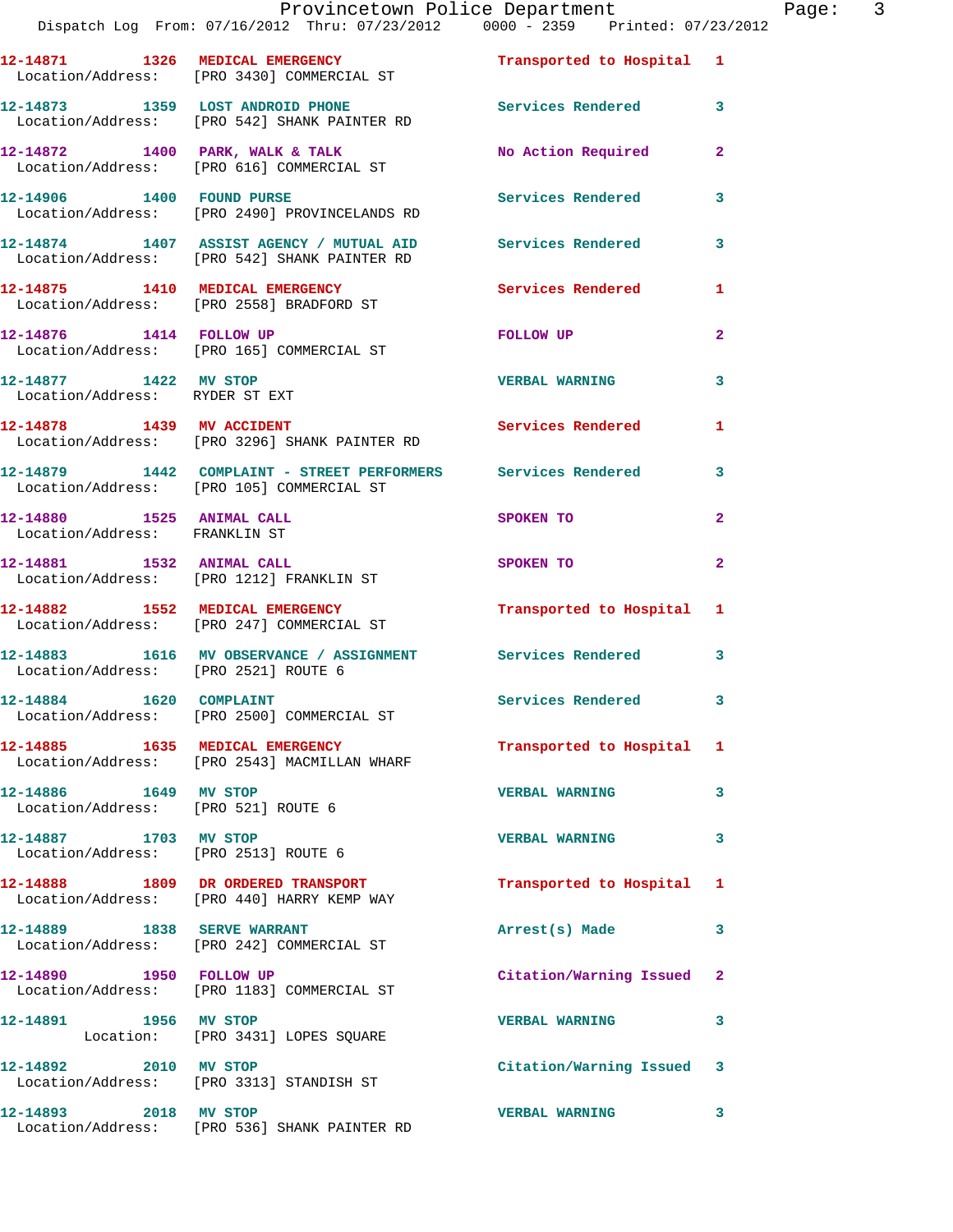| Location/Address: [PRO 564] BAYBERRY                            | 12-14896 2024 BUILDING/PROPERTY CHECK                                                                  | BLDG/PROP Checked/Secure 3 |                         |
|-----------------------------------------------------------------|--------------------------------------------------------------------------------------------------------|----------------------------|-------------------------|
|                                                                 | 12-14894 2025 BUILDING/PROPERTY CHECK<br>Location/Address: [PRO 175] COMMERCIAL ST                     | BLDG/PROP Checked/Secure 3 |                         |
|                                                                 | 12-14895 2026 BUILDING/PROPERTY CHECK<br>Location/Address: [PRO 2500] COMMERCIAL ST                    | BLDG/PROP Checked/Secure 3 |                         |
|                                                                 | 12-14897 2028 BUILDING/PROPERTY CHECK<br>Location/Address: [PRO 526] RYDER ST EXT                      | BLDG/PROP Checked/Secure 3 |                         |
|                                                                 | 12-14898 2032 BUILDING/PROPERTY CHECK<br>Location/Address: [PRO 306] COMMERCIAL ST                     | BLDG/PROP Checked/Secure 3 |                         |
|                                                                 | 12-14899  2041 BUILDING/PROPERTY CHECK<br>Location/Address: [PRO 2206] COMMERCIAL ST                   | BLDG/PROP Checked/Secure 3 |                         |
| Location/Address: [PRO 94] BRADFORD ST                          | 12-14900 2042 MV OBSERVANCE / ASSIGNMENT                                                               | Services Rendered          | 3                       |
|                                                                 | 12-14901 2049 MEDICAL EMERGENCY<br>Location/Address: [PRO 542] SHANK PAINTER RD                        | Transported to Hospital 1  |                         |
| 12-14902 2053 MV STOP                                           | Location/Address: BRADFORD ST EXT + CENTER ST                                                          | <b>VERBAL WARNING</b>      | 3                       |
|                                                                 | 12-14904 2113 BUILDING/PROPERTY CHECK<br>Location/Address: [PRO 105] COMMERCIAL ST                     | BLDG/PROP Checked/Secure 3 |                         |
|                                                                 | 12-14905 2148 BUILDING/PROPERTY CHECK<br>Location/Address: [PRO 2483] COMMERCIAL ST                    | BLDG/PROP Checked/Secure 3 |                         |
| 12-14908                                                        | 2150 FOUND LOUIS VUITTON/RETURNED Services Rendered 3<br>Location/Address: [PRO 3148] COMMERCIAL ST    |                            |                         |
|                                                                 | 12-14907 2154 BUILDING/PROPERTY CHECK<br>Location/Address: [PRO 1638] COMMERCIAL ST                    | BLDG/PROP Checked/Secure 3 |                         |
| 12-14909 2211 FOUND PROPERTY                                    | Location/Address: [PRO 433] RYDER ST EXT                                                               | Services Rendered 3        |                         |
|                                                                 | 12-14910 2228 BUILDING/PROPERTY CHECK<br>Location/Address: [PRO 1025] COMMERCIAL ST                    | BLDG/PROP Checked/Secure 3 |                         |
|                                                                 | 12-14911 2239 BUILDING/PROPERTY CHECK<br>Location/Address: [PRO 182] COMMERCIAL ST                     | BLDG/PROP Checked/Secure 3 |                         |
|                                                                 | 12-14912 2313 BUILDING/PROPERTY CHECK<br>Location/Address: [PRO 2543] MACMILLAN WHARF                  | BLDG/PROP Checked/Secure 3 |                         |
|                                                                 | 12-14913 2324 MV OBSERVANCE / ASSIGNMENT<br>Location/Address: HOWLAND ST + BRADFORD ST                 | No Action Required         | $\overline{\mathbf{3}}$ |
|                                                                 | 12-14914 2325 BUILDING/PROPERTY CHECK<br>Location/Address: [PRO 182] COMMERCIAL ST                     | BLDG/PROP Checked/Secure 3 |                         |
| 12-14915 2328 MV STOP                                           | Location/Address: HANCOCK ST + BRADFORD ST                                                             | <b>VERBAL WARNING</b>      | $\mathbf{3}$            |
|                                                                 | 12-14916 2337 MV OBSERVANCE / ASSIGNMENT Services Rendered<br>Location/Address: BRADFORD ST + RYDER ST |                            | 3                       |
| 12-14917 2344 MV STOP                                           | Location/Address: PRISCILLA ALDEN RD + BRADFORD ST                                                     | <b>VERBAL WARNING</b>      | $\mathbf{3}$            |
| 12-14918 2346 MV STOP<br>Location/Address: [PRO 42] BRADFORD ST |                                                                                                        | <b>VERBAL WARNING</b>      | $\mathbf{3}$            |
| 12-14919 2351 MV STOP                                           |                                                                                                        | No Action Required 3       |                         |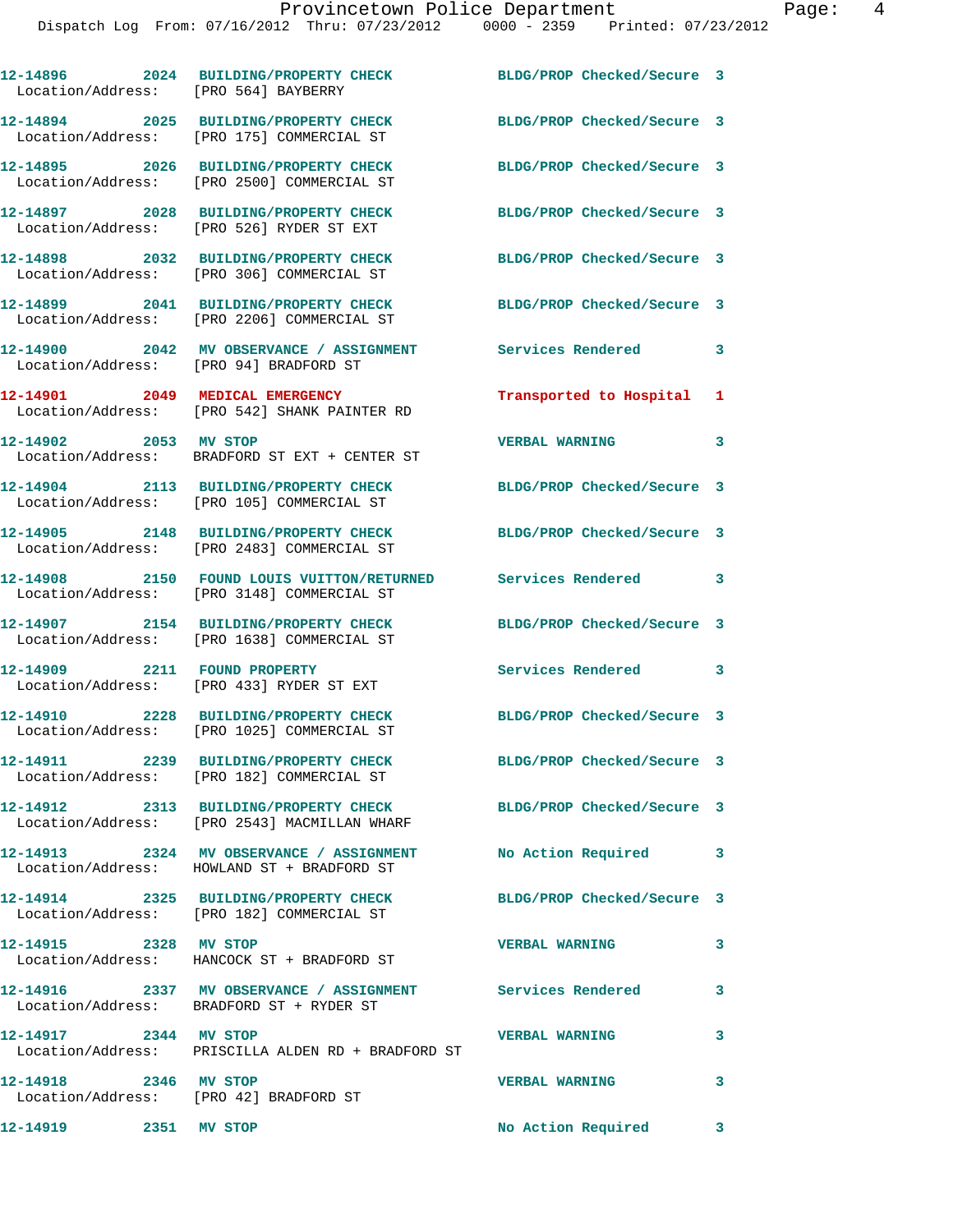## **For Date: 07/17/2012 - Tuesday**

| 12-14920 0000 MV STOP                 | Location/Address: WASHINGTON AVE + BRADFORD ST                                                                    | <b>VERBAL WARNING</b>      | 3            |    |
|---------------------------------------|-------------------------------------------------------------------------------------------------------------------|----------------------------|--------------|----|
| 12-14921 0038 MV STOP                 | Location/Address: ROUTE 6 + SNAIL RD                                                                              | VERBAL WARNING 3           |              |    |
| Location/Address: [PRO 571] ALDEN ST  | 12-14922 0052 BUILDING/PROPERTY CHECK BLDG/PROP Checked/Secure 3                                                  |                            |              |    |
|                                       | 12-14923 0100 PARK, WALK & TALK<br>Location: [PRO 3431] LOPES SQUARE                                              | No Action Required 2       |              |    |
|                                       | 12-14924 0200 MV OBSERVANCE / ASSIGNMENT Services Rendered 3<br>Location/Address: BRADFORD ST + STANDISH ST       |                            |              |    |
|                                       | 12-14925 0206 BUILDING/PROPERTY CHECK BLDG/PROP Checked/Secure 3<br>Location/Address: [PRO 2543] MACMILLAN        |                            |              |    |
|                                       | 12-14926 0213 BUILDING/PROPERTY CHECK BLDG/PROP Checked/Secure 3<br>Location/Address: [PRO 3317] CEMETERY RD      |                            |              |    |
|                                       | 12-14927 0217 SPEED DOLLY ASSIGNMENT<br>Location/Address: [PRO 2494] BRADFORD ST                                  | No Action Required 3       |              |    |
| Location/Address: [PRO 2] ALDEN ST    | 12-14928 0217 BUILDING/PROPERTY CHECK BLDG/PROP Checked/Secure 3                                                  |                            |              |    |
|                                       | 12-14929 0217 BUILDING/PROPERTY CHECK BLDG/PROP Checked/Secure 3<br>Location/Address: [PRO 440] HARRY KEMP WAY    |                            |              |    |
|                                       | 12-14930 0222 BUILDING/PROPERTY CHECK BLDG/PROP Checked/Secure 3<br>Location/Address: [PRO 488] MAYFLOWER AVE     |                            |              |    |
|                                       | 12-14931 0222 BUILDING/PROPERTY CHECK BLDG/PROP Checked/Secure 3<br>Location/Address: [PRO 569] WINSLOW ST        |                            |              |    |
| Location/Address: [TRU 1] SHORE RD    | 12-14933 0234 ASSIST AGENCY / NOTIFY TPD Taken/Referred to Other 3                                                |                            |              |    |
| Location/Address: [PRO 3287] ROUTE 6  | 12-14932 0244 BUILDING/PROPERTY CHECK BLDG/PROP Checked/Secure 3                                                  |                            |              |    |
|                                       | 12-14934 0324 BUILDING/PROPERTY CHECK BLDG/PROP Checked/Secure 3<br>Location/Address: [PRO 3030] TIN PAN ALLEY RD |                            |              |    |
|                                       | 12-14935 0356 BUILDING/PROPERTY CHECK<br>Location/Address: [PRO 1638] COMMERCIAL ST                               | BLDG/PROP Checked/Secure 3 |              |    |
| Location/Address: [PRO 512] PRINCE ST | 12-14937 0406 BUILDING/PROPERTY CHECK                                                                             | BLDG/PROP Checked/Secure 3 |              |    |
|                                       | 12-14938 0442 BUILDING/PROPERTY CHECK<br>Location/Address: [PRO 545] SHANK PAINTER RD                             | BLDG/PROP Checked/Secure 3 |              |    |
|                                       | 12-14939 0508 BUILDING/PROPERTY CHECK<br>Location/Address: [PRO 1646] WINSLOW ST                                  | BLDG/PROP Checked/Secure 3 |              |    |
|                                       | 12-14940 0510 BUILDING/PROPERTY CHECK<br>Location/Address: [PRO 175] COMMERCIAL ST                                | BLDG/PROP Checked/Secure 3 |              |    |
|                                       | 12-14941 0558 INFO SERVICES - LOBBY<br>Location/Address: [PRO 542] SHANK PAINTER RD                               | Services Rendered          | $\mathbf{2}$ | 39 |
| Location/Address: ROUTE 6             | 12-14942 0558 MV OBSERVANCE / ASSIGNMENT Services Rendered                                                        |                            | 3            |    |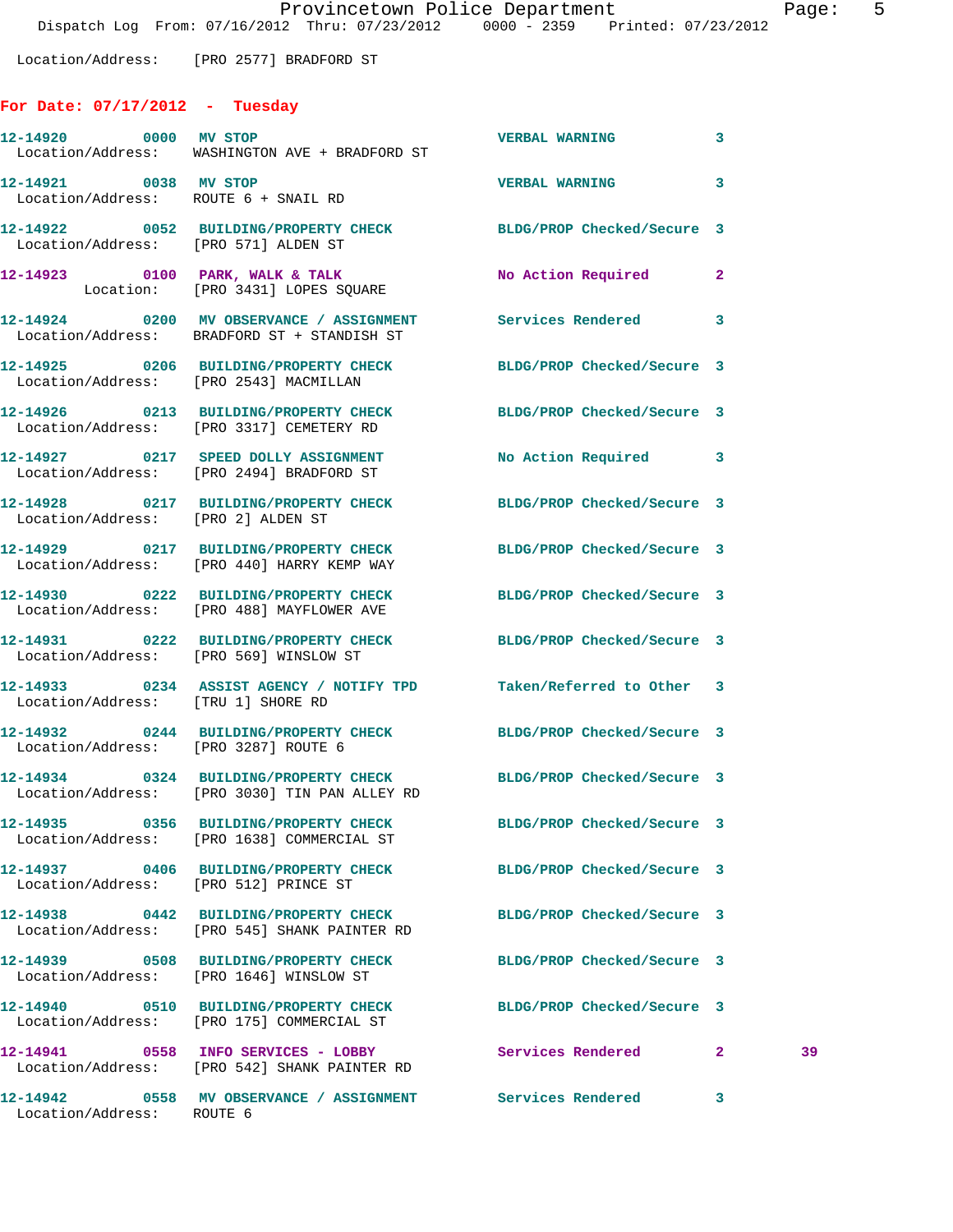|                                       | Provincetown Police Department<br>Dispatch Log From: 07/16/2012 Thru: 07/23/2012 0000 - 2359 Printed: 07/23/2012        |                            |                |
|---------------------------------------|-------------------------------------------------------------------------------------------------------------------------|----------------------------|----------------|
|                                       | 12-14943 0607 BUILDING/PROPERTY CHECK BLDG/PROP Checked/Secure 3<br>Location/Address: [PRO 3163] WINTHROP ST            |                            |                |
|                                       | 12-14944 0615 BUILDING/PROPERTY CHECK<br>Location/Address: [PRO 2483] COMMERCIAL ST                                     | BLDG/PROP Checked/Secure 3 |                |
| Location/Address: NELSON AVE          | 12-14945 0617 ANIMAL CALL-INJURED RABBIT Taken/Referred to Other 2                                                      |                            |                |
| 12-14946 0718 MV ACCIDENT             | Location/Address: [PRO 542] SHANK PAINTER RD                                                                            | <b>SPOKEN TO</b>           | 1              |
|                                       | 12-14947 0758 BUILDING/PROPERTY CHECK Services Rendered<br>Location/Address: [PRO 2483] COMMERCIAL ST                   |                            | 3              |
|                                       | 12-14948 0809 MV OBSERVANCE / ASSIGNMENT Services Rendered<br>Location/Address: [PRO 2521] ROUTE 6                      |                            | 3              |
|                                       | 12-14949 0812 MV OBSERVANCE / ASSIGNMENT Services Rendered<br>Location/Address: HOWLAND ST + BRADFORD ST                |                            | 3              |
|                                       | 12-14950      0815   FOUND KINDLE/RETURNED         No Action Required<br>Location/Address:   [PRO 542] SHANK PAINTER RD |                            | 3              |
|                                       | 12-14951 0823 AIRCRAFT<br>Location/Address: [PRO 516] RACE POINT RD                                                     | Services Rendered          | $\overline{2}$ |
|                                       | 12-14952 0904 MV OBSERVANCE / ASSIGNMENT Services Rendered<br>Location/Address: [PRO 1645] HARRY KEMP                   |                            | 3              |
| 12-14953 0907 MV STOP                 | Location/Address: [PRO 440] HARRY KEMP WAY                                                                              | <b>VERBAL WARNING</b>      | 3              |
|                                       | 12-14954 0938 STREET SWEEP TOWS<br>Location/Address: [PRO 542] SHANK PAINTER RD                                         | Services Rendered          | 2              |
|                                       | 12-14955 0956 MV OBSERVANCE / ASSIGNMENT Services Rendered<br>Location/Address: [PRO 2175] SHANKPAINTER RD              |                            | $\mathbf{3}$   |
| 12-14956 1042 MV STOP                 | Location/Address: SHANK PAINTER RD + COURT ST                                                                           | <b>VERBAL WARNING</b>      | 3              |
|                                       | 12-14957 1047 FOUND NY LICENSE<br>Location/Address: [PRO 542] SHANK PAINTER RD                                          | No Action Required         | 3              |
| 12-14958 1053 FOUND TOYOTA KEY        | Location/Address: [PRO 542] SHANK PAINTER RD                                                                            | No Action Required 3       |                |
| Location/Address: [PRO 512] PRINCE ST | 12-14960 1057 BUILDING/PROPERTY CHECK BLDG/PROP Checked/Secure 3                                                        |                            |                |
| Location: CENTER ROAM                 | 12-14961 1113 PARK, WALK & TALK 1988 Services Rendered                                                                  |                            | $\mathbf{2}$   |
|                                       | 12-14962 1224 LOST/STOLEN WATCH<br>Location/Address: [PRO 2499] RACE POINT RD                                           | SPOKEN TO                  | 3              |
|                                       | 12-14963 1226 COMPLAINT - STREET PERFORMERS SPOKEN TO<br>Location/Address: [PRO 105] COMMERCIAL ST                      |                            | 3              |
| 12-14965 1248 MV STOP                 | Location/Address: ROUTE 6 + PROVINCELANDS RD                                                                            | <b>VERBAL WARNING</b>      | 3              |
| Location/Address: COMMERCIAL ST       | 12-14966 1249 MEDICAL EMERGENCY                                                                                         | <b>Services Rendered</b>   | 1              |
|                                       | 12-14968 1314 ASSIST CITIZEN<br>Location/Address: [PRO 542] SHANK PAINTER RD                                            | Services Rendered 3        |                |
| 12-14969 1339 MV STOP                 |                                                                                                                         | <b>VERBAL WARNING</b>      | 3              |

Location/Address: JOHNSON ST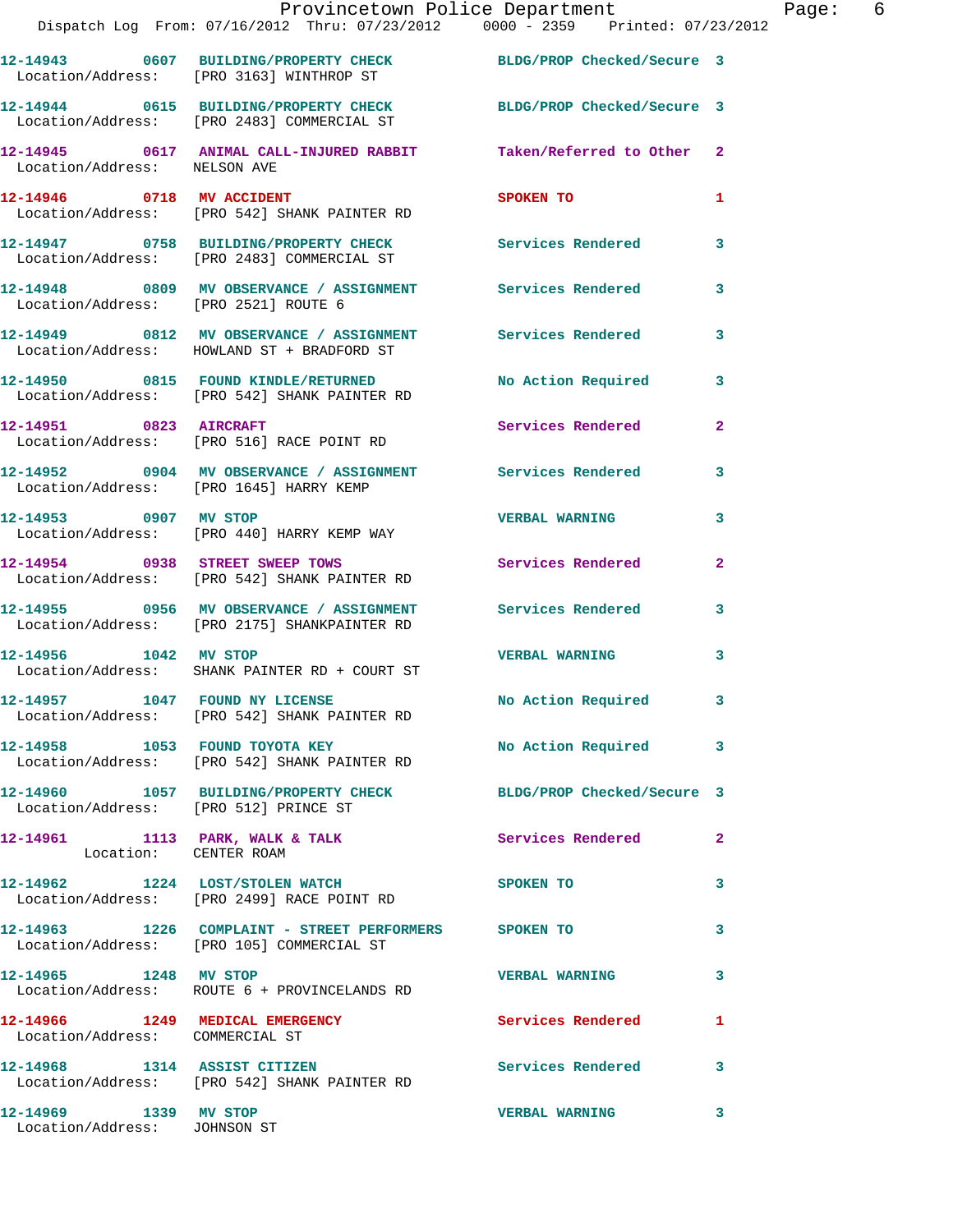Dispatch Log From: 07/16/2012 Thru: 07/23/2012 0000 - 2359 Printed: 07/23/2012

| 12-14970 1349 191 OUT OF TOWN                                      | Location/Address: [PRO 542] SHANK PAINTER RD                                                                   | No Action Required 1       |                            |
|--------------------------------------------------------------------|----------------------------------------------------------------------------------------------------------------|----------------------------|----------------------------|
| 12-14971 1417 COMPLAINT<br>Refer To Accident: 12-49-AC             | Location/Address: [PRO 2543] MACMILLAN WHARF                                                                   | <b>SPOKEN TO</b>           | 3                          |
|                                                                    | 12-14972 1435 FOUND SAMSUNG PHONE<br>Location/Address: [PRO 542] SHANK PAINTER RD                              | No Action Required 3       |                            |
|                                                                    | 12-14973 1440 ASSIST CITIZEN<br>Location/Address: [PRO 542] SHANK PAINTER RD                                   | SPOKEN TO                  | 3                          |
|                                                                    | 12-14974 1512 FOUND GRAY CELL PHONE<br>Location/Address: [PRO 542] SHANK PAINTER RD                            | <b>No Action Required</b>  | $\overline{\phantom{a}}$ 3 |
|                                                                    | 12-14975 1530 ASSIST AGENCY / MUTUAL AID Services Rendered<br>Location/Address: [PRO 105] COMMERCIAL ST        |                            | 3                          |
|                                                                    | 12-14976 1608 PARKING COMPLAINT / GENERAL Services Rendered 3<br>Location/Address: [PRO 3242] COMMERCIAL ST    |                            |                            |
|                                                                    | 12-14979 1618 BUILDING/PROPERTY CHECK BLDG/PROP Checked/Secure 3<br>Location/Address: [PRO 2483] COMMERCIAL ST |                            |                            |
|                                                                    | 12-14978    1620 FIRE, OTHER<br>Location/Address: [PRO 433] RYDER ST EXT                                       | Extinguished               | 1                          |
|                                                                    | 12-14981 1648 ANIMAL CALL/LOOSE DOG<br>Location/Address: [PRO 3430] COMMERCIAL ST                              | Services Rendered          | $\overline{2}$             |
|                                                                    | 12-14983 1650 GIANT BLUE & BLACK BIKE STOLEN Services Rendered<br>Location/Address: [PRO 542] SHANK PAINTER RD |                            | $\mathbf{2}$               |
| 12-14982 1656 MARINE ONE HAZARDS                                   | Location/Address: [PRO 3259] MACMILLAN WHARF                                                                   | Services Rendered          | $\overline{2}$             |
|                                                                    | 12-14984 1726 BUILDING/PROPERTY CHECK<br>Location/Address: [PRO 488] MAYFLOWER AVE                             | BLDG/PROP Checked/Secure 3 |                            |
|                                                                    | 12-14985 1727 BUILDING/PROPERTY CHECK<br>Location/Address: [PRO 2206] COMMERCIAL ST                            | BLDG/PROP Checked/Secure 3 |                            |
|                                                                    | 12-15007 1800 FOUND PURPLE BLACKBERRY Services Rendered 3<br>Location/Address: [PRO 542] SHANK PAINTER RD      |                            |                            |
| 12-14986 1801 COMPLAINT                                            | Location/Address: [PRO 542] SHANK PAINTER RD                                                                   | Services Rendered 3        |                            |
| 12-14987 1830 COMPLAINT                                            | Location/Address: [PRO 385] COMMERCIAL ST<br>Refer To P/C: 12-199-AR                                           | Arrest(s) Made             | 3                          |
|                                                                    | 12-14988 1842 BOAT/HARBORMASTER<br>Location/Address: [PRO 3259] MACMILLAN WHARF                                | Services Rendered          | $\mathbf{2}$               |
|                                                                    | 12-14989 1911 NOISE COMPLAINT<br>Location/Address: [PRO 2144] CONWELL ST                                       | <b>PATIENT REFUSAL</b>     | 3                          |
|                                                                    | 12-14990 1957 MEDICAL EMERGENCY<br>Location/Address: [PRO 253] COMMERCIAL ST                                   | Transported to Hospital 1  |                            |
|                                                                    | 12-14991 2005 MEDICAL EMERGENCY<br>Location/Address: ALDEN ST + BRADFORD ST                                    | <b>PATIENT REFUSAL</b>     | 1                          |
| 12-14993 2013 COMPLAINT<br>Location/Address: [PRO 897] COURT ST    |                                                                                                                | Services Rendered 3        |                            |
| 12-14992 2020 MEDICAL EMERGENCY<br>Location/Address: COMMERCIAL ST |                                                                                                                | <b>PATIENT REFUSAL</b>     | $\mathbf{1}$               |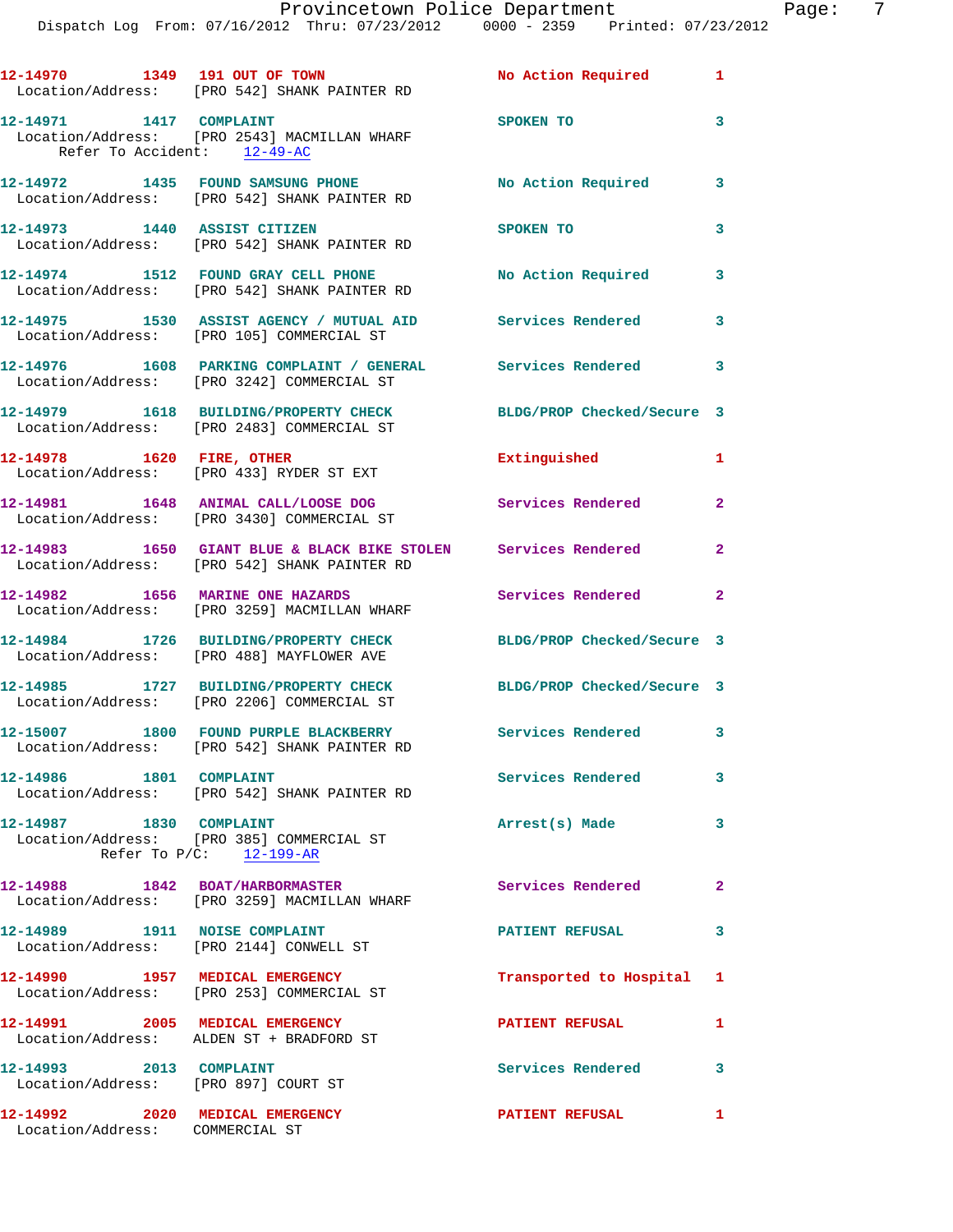| Location/Address: SNAIL RD + ROUTE 6                     |                                                                                                    | 12-14994 2025 ASSIST AGENCY / MUTUAL AID Services Rendered 3     |                |
|----------------------------------------------------------|----------------------------------------------------------------------------------------------------|------------------------------------------------------------------|----------------|
|                                                          | Location/Address: [PRO 175] COMMERCIAL ST                                                          | 12-14995 2041 BUILDING/PROPERTY CHECK BLDG/PROP Checked/Secure 3 |                |
|                                                          | 12-14996 2042 BUILDING/PROPERTY CHECK<br>Location/Address: [PRO 306] COMMERCIAL ST                 | BLDG/PROP Checked/Secure 3                                       |                |
| 12-14998 2106 MV HIT & RUN<br>Refer To Arrest: 12-200-AR | Location/Address: [PRO 3619] COMMERCIAL ST                                                         | Services Rendered 2                                              |                |
| Location/Address: HOLWAY AVE                             | 12-14997 2118 MEDICAL EMERGENCY                                                                    | Transported to Hospital 1                                        |                |
|                                                          | 12-14999 2141 FOLLOW UP<br>Location/Address: [PRO 385] COMMERCIAL ST<br>Refer To $P/C$ : 12-199-AR | Services Rendered 2                                              |                |
|                                                          | 12-15000 2145 BUILDING/PROPERTY CHECK<br>Location/Address: [PRO 3292] COMMERCIAL ST                | BLDG/PROP Checked/Secure 3                                       |                |
| 12-15001 2201 MV STOP                                    | Location/Address: [PRO 285] COMMERCIAL ST                                                          | <b>VERBAL WARNING</b>                                            | 3              |
| 12-15002 2203 MV STOP                                    | Location/Address: [PRO 3442] COMMERCIAL ST                                                         | <b>VERBAL WARNING</b>                                            | 3              |
| 12-15003 2207 FOLLOW UP                                  | Location/Address: [PRO 385] COMMERCIAL ST                                                          | <b>Services Rendered</b>                                         | $\overline{2}$ |
| 12-15004 2217 HAZARDS                                    | Location/Address: [PRO 1892] SHANK PAINTER RD                                                      | No Action Required                                               | $\overline{2}$ |
|                                                          | 12-15005 2220 BUILDING/PROPERTY CHECK<br>Location/Address: [PRO 3256] COMMERCIAL ST                | BLDG/PROP Checked/Secure 3                                       |                |
|                                                          | 12-15006 2221 BUILDING/PROPERTY CHECK<br>Location/Address: [PRO 3442] COMMERCIAL ST                | BLDG/PROP Checked/Secure 3                                       |                |
|                                                          | Location/Address: [PRO 530] SHANKPAINTER RD                                                        | 12-15008 2317 BUILDING/PROPERTY CHECK BLDG/PROP Checked/Secure 3 |                |
| 2322 MV DISABLED<br>12-15010                             | Location/Address: [PRO 3231] BRADFORD ST                                                           | Services Rendered                                                | $\mathbf{2}$   |
| Location/Address: [PRO 16] BRADFORD ST                   |                                                                                                    | 12-15009 2330 BUILDING/PROPERTY CHECK BLDG/PROP Checked/Secure 3 |                |
|                                                          | 12-15011 2344 MEDICAL EMERGENCY<br>Location/Address: [PRO 3296] SHANK PAINTER RD                   | Transported to Hospital 1                                        |                |
| For Date: $07/18/2012$ - Wednesday                       |                                                                                                    |                                                                  |                |
|                                                          | Location/Address: BRADFORD ST + RYDER ST                                                           | 12-15012 0019 MV OBSERVANCE / ASSIGNMENT No Action Required 3    |                |
| 12-15013 0031 MV STOP                                    | Location/Address: BANGS ST + BRADFORD ST                                                           | <b>VERBAL WARNING</b>                                            | 3              |
|                                                          | Location/Address: BRADFORD ST + STANDISH ST                                                        | 12-15015 0043 MV OBSERVANCE / ASSIGNMENT No Action Required      | 3              |
| 12-15016 0051 MV STOP                                    | Location/Address: [PRO 3004] BRADFORD ST                                                           | <b>VERBAL WARNING</b>                                            | 3              |
| 12-15017 0105 MV STOP                                    |                                                                                                    | <b>VERBAL WARNING</b>                                            |                |

Location/Address: [PRO 2818] CONWELL ST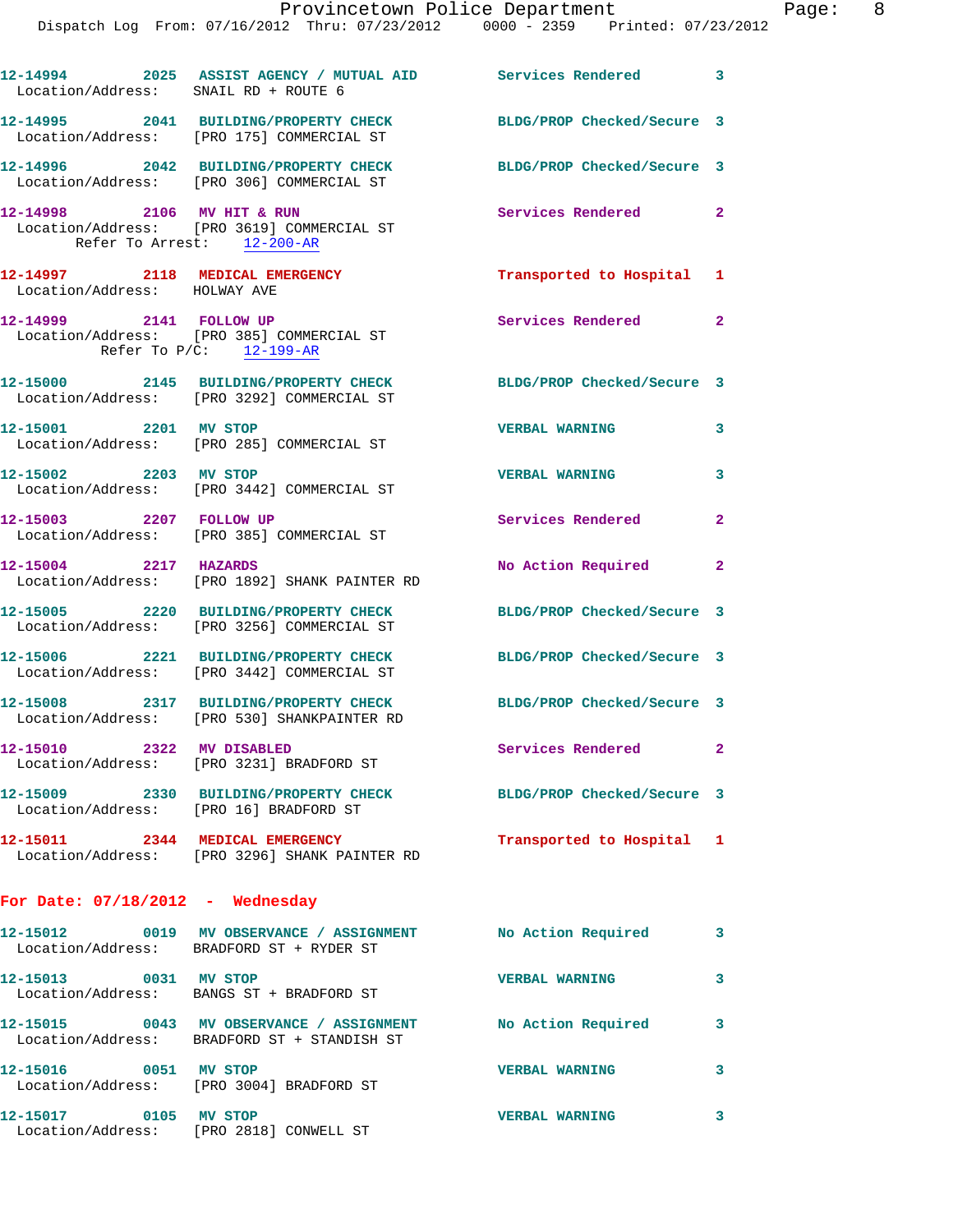|                         | 12-15018 0110 MV OBSERVANCE / ASSIGNMENT Services Rendered<br>Location/Address: BRADFORD ST + HOWLAND ST        |                            | $\mathbf{3}$ |    |
|-------------------------|-----------------------------------------------------------------------------------------------------------------|----------------------------|--------------|----|
|                         | 12-15022 0137 COMPLAINT<br>Location/Address: [PRO 2543] MACMILLAN WHARF                                         | No Action Required         | 3            |    |
|                         | 12-15021 0139 MV OBSERVANCE / ASSIGNMENT VERBAL WARNING<br>Location/Address: [PRO 2577] BRADFORD ST             |                            | 3            |    |
| 12-15023 0154 MV STOP   | Location/Address: STANDISH ST + BRADFORD ST                                                                     | <b>VERBAL WARNING</b>      | 3            |    |
|                         | 12-15024 0200 BUILDING/PROPERTY CHECK BLDG/PROP Checked/Secure 3<br>Location/Address: [PRO 3259] MACMILLAN      |                            |              |    |
|                         | 12-15025 0203 BUILDING/PROPERTY CHECK BLDG/PROP Checked/Secure 3<br>Location/Address: [PRO 2543] MACMILLAN      |                            |              |    |
|                         | 12-15026 0219 BUILDING/PROPERTY CHECK BLDG/PROP Checked/Secure 3<br>Location/Address: [PRO 447] JEROME SMITH RD |                            |              |    |
|                         | 12-15027 0233 SPEED DOLLY ASSIGNMENT                                                                            | No Action Required 3       |              |    |
|                         | Location/Address: GOSNOLD ST + BRADFORD ST<br>12-15028 0236 BUILDING/PROPERTY CHECK BLDG/PROP Checked/Secure 3  |                            |              |    |
| 12-15029 0237 MV STOP   | Location/Address: [PRO 488] MAYFLOWER AVE                                                                       | VERBAL WARNING 3           |              |    |
|                         | Location/Address: WINSLOW ST + BRADFORD ST<br>12-15030 0238 BUILDING/PROPERTY CHECK                             | BLDG/PROP Checked/Secure 3 |              |    |
|                         | Location/Address: [PRO 569] WINSLOW ST<br>12-15031 0252 BUILDING/PROPERTY CHECK                                 | BLDG/PROP Checked/Secure 3 |              |    |
|                         | Location/Address: [PRO 1646] WINSLOW ST<br>12-15032 0255 MEDICAL EMERGENCY                                      | <b>PATIENT REFUSAL</b>     | 1            |    |
|                         | Location/Address: [PRO 2144] CONWELL ST<br>12-15033 0334 ALARM - GENERAL                                        | False Alarm                | 1            |    |
|                         | Location/Address: [PRO 545] SHANK PAINTER RD<br>12-15034 0342 BUILDING/PROPERTY CHECK Services Rendered 3       |                            |              |    |
|                         | Location/Address: [PRO 2898] JEROME SMITH RD                                                                    |                            |              |    |
|                         | 12-15035 0526 BUILDING/PROPERTY CHECK BLDG/PROP Checked/Secure 3<br>Location/Address: [PRO 488] MAYFLOWER AVE   |                            |              |    |
|                         | 12-15036 0544 LOBBY TRAFFIC<br>Location/Address: [PRO 542] SHANK PAINTER RD                                     | Services Rendered          | $\mathbf{2}$ | 32 |
|                         | 12-15037 0617 BUILDING/PROPERTY CHECK<br>Location/Address: [PRO 1638] COMMERCIAL ST                             | BLDG/PROP Checked/Secure 3 |              |    |
|                         | 12-15038 0733 BUILDING/PROPERTY CHECK BLDG/PROP Checked/Secure 3<br>Location/Address: [PRO 564] BAYBERRY AVE    |                            |              |    |
| 12-15039 0755 COMPLAINT | Location/Address: [PRO 2543] MACMILLAN WHARF                                                                    | No Action Required         | 1            |    |
|                         | 12-15040 0758 SCOOTER COMPLAINT<br>Location/Address: [PRO 2543] MACMILLAN WHARF                                 | <b>SPOKEN TO</b>           | 3            |    |
|                         | 12-15041 0814 PARKING COMPLAINT / GENERAL SPOKEN TO<br>Location/Address: [PRO 3222] ALDEN ST                    |                            | 3            |    |
|                         | 12-15042 0824 BUILDING/PROPERTY CHECK BLDG/PROP Checked/Secure 3<br>Location/Address: [PRO 3287] ROUTE 6        |                            |              |    |
|                         | 12-15043 0827 MV ACCIDENT/MINOR                                                                                 | <b>Services Rendered</b>   | $\mathbf{1}$ |    |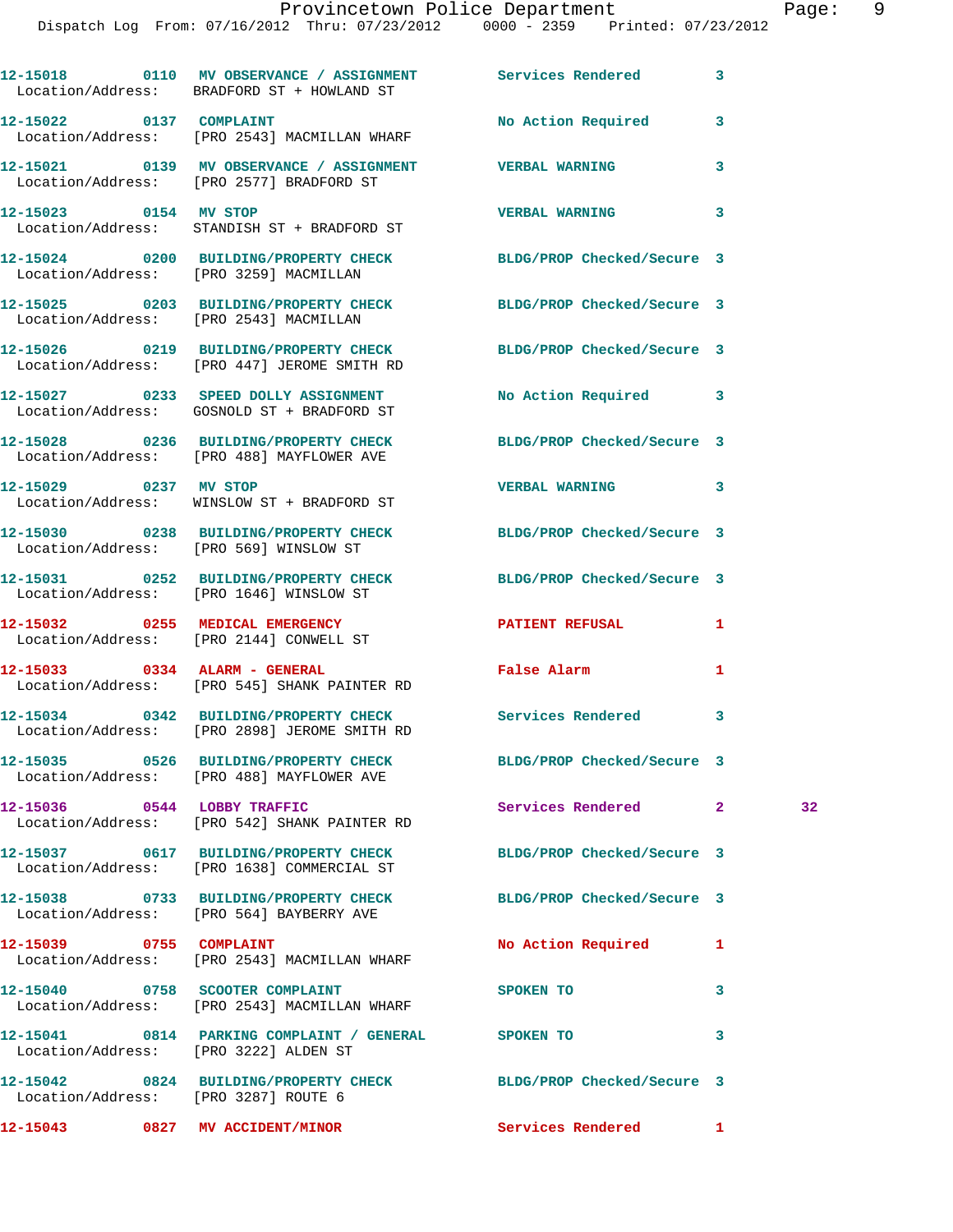|                                                              | Dispatch Log From: 07/16/2012 Thru: 07/23/2012 0000 - 2359 Printed: 07/23/2012                                 | Provincetown Police Department | Page: 10       |  |
|--------------------------------------------------------------|----------------------------------------------------------------------------------------------------------------|--------------------------------|----------------|--|
|                                                              | Location/Address: [PRO 3296] SHANK PAINTER RD                                                                  |                                |                |  |
|                                                              | 12-15044 0844 ANIMAL CALL<br>Location/Address: [PRO 2362] BRADFORD ST                                          | Services Rendered 2            |                |  |
|                                                              | 12-15045 0856 ASSIST CITIZEN<br>Location/Address: [PRO 542] SHANK PAINTER RD                                   | <b>Services Rendered</b>       | 3              |  |
| 12-15046 0911 MV STOP                                        | Location/Address: DYER ST + BRADFORD ST                                                                        | <b>VERBAL WARNING</b>          | 3              |  |
|                                                              | 12-15047 0922 STREET SWEEP<br>Location/Address: [PRO 542] SHANK PAINTER RD                                     | <b>Vehicle Towed</b>           | $\mathbf{2}$   |  |
|                                                              | 12-15048 0933 ASSIST AGENCY / MUTUAL AID Services Rendered 3<br>Location/Address: SHANK PAINTER RD + COURT ST  |                                |                |  |
| Location: ROUTE I/B                                          | 12-15049 0938 MV OBSERVANCE / ASSIGNMENT Services Rendered 3                                                   |                                |                |  |
|                                                              | 12-15050 0941 911 TTY TEST CALL<br>Location/Address: [PRO 542] SHANK PAINTER RD                                | Services Rendered              | $\mathbf{1}$   |  |
|                                                              | 12-15051 0949 BUILDING/PROPERTY CHECK BLDG/PROP Checked/Secure 3<br>Location/Address: [PRO 3317] CEMETERY RD   |                                |                |  |
| 12-15052 1036 MV STOP<br>Location/Address: HARRY KEMP WAY    |                                                                                                                | <b>VERBAL WARNING</b>          | 3              |  |
|                                                              | 12-15053 1047 PARK, WALK & TALK<br>Location/Address: [PRO 526] RYDER ST EXT                                    | Services Rendered              | $\overline{2}$ |  |
| Location/Address: COMMERCIAL ST                              | 12-15054 1050 MV COMPLAINT                                                                                     | Services Rendered              | $\overline{a}$ |  |
|                                                              | 12-15055 1110 ASSIST CITIZEN 5ervices Rendered 3<br>Location/Address: [PRO 3296] SHANK PAINTER RD              |                                |                |  |
|                                                              | 12-15056 1126 SERVE SUMMONS<br>Location/Address: [PRO 1419] PLEASANT ST                                        | SPOKEN TO                      | 3              |  |
|                                                              | 12-15057 1130 BUILDING/PROPERTY CHECK BLDG/PROP Checked/Secure 3<br>Location/Address: [PRO 2500] COMMERCIAL ST |                                |                |  |
| 12-15058 1141 BIKE FOUND<br>Location/Address: COMMERCIAL ST  |                                                                                                                | No Action Required             | 2              |  |
|                                                              |                                                                                                                | False Alarm                    | $\mathbf{1}$   |  |
|                                                              | 12-15060 1207 MEDICAL EMERGENCY<br>Location/Address: [PRO 2490] PROVINCELANDS RD                               | <b>Services Rendered</b>       | 1              |  |
| 12-15062 1216 911 MISDIAL<br>Location/Address: RACE POINT RD |                                                                                                                | SPOKEN TO                      | 1              |  |
| Location/Address: RYDER ST                                   | 12-15063 1335 MV OBSERVANCE / ASSIGNMENT Services Rendered                                                     |                                | 3              |  |
| 12-15064 1409 FIRE, BOAT<br>Location/Address: RYDER ST       |                                                                                                                | Extinguished                   | $\mathbf{1}$   |  |
|                                                              | 12-15065 1416 MEDICAL EMERGENCY<br>Location/Address: [PRO 440] HARRY KEMP WAY                                  | Transported to Hospital 1      |                |  |
| Location/Address: COMMERCIAL ST                              | 12-15066 1419 MEDICAL EMERGENCY                                                                                | Transported to Hospital 1      |                |  |
|                                                              | 12-15067 1444 911 MISDIAL<br>Location/Address: [PRO 440] HARRY KEMP WAY                                        | Services Rendered              | $\mathbf{1}$   |  |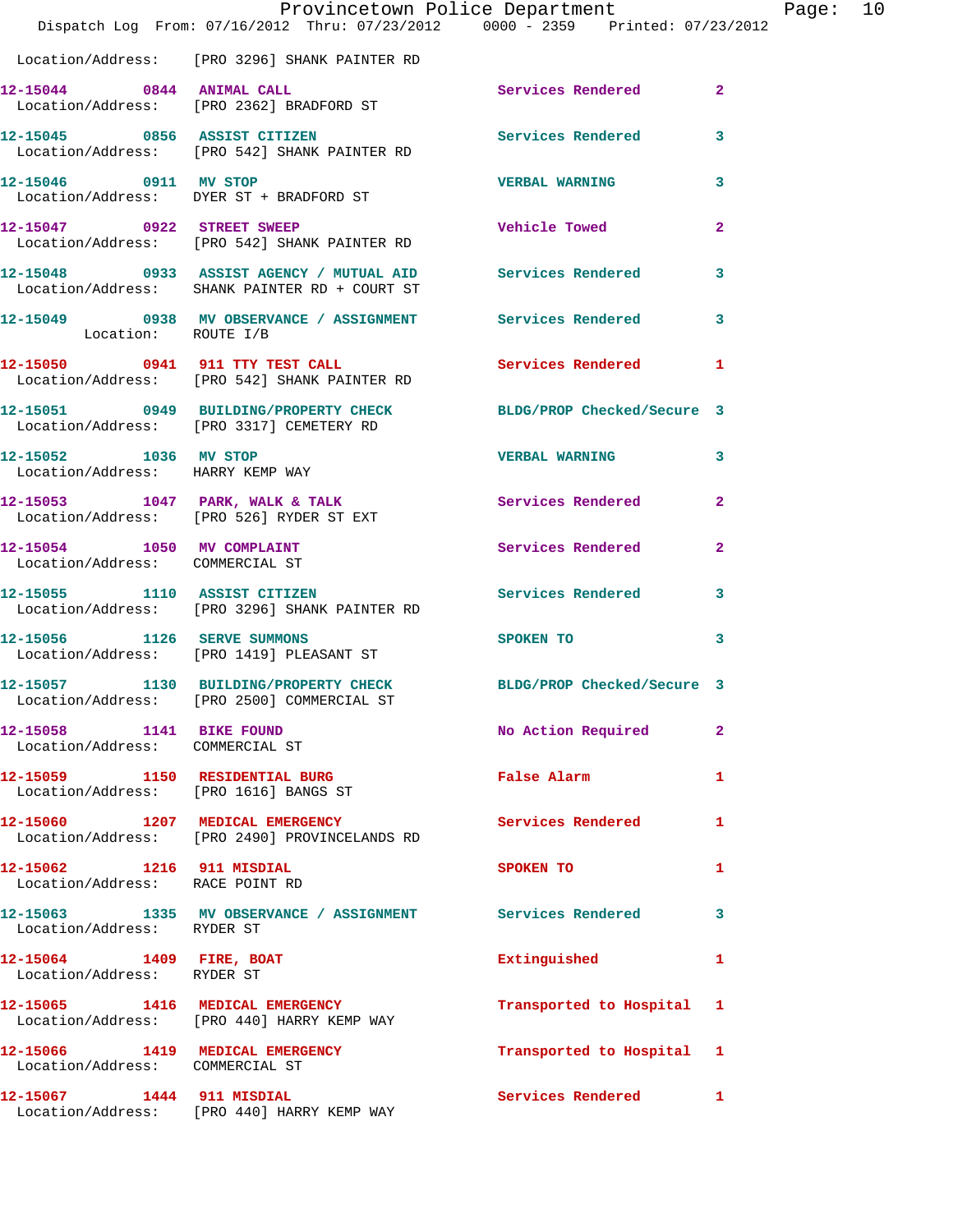|                                                               | Provincetown Police Department<br>Dispatch Log From: 07/16/2012 Thru: 07/23/2012 0000 - 2359 Printed: 07/23/2012 |                           |                |
|---------------------------------------------------------------|------------------------------------------------------------------------------------------------------------------|---------------------------|----------------|
| 12-15068 1449 911 MISDIAL                                     | Location/Address: [PRO 106] COMMERCIAL ST                                                                        | <b>No Action Required</b> | 1              |
| Location/Address: [PRO 3188] MEADOW RD                        | 12-15069 1458 LOST/STOLEN CAMERA Threstigated                                                                    |                           | 3              |
| 12-15070 1533 MV STOP<br>Location/Address: [PRO 2521] ROUTE 6 |                                                                                                                  | <b>VERBAL WARNING</b>     | 3              |
|                                                               | 12-15071 1606 LOST LA LICENSE<br>Location/Address: [PRO 542] SHANK PAINTER RD                                    | No Action Required        | 3              |
|                                                               | 12-15072 1617 BUILDING/PROPERTY CHECK BLDG/PROP Checked/Secure 3<br>Location/Address: [PRO 2483] COMMERCIAL ST   |                           |                |
| Location/Address: [PRO 2479] ROUTE 6                          | 12-15073 1624 MV COMPLAINT                                                                                       | SPOKEN TO                 | $\overline{a}$ |
|                                                               | 12-15074 1651 FIRE, ALARM<br>Location/Address: [PRO 444] HIGH POLE HILL                                          | False Alarm               | 1              |
|                                                               | 12-15077 1728 FOUND CELL PHONE<br>Location/Address: [PRO 2616] COMMERCIAL ST                                     | No Action Required        | 3              |
|                                                               | 12-15076 1905 SPEED DOLLY ASSIGNMENT No Action Required<br>Location/Address: [PRO 542] SHANK PAINTER RD          |                           | 3              |
|                                                               | 12-15079 1937 PARKING COMPLAINT / GENERAL No Action Required<br>Location/Address: [PRO 3011] COTTAGE ST          |                           | 3              |
|                                                               | 12-15080 1941 PARKING COMPLAINT / GENERAL Services Rendered<br>Location/Address: [PRO 3260] BRADFORD ST EXT      |                           | 3              |
|                                                               | 12-15078 1945 BUILDING/PROPERTY CHECK BLDG/PROP Checked/Secure 3                                                 |                           |                |

**12-15081 2001 COMPLAINT Could Not Locate 3**  Location/Address: [PRO 2539] RYDER ST EXT

Location/Address: [PRO 512] PRINCE ST

**12-15082 2006 NOISE COMPLAINT SPOKEN TO 3**  Location/Address: [PRO 2144] CONWELL ST

**12-15083 2007 BUILDING CHECK; ALL IN ORDER BLDG/PROP Checked/Secure 3**  Location/Address: [PRO 1638] COMMERCIAL ST

Location/Address: [PRO 3292] COMMERCIAL ST

Location/Address: [PRO 306] COMMERCIAL ST

Location/Address: [PRO 16] BRADFORD ST

Location/Address: [PRO 182] COMMERCIAL ST

Location/Address: ROUTE 6

**12-15090 2058 BUILDING CHECK; ALL IN ORDER BLDG/PROP Checked/Secure 3**  Location/Address: [PRO 105] COMMERCIAL ST

**12-15091 2058 BUILDING CHECK; ALL IN ORDER BLDG/PROP Checked/Secure 3** 

Location/Address: [PRO 2500] COMMERCIAL ST

**12-15092 2100 BUILDING CHECK; ALL IN ORDER BLDG/PROP Checked/Secure 3**  Location/Address: [PRO 175] COMMERCIAL ST

**12-15094 2111 MEDICAL EMERGENCY Services Rendered 1**  Location/Address: [PRO 3430] COMMERCIAL ST

**12-15084 2017 BUILDING CHECK; ALL IN ORDER BLDG/PROP Checked/Secure 3** 

**12-15085 2017 BUILDING CHECK; ALL IN ORDER BLDG/PROP Checked/Secure 3** 

**12-15087 2026 BUILDING/PROPERTY CHECK BLDG/PROP Checked/Secure 3** 

**12-15088 2029 BUILDING CHECK; ALL IN ORDER BLDG/PROP Checked/Secure 3** 

**12-15089 2039 MV STOP VERBAL WARNING 3**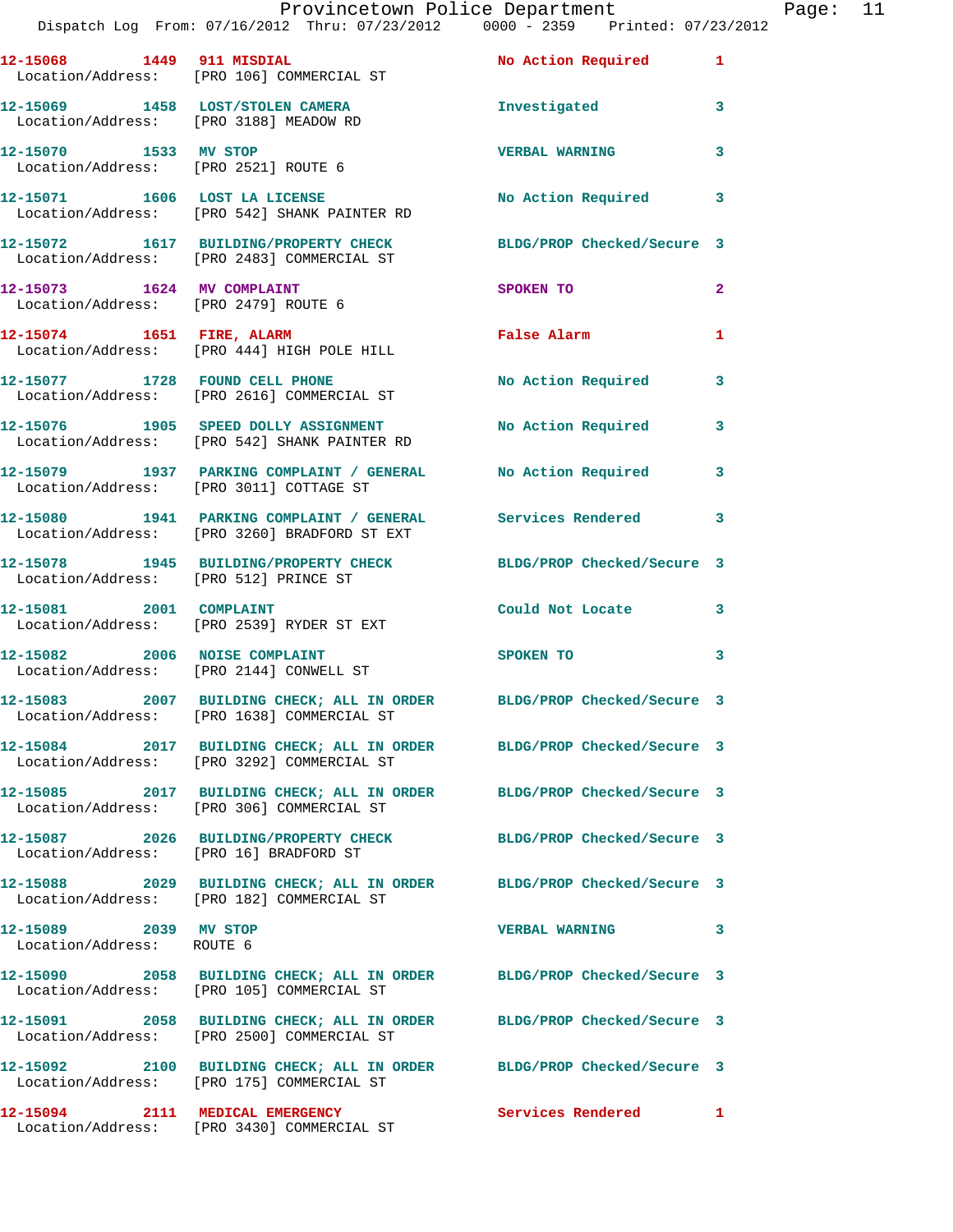|                                      | Dispatch Log From: 07/16/2012 Thru: 07/23/2012 0000 - 2359 Printed: 07/23/2012                                  |                            |              |    |
|--------------------------------------|-----------------------------------------------------------------------------------------------------------------|----------------------------|--------------|----|
|                                      | 12-15095 2117 ALARM - GENERAL<br>Location/Address: [PRO 3313] STANDISH ST                                       | <b>False Alarm</b>         | 1            |    |
|                                      | 12-15097 2149 MEDICAL EMERGENCY<br>Location/Address: [PRO 357] COMMERCIAL ST                                    | Transported to Hospital    | 1            |    |
| 12-15098 2212 BAR CHECK              | Location/Address: [PRO 2737] COMMERCIAL ST                                                                      | No Action Required         | $\mathbf{2}$ |    |
|                                      | 12-15099 2213 BAR CHECK<br>Location/Address: [PRO 272] COMMERCIAL ST                                            | No Action Required         | $\mathbf{2}$ |    |
| Location/Address: [PRO 1471] COOK ST | 12-15100 2238 MV DISABLED-LOCK OUT                                                                              | Services Rendered 2        |              |    |
|                                      | 12-15102 2320 BUILDING/PROPERTY CHECK<br>Location/Address: [PRO 306] COMMERCIAL ST                              | BLDG/PROP Checked/Secure 3 |              |    |
|                                      | 12-15103 2342 BUILDING/PROPERTY CHECK BLDG/PROP Checked/Secure 3<br>Location/Address: [PRO 545] SHANKPAINTER RD |                            |              |    |
|                                      | 12-15104 2350 MV STOP<br>Location/Address: [PRO 357] COMMERCIAL ST                                              | Citation/Warning Issued 3  |              |    |
| For Date: $07/19/2012$ - Thursday    |                                                                                                                 |                            |              |    |
|                                      | 12-15105 0003 MV STOP<br>Location/Address: HOWLAND ST + HARRY KEMP WAY                                          | <b>VERBAL WARNING</b>      | 3            |    |
|                                      | 12-15107 0010 MV OBSERVANCE / ASSIGNMENT Services Rendered<br>Location/Address: BRADFORD ST + RYDER ST          |                            | 3            |    |
|                                      | 12-15108 0013 MV OBSERVANCE / ASSIGNMENT Services Rendered<br>Location/Address: BRADFORD ST + HOWLAND ST        |                            | 3            |    |
| 12-15109 0018 MV STOP                | Location/Address: [PRO 2818] CONWELL ST                                                                         | <b>VERBAL WARNING</b>      | 3            |    |
|                                      | 12-15110 0038 MV STOP<br>Location/Address: [PRO 1886] BRADFORD ST                                               | <b>VERBAL WARNING</b>      | 3            |    |
|                                      | Location/Address: [PRO 2161] COMMERCIAL ST                                                                      | <b>VERBAL WARNING</b>      | $\mathbf{2}$ |    |
| 12-15112 0053 MV STOP                | Location/Address: [PRO 606] CONWELL ST                                                                          | <b>VERBAL WARNING</b>      | 3            |    |
| 12-15113 0115 MV STOP                | Location/Address: [PRO 2489] BRADFORD ST                                                                        | <b>VERBAL WARNING</b>      | 3            |    |
|                                      | 12-15114 0119 LOBBY TRAFFIC<br>Location/Address: [PRO 542] SHANK PAINTER RD                                     | Services Rendered          | $\mathbf{2}$ | 27 |
| 12-15115 0131 MV STOP                | Location/Address: [PRO 32] BRADFORD ST                                                                          | Citation/Warning Issued 3  |              |    |
| 12-15116 0155 MV STOP                | Location/Address: CONWELL ST + HARRY KEMP WAY                                                                   | <b>VERBAL WARNING</b>      | 3            |    |
| Location/Address: [PRO 3287] ROUTE 6 | 12-15117 0158 BUILDING/PROPERTY CHECK BLDG/PROP Checked/Secure 3                                                |                            |              |    |
|                                      | 12-15118 0208 SPEED DOLLY ASSIGNMENT<br>Location/Address: JEROME SMITH RD + WINSLOW ST                          | <b>Services Rendered</b>   | 3            |    |
|                                      | 12-15124 0220 BUILDING/PROPERTY CHECK BLDG/PROP Checked/Secure 3<br>Location/Address: [PRO 526] RYDER ST EXT    |                            |              |    |
|                                      | 12-15119 0226 BUILDING/PROPERTY CHECK BLDG/PROP Checked/Secure 3                                                |                            |              |    |
|                                      |                                                                                                                 |                            |              |    |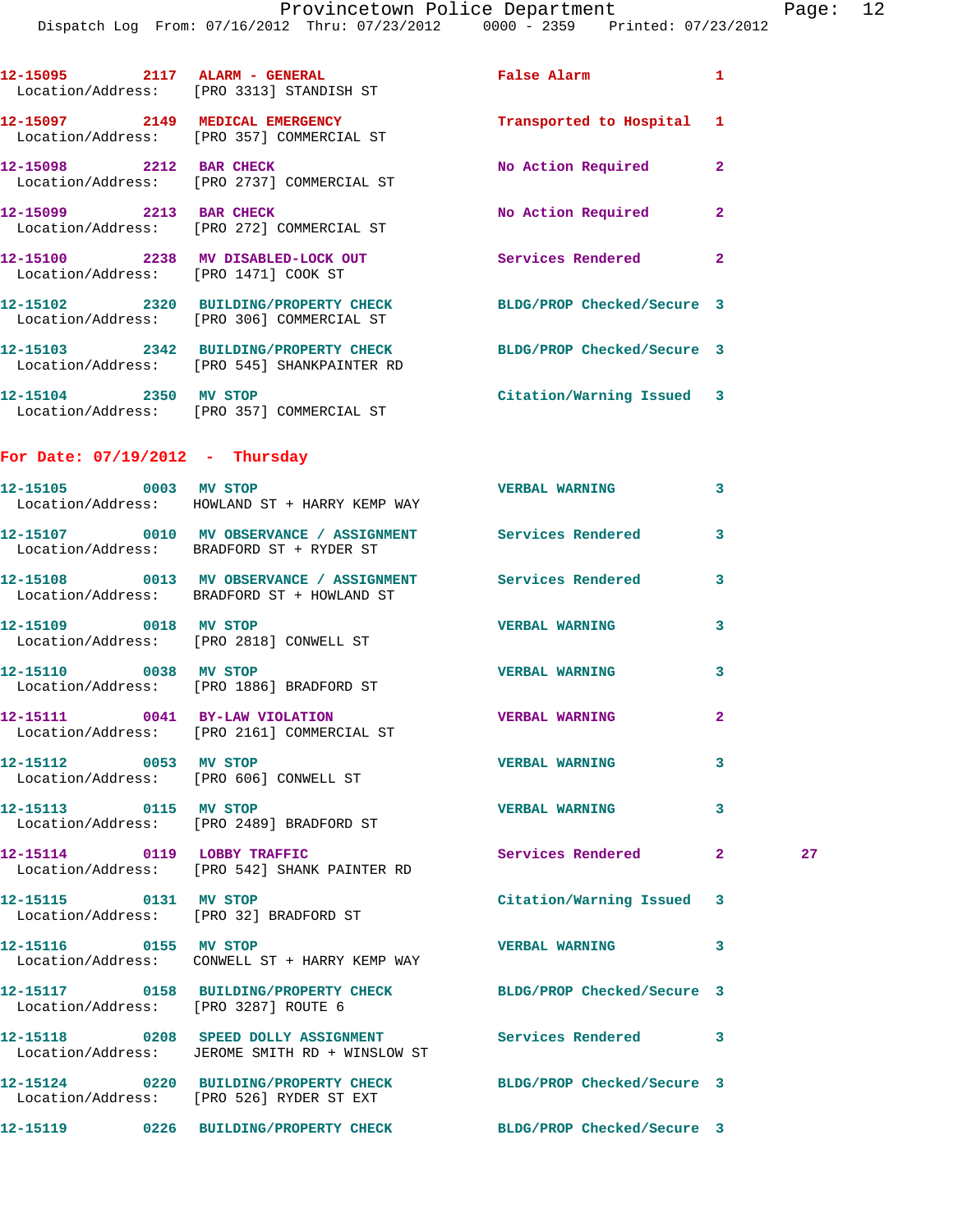|                                                                 | Provincetown Police Department<br>Dispatch Log From: 07/16/2012 Thru: 07/23/2012 0000 - 2359 Printed: 07/23/2012 |                            |              |
|-----------------------------------------------------------------|------------------------------------------------------------------------------------------------------------------|----------------------------|--------------|
|                                                                 | Location/Address: [PRO 569] WINSLOW ST                                                                           |                            |              |
|                                                                 | 12-15120 0226 BUILDING/PROPERTY CHECK BLDG/PROP Checked/Secure 3<br>Location/Address: [PRO 488] MAYFLOWER AVE    |                            |              |
|                                                                 | 12-15121 0232 BUILDING/PROPERTY CHECK BLDG/PROP Checked/Secure 3<br>Location/Address: [PRO 516] RACE POINT RD    |                            |              |
| Location/Address: [PRO 3259] MACMILLAN                          | 12-15122 0234 BUILDING/PROPERTY CHECK                                                                            | BLDG/PROP Checked/Secure 3 |              |
|                                                                 | 12-15123 0240 BUILDING/PROPERTY CHECK<br>Location/Address: [PRO 516] RACE POINT RD                               | BLDG/PROP Checked/Secure 3 |              |
|                                                                 | 12-15125 0506 BUILDING/PROPERTY CHECK<br>Location/Address: [PRO 2898] JEROME SMITH RD                            | BLDG/PROP Checked/Secure 3 |              |
|                                                                 | 12-15126 0507 SPEED DOLLY ASSIGNMENT<br>Location/Address: [PRO 542] SHANK PAINTER RD                             | <b>Services Rendered</b>   | 3            |
| Location/Address: ROUTE 6 + SNAIL RD                            | 12-15127 0525 MV OBSERVANCE / ASSIGNMENT Services Rendered                                                       |                            | 3            |
| 12-15128 0612 MV STOP<br>Location/Address: ROUTE 6 + HOWLAND ST |                                                                                                                  | <b>VERBAL WARNING</b>      | 3            |
| 12-15129 0620 911 GENERAL                                       | Location/Address: [PRO 542] SHANK PAINTER RD                                                                     | <b>Services Rendered</b>   | 1            |
| Location/Address: [PRO 3440] ROUTE 6                            | 12-15130 0720 MV OBSERVANCE / ASSIGNMENT Services Rendered                                                       |                            | 3            |
| 12-15131 0722 MV STOP                                           | Location/Address: [PRO 3440] ROUTE 6                                                                             | Citation/Warning Issued    | 3            |
|                                                                 | 12-15132 0755 BUILDING/PROPERTY CHECK<br>Location/Address: [PRO 488] MAYFLOWER ST                                | <b>Services Rendered</b>   | 3            |
|                                                                 | 12-15133 0809 CRIMINAL HARASSMENT<br>Location/Address: [PRO 1103] SHIPS WAY RD                                   | Services Rendered          | $\mathbf{2}$ |
| 12-15134 0824                                                   | <b>GENERAL INFO</b>                                                                                              | Services Rendered          | 3            |
| 12-15135 0834 MV STOP<br>Location/Address: [PRO 2513] ROUTE 6   |                                                                                                                  | <b>VERBAL WARNING</b>      | 3            |
|                                                                 | 12-15136 0843 BUILDING/PROPERTY CHECK BLDG/PROP Checked/Secure 3<br>Location/Address: [PRO 2206] COMMERCIAL ST   |                            |              |
|                                                                 | 12-15138 0902 ASSIST AGENCY / MUTUAL AID Services Rendered<br>Location/Address: [PRO 2499] RACE POINT RD         |                            | 3            |
| 12-15139 0955 MV STOP<br>Location/Address: WINSLOW ST           |                                                                                                                  | <b>VERBAL WARNING</b>      | 3            |
|                                                                 | 12-15140   1058   PARKING COMPLAINT / GENERAL   Services Rendered<br>Location/Address: [PRO 1181] COMMERCIAL ST  |                            | 3            |
| 12-15141 1107 HARASSMENT                                        | Location/Address: [PRO 1219] WILLOW DR                                                                           | Services Rendered          | $\mathbf{2}$ |
|                                                                 | 12-15142 1232 PARK, WALK & TALK<br>Location/Address: [PRO 105] COMMERCIAL ST                                     | Services Rendered          | $\mathbf{2}$ |
|                                                                 | 12-15143 1318 MEDICAL EMERGENCY<br>Location/Address: [PRO 515] RACE POINT RD                                     | Transported to Hospital    | 1            |
|                                                                 | 12-15144 1324 LOST/BLACK WALLET<br>Location/Address: [PRO 43] BRADFORD ST                                        | SPOKEN TO                  | 3            |
| 12-15145    1339    MEDICAL EMERGENCY                           |                                                                                                                  | Transported to Hospital 1  |              |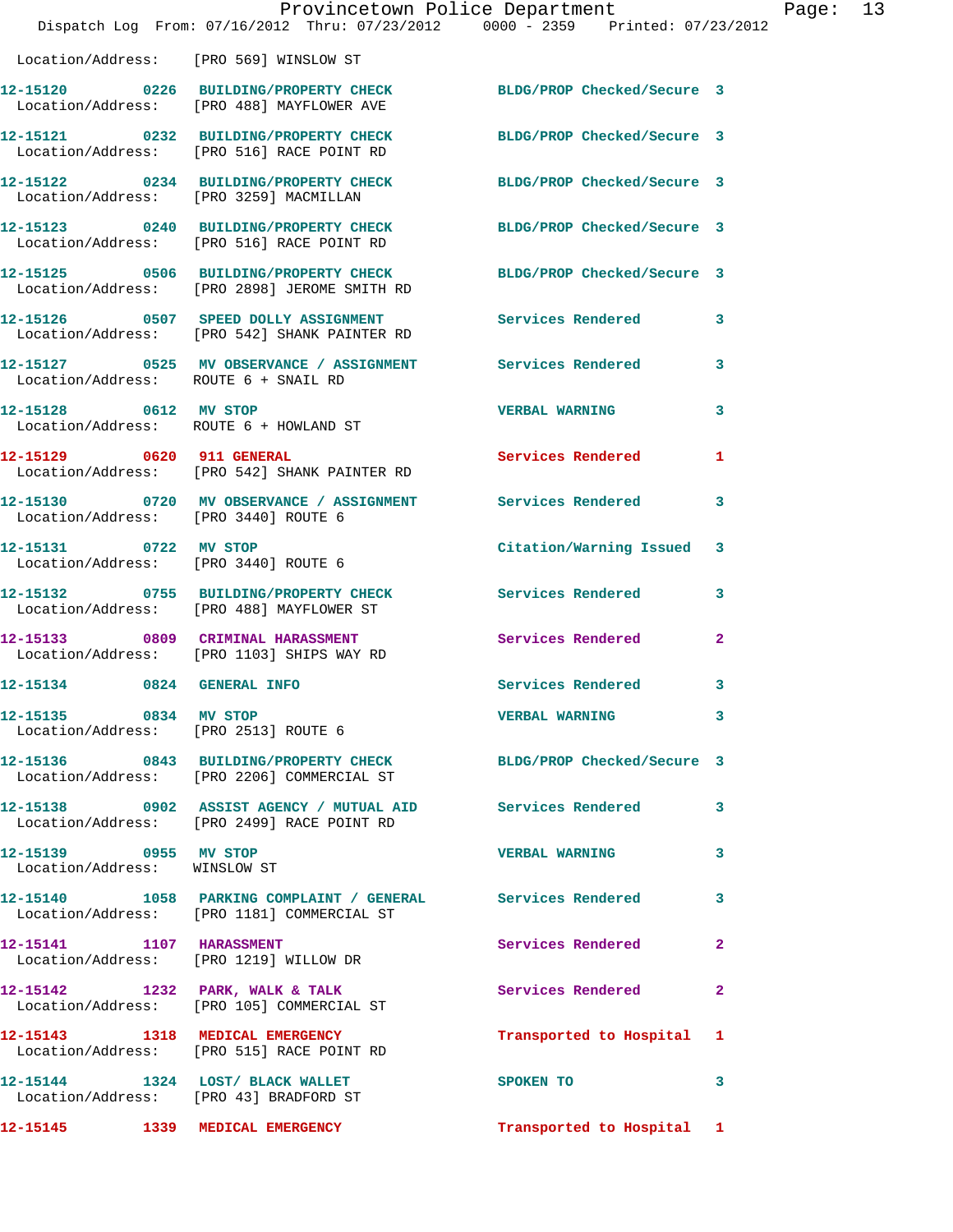|                                                                | Provincetown Police Department<br>Dispatch Log From: 07/16/2012 Thru: 07/23/2012 0000 - 2359 Printed: 07/23/2012 |                            |                |
|----------------------------------------------------------------|------------------------------------------------------------------------------------------------------------------|----------------------------|----------------|
|                                                                | Location/Address: [PRO 440] HARRY KEMP WAY                                                                       |                            |                |
| 12-15146 1354 HARASSMENT                                       | Location/Address: [PRO 2543] MACMILLAN WHARF                                                                     | Investigated               | $\overline{a}$ |
|                                                                | 12-15147 1431 LOST TRAC CELL PHONE 5ervices Rendered<br>Location/Address: [PRO 542] SHANK PAINTER RD             |                            | 3              |
|                                                                | 12-15148 1441 MV COMPLAINT<br>Location/Address: [PRO 661] STANDISH ST                                            | SPOKEN TO                  | $\overline{2}$ |
|                                                                | 12-15150 1520 MEDICAL EMERGENCY<br>Location/Address: [PRO 1113] STANDISH ST                                      | Transported to Hospital    | 1              |
|                                                                | 12-15151 1540 911 MISDIAL<br>Location/Address: [PRO 440] HARRY KEMP WAY                                          | <b>SPOKEN TO</b>           | 1              |
|                                                                | 12-15152 1615 BUILDING/PROPERTY CHECK<br>Location/Address: [PRO 2898] JEROME SMITH RD                            | BLDG/PROP Checked/Secure 3 |                |
|                                                                | 12-15153 1620 MV OBSERVANCE / ASSIGNMENT Services Rendered<br>Location/Address: ROUTE 6 + HOWLAND ST             |                            | 3              |
|                                                                | 12-15154 1638 MEDICAL EMERGENCY<br>Location: [PRO 3431] LOPES SQUARE                                             | <b>Services Rendered</b>   | 1              |
| 12-15155 1640 MV STOP                                          | Location/Address: [PRO 2513] ROUTE 6                                                                             | <b>VERBAL WARNING</b>      | 3              |
| 12-15156 1640 ASSIST CITIZEN<br>Location/Address: WHORFS CT    |                                                                                                                  | SPOKEN TO                  | 3              |
|                                                                | 12-15157 1712 MV OBSERVANCE / ASSIGNMENT<br>Location/Address: [PRO 530] SHANKPAINTER RD                          | <b>No Action Required</b>  | 3              |
|                                                                | 12-15158 1713 PAST COWORKER DISTURBANCE<br>Location/Address: [PRO 542] SHANK PAINTER RD                          | <b>SPOKEN TO</b>           | 1              |
| 12-15159 1722 ALARM - GENERAL<br>Location/Address: BRADFORD ST |                                                                                                                  | False Alarm                | 1              |
|                                                                | 12-15160 1740 COMPLAINT - STREET PERFORMERS GONE ON ARRIVAL<br>Location/Address: [PRO 3415] COMMERCIAL ST        |                            | 3              |
| 12-15161 1758 FOLLOW UP                                        | Location/Address: [PRO 3650] BRADFORD ST                                                                         | SPOKEN TO                  | $\overline{a}$ |
| 12-15162 1812 THEFT                                            | Location/Address: [PRO 2359] COMMERCIAL ST                                                                       | SPOKEN TO                  | $\mathbf{2}$   |
|                                                                | 12-15163 1816 MEDICAL EMERGENCY<br>Location/Address: [PRO 2500] COMMERCIAL ST                                    | Services Rendered          | 1              |
| Location/Address: ATKINS MAYO RD                               | 12-15164 1828 ANIMAL CALL/COMPLAINT                                                                              | Services Rendered          | $\mathbf{2}$   |
|                                                                |                                                                                                                  | Services Rendered          | 3              |
|                                                                | 12-15166 1947 ASSIST AGENCY /NOTIFY NPS<br>Location/Address: [PRO 2490] PROVINCELANDS RD                         | Taken/Referred to Other    | 3              |
| 12-15167 2023 COMPLAINT                                        | Location/Address: [PRO 105] COMMERCIAL ST                                                                        | No Action Required         | 3              |
| 12-15168 2034 MV STOP                                          | Location/Address: HOWLAND ST + COMMERCIAL ST                                                                     | <b>VERBAL WARNING</b>      | 3              |
|                                                                | 12-15169 2053 MV COMPLAINT-SECURED<br>Location/Address: [PRO 526] RYDER ST EXT                                   | No Action Required         | $\mathbf{2}$   |
|                                                                | 12-15170  2056 BUILDING/PROPERTY CHECK BLDG/PROP Checked/Secure 3                                                |                            |                |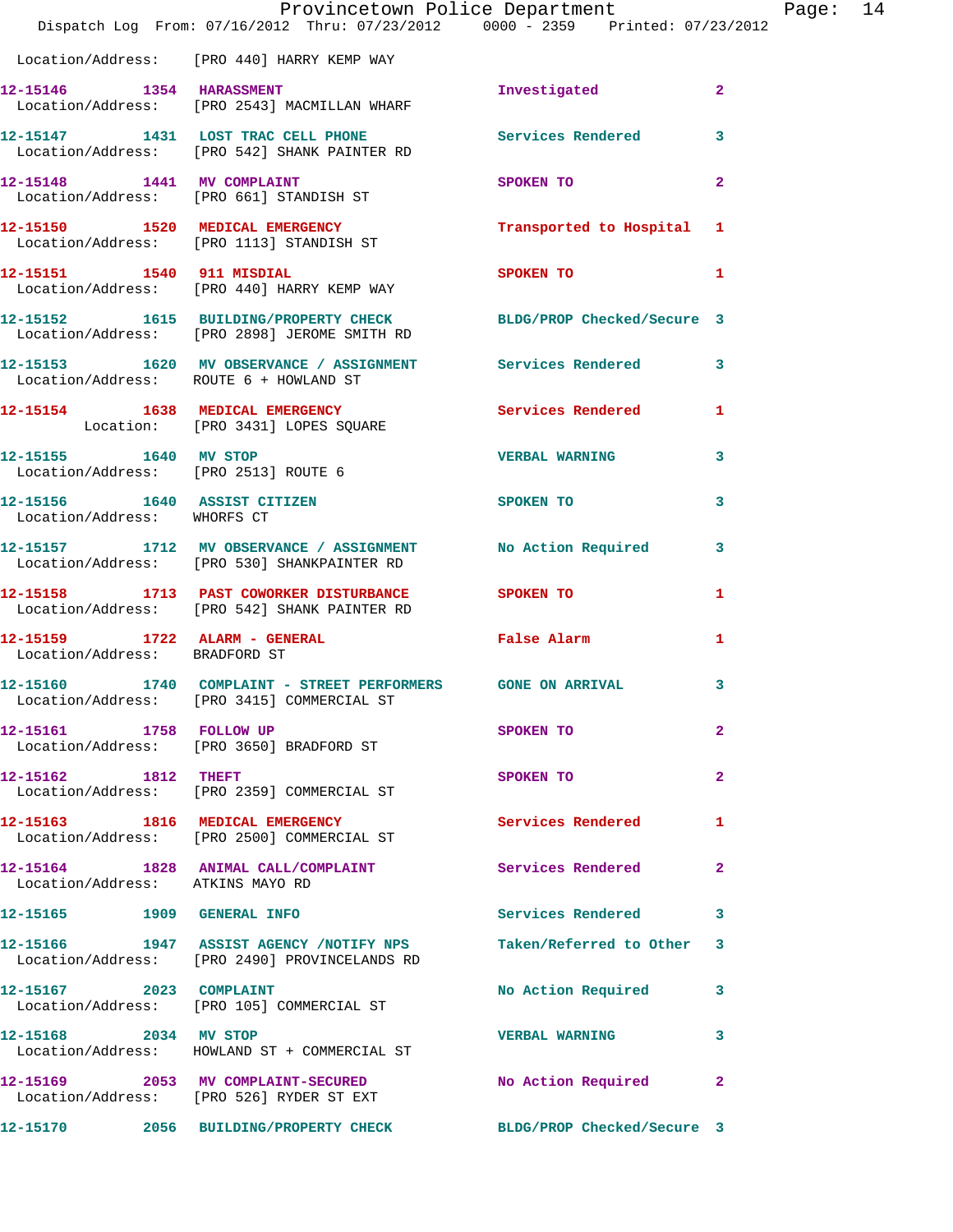|                                      | Dispatch Log From: 07/16/2012 Thru: 07/23/2012 0000 - 2359 Printed: 07/23/2012                                             | Provincetown Police Department |                          | Page: 15 |  |
|--------------------------------------|----------------------------------------------------------------------------------------------------------------------------|--------------------------------|--------------------------|----------|--|
|                                      | Location/Address: [PRO 2206] COMMERCIAL ST                                                                                 |                                |                          |          |  |
|                                      | 12-15171 2058 COMPLAINT - STREET PERFORMERS SPOKEN TO 3<br>Location/Address: [PRO 175] COMMERCIAL ST                       |                                |                          |          |  |
|                                      | 12-15173 2127 BUILDING CHECK; ALL IN ORDER BLDG/PROP Checked/Secure 3<br>Location/Address: [PRO 1638] COMMERCIAL ST        |                                |                          |          |  |
|                                      | 12-15174 2127 BUILDING CHECK; ALL IN ORDER BLDG/PROP Checked/Secure 3<br>Location/Address: [PRO 2500] COMMERCIAL ST        |                                |                          |          |  |
|                                      | 12-15175 2131 MV OBSERVANCE / ASSIGNMENT No Action Required 3<br>Location/Address: [PRO 94] BRADFORD ST                    |                                |                          |          |  |
| 12-15176 2136 MV STOP                | Location/Address: [PRO 1366] CONWELL ST                                                                                    | <b>VERBAL WARNING</b> 3        |                          |          |  |
|                                      | 12-15178   2140   BUILDING CHECK; ALL IN ORDER   BLDG/PROP Checked/Secure   3<br>Location/Address: [PRO 204] COMMERCIAL ST |                                |                          |          |  |
|                                      | 12-15180 2140 BUILDING CHECK; ALL IN ORDER BLDG/PROP Checked/Secure 3<br>Location/Address: [PRO 175] COMMERCIAL ST         |                                |                          |          |  |
|                                      | 12-15177 2141 NOISE COMPLAINT<br>Location/Address: [PRO 2435] COMMERCIAL ST                                                | SPOKEN TO                      | $\mathbf{3}$             |          |  |
| 12-15181 2158 MV STOP                | Location: [PRO 3431] LOPES SQUARE                                                                                          | No Action Required 3           |                          |          |  |
| Location/Address: COURT ST           | 12-15182 2201 DOMESTIC DISTURBANCE/ASSAULT SPOKEN TO                                                                       |                                | $\overline{\phantom{0}}$ |          |  |
|                                      | 12-15179 2202 BUILDING/PROPERTY CHECK<br>Location/Address: [PRO 519] RACE POINT RD                                         | BLDG/PROP Checked/Secure 3     |                          |          |  |
|                                      | 12-15183 2206 BAR CHECK; ALL IN ORDER No Action Required 2<br>Location/Address: [PRO 272] COMMERCIAL ST                    |                                |                          |          |  |
|                                      | 12-15184 2206 BAR CHECK; ALL IN ORDER<br>Location/Address: [PRO 2737] COMMERCIAL ST                                        | No Action Required             | $\mathbf{2}$             |          |  |
| 12-15185 2226 MV STOP                | Location/Address: RYDER ST + COMMERCIAL ST                                                                                 | VERBAL WARNING                 | $\mathbf{3}$             |          |  |
| 12-15186 2234 NOISE COMPLAINT        | Location/Address: [PRO 1054] PILGRIM HEIGHTS RD                                                                            | SPOKEN TO 3                    |                          |          |  |
|                                      | 12-15187  2325  BUILDING/PROPERTY CHECK BLDG/PROP Checked/Secure 3<br>Location/Address: [PRO 530] SHANK PAINTER RD         |                                |                          |          |  |
|                                      | 12-15188 2334 MV ACCIDENT<br>Location/Address: [PRO 1435] STANDISH ST                                                      | Services Rendered              | 1                        |          |  |
|                                      | 12-15189  2338 MV OBSERVANCE / ASSIGNMENT Services Rendered<br>Location/Address: BRADFORD ST + HOWLAND ST                  |                                | 3                        |          |  |
| 12-15190 2341 MV STOP                | Location/Address: [PRO 1796] BRADFORD ST                                                                                   | <b>VERBAL WARNING</b>          | 3                        |          |  |
| For Date: $07/20/2012$ - Friday      |                                                                                                                            |                                |                          |          |  |
| Location/Address: [PRO 571] ALDEN ST | 12-15191 0000 BUILDING/PROPERTY CHECK BLDG/PROP Checked/Secure 3                                                           |                                |                          |          |  |
|                                      | 12-15192 0011 LOBBY TRAFFIC<br>Location/Address: [PRO 542] SHANK PAINTER RD                                                | Services Rendered 2            |                          | 17       |  |
|                                      | 12-15193 6017 MV OBSERVANCE / ASSIGNMENT Services Rendered 3                                                               |                                |                          |          |  |

Location/Address: HOWLAND ST + BRADFORD ST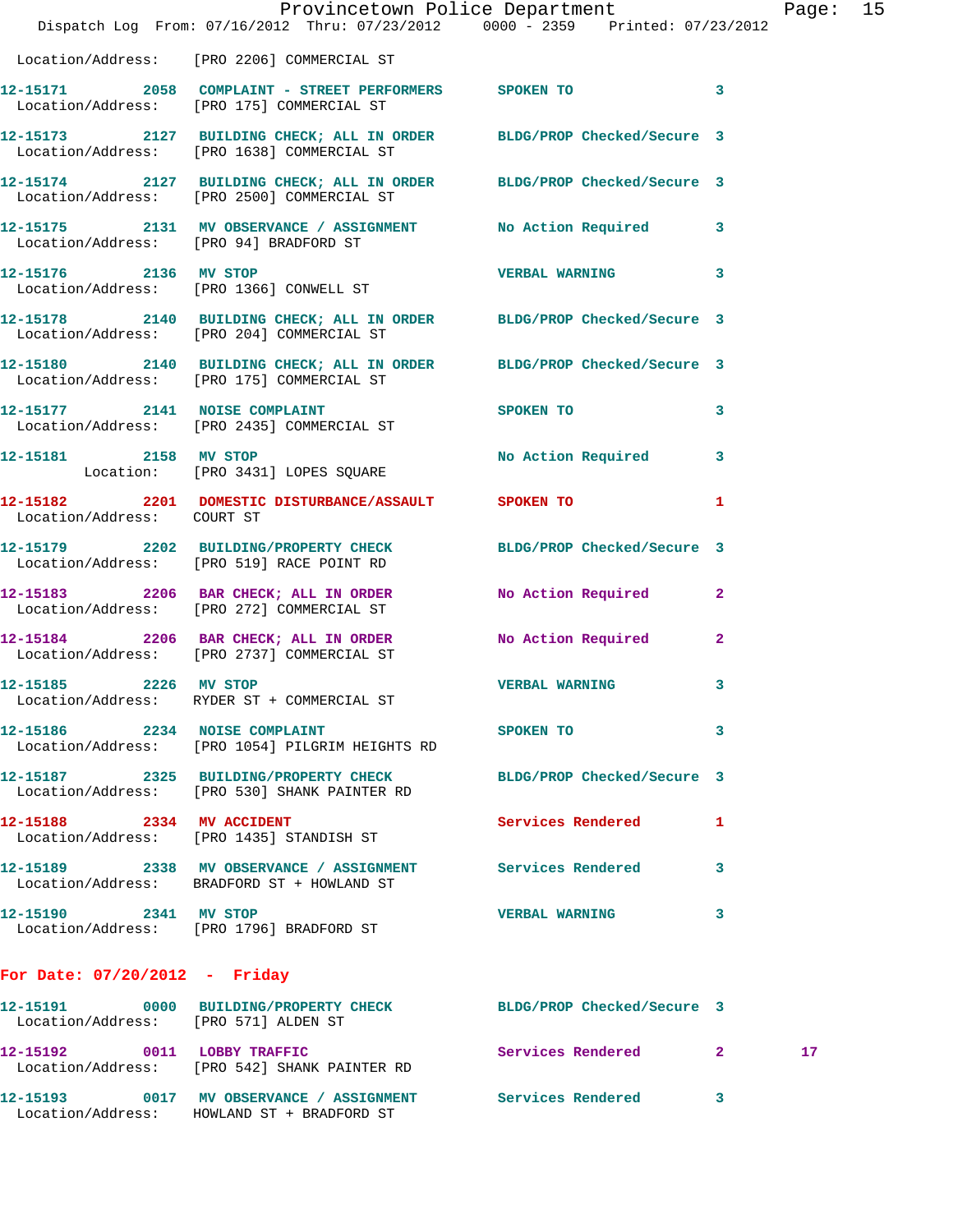|                                                                                                | Dispatch Log From: 07/16/2012 Thru: 07/23/2012 0000 - 2359 Printed: 07/23/2012                                   | Provincetown Police Department |              | Page: 16 |
|------------------------------------------------------------------------------------------------|------------------------------------------------------------------------------------------------------------------|--------------------------------|--------------|----------|
|                                                                                                | 12-15194 0023 MV STOP                                                                                            | <b>VERBAL WARNING</b> 3        |              |          |
| 12-15195 0030 MV STOP                                                                          | Location/Address: ROUTE 6 + CONWELL ST                                                                           | <b>VERBAL WARNING</b>          | 3            |          |
| Location/Address: RYDER ST EXT<br>12-15196 0041 MV STOP/ARREST<br>Location/Address: KENDALL LN |                                                                                                                  | Arrest(s) Made                 | 3            |          |
| Refer To Arrest: 12-202-AR                                                                     |                                                                                                                  |                                |              |          |
|                                                                                                | 12-15197 0041 MV STOP VERBAL WARNING<br>Location/Address: PRISCILLA ALDEN RD + BRADFORD ST                       |                                | 3            |          |
|                                                                                                | 12-15198 0103 ASSIST CITIZEN<br>Location/Address: [PRO 2543] MACMILLAN WHARF                                     | Services Rendered 3            |              |          |
|                                                                                                | 12-15199 0128 MV DISABLED<br>Location/Address: [PRO 1894] WINSLOW ST                                             | Services Rendered              | $\mathbf{2}$ |          |
| 12-15200 0134 MV STOP                                                                          | Location/Address: [PRO 1953] COMMERCIAL ST                                                                       | <b>VERBAL WARNING 3</b>        |              |          |
|                                                                                                | 12-15202 0146 MV OBSERVANCE / ASSIGNMENT Services Rendered<br>Location/Address: BRADFORD ST + RYDER ST           |                                | 3            |          |
|                                                                                                | 12-15203 0213 BUILDING/PROPERTY CHECK BLDG/PROP Checked/Secure 3<br>Location/Address: [PRO 2977] COMMERCIAL ST   |                                |              |          |
| Location/Address: HARRY KEMP WAY                                                               | 12-15204 0219 SPEED DOLLY ASSIGNMENT Services Rendered 3                                                         |                                |              |          |
| Location/Address: [PRO 16] BRADFORD ST                                                         | 12-15205 0226 BUILDING/PROPERTY CHECK BLDG/PROP Checked/Secure 3                                                 |                                |              |          |
|                                                                                                | 12-15206 0227 BUILDING/PROPERTY CHECK BLDG/PROP Checked/Secure 3<br>Location/Address: [PRO 2] ALDEN ST           |                                |              |          |
|                                                                                                | 12-15207 0229 BUILDING/PROPERTY CHECK BLDG/PROP Checked/Secure 3<br>Location/Address: [PRO 545] SHANK PAINTER RD |                                |              |          |
|                                                                                                | 12-15208 0239 BUILDING/PROPERTY CHECK BLDG/PROP Checked/Secure 3<br>Location/Address: [PRO 440] HARRY KEMP WAY   |                                |              |          |
|                                                                                                | 12-15209 0240 BUILDING/PROPERTY CHECK BLDG/PROP Checked/Secure 3<br>Location/Address: [PRO 569] WINSLOW ST       |                                |              |          |
|                                                                                                | 12-15210 0334 BUILDING/PROPERTY CHECK BLDG/PROP Checked/Secure 3<br>Location/Address: [PRO 1638] COMMERCIAL ST   |                                |              |          |
| 12-15211 0339 MV STOP                                                                          | Location/Address: [PRO 3296] SHANK PAINTER RD                                                                    | VERBAL WARNING 3               |              |          |
| Location/Address: [PRO 3287] ROUTE 6                                                           | 12-15213 0505 BUILDING/PROPERTY CHECK BLDG/PROP Checked/Secure 3                                                 |                                |              |          |
|                                                                                                | 12-15212 0519 BUILDING/PROPERTY CHECK BLDG/PROP Checked/Secure 3<br>Location/Address: [PRO 2898] JEROME SMITH RD |                                |              |          |
|                                                                                                | 12-15214 0542 MEDICAL EMERGENCY<br>Location/Address: [PRO 395] COMMERCIAL ST                                     | Transported to Hospital 1      |              |          |
|                                                                                                | 12-15215 0559 BUILDING/PROPERTY CHECK BLDG/PROP Checked/Secure 3<br>Location/Address: [PRO 3163] WINTHROP ST     |                                |              |          |
| Location/Address: BRADFORD ST                                                                  | 12-15216 0704 ASSIST AGENCY / MUTUAL AID Services Rendered 3                                                     |                                |              |          |
| Location/Address: [PRO 571] ALDEN ST                                                           | 12-15217 0733 BUILDING/PROPERTY CHECK BLDG/PROP Checked/Secure 3                                                 |                                |              |          |
|                                                                                                | 12-15218          0750   MV OBSERVANCE / ASSIGNMENT            Services Rendered           3                     |                                |              |          |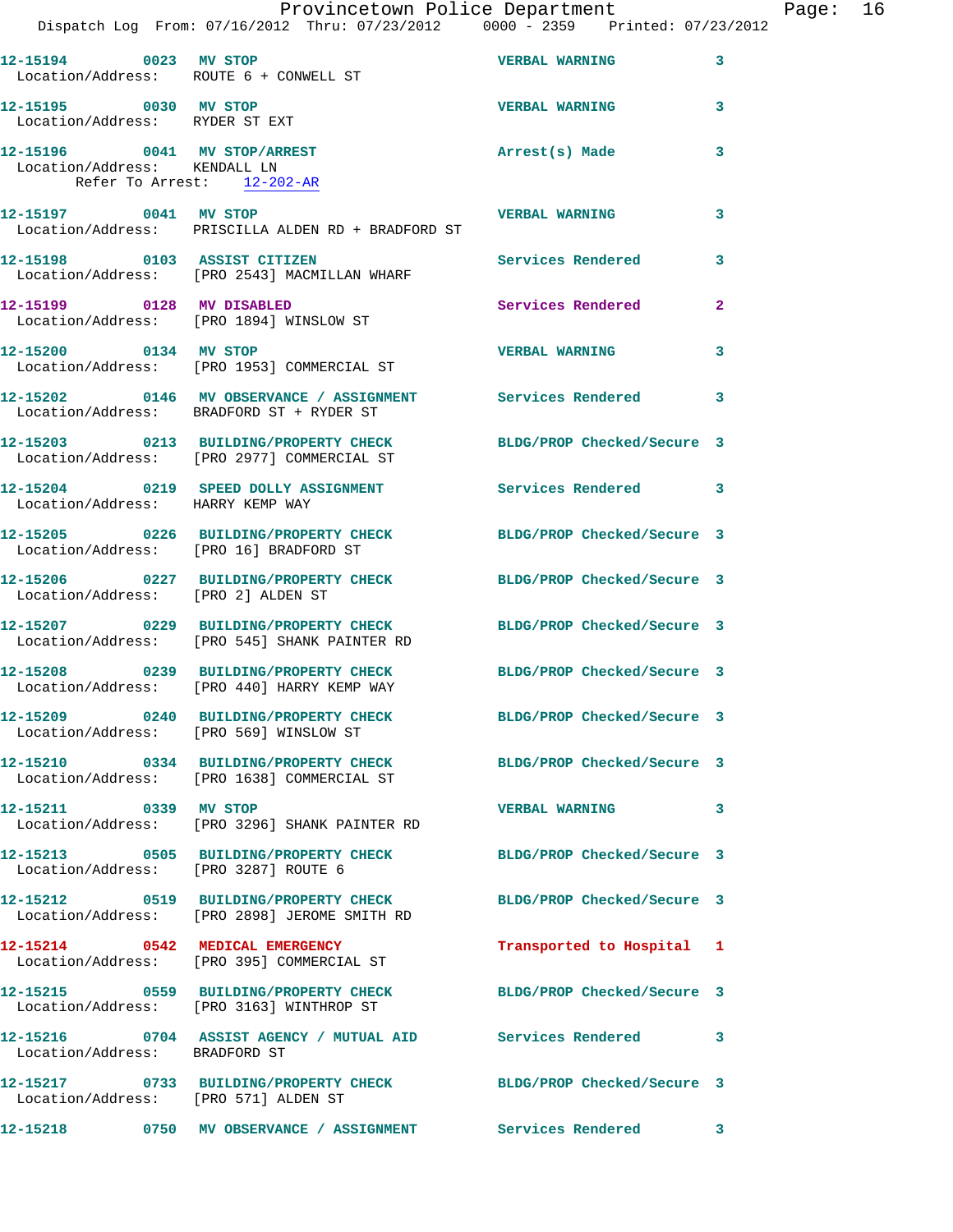|                                                               | Dispatch Log From: 07/16/2012 Thru: 07/23/2012 0000 - 2359 Printed: 07/23/2012                                 | Provincetown Police Department Page: 17 |              |  |
|---------------------------------------------------------------|----------------------------------------------------------------------------------------------------------------|-----------------------------------------|--------------|--|
| Location/Address: [PRO 3440] ROUTE 6                          |                                                                                                                |                                         |              |  |
| 12-15219 0801 MV STOP                                         | Location/Address: [PRO 2513] ROUTE 6                                                                           | VERBAL WARNING 3                        |              |  |
| Location/Address: [PRO 2513] ROUTE 6                          | 12-15220 0811 MV STOP                                                                                          | <b>VERBAL WARNING</b>                   | 3            |  |
|                                                               | 12-15221 0824 PARKING COMPLAINT / GENERAL Services Rendered<br>Location/Address: [PRO 2577] BRADFORD ST        |                                         | 3            |  |
|                                                               | 12-15222 0829 LATE DELIVERY<br>Location/Address: [PRO 542] SHANK PAINTER RD                                    | No Action Required                      | 3            |  |
| 12-15223 0840 MV ACCIDENT<br>Location/Address: COMMERCIAL ST  |                                                                                                                | Services Rendered                       | 1            |  |
|                                                               | 12-15224 0849 PARK, WALK & TALK (Services Rendered Location/Address: [PRO 1989] COMMERCIAL ST                  |                                         | $\mathbf{2}$ |  |
| 12-15225 0849 PRIVATE TOW<br>Location/Address: CONWELL ST     |                                                                                                                | Vehicle Towed                           | 3            |  |
|                                                               | 12-15226 0853 BUILDING/PROPERTY CHECK BLDG/PROP Checked/Secure 3<br>Location/Address: [PRO 2500] COMMERCIAL ST |                                         |              |  |
|                                                               | 12-15227 0856 PARK, WALK & TALK Services Rendered<br>Location/Address: [PRO 285] COMMERCIAL ST                 |                                         | $\mathbf{2}$ |  |
|                                                               | 12-15228 0908 COMPLAINT<br>Location/Address: [PRO 542] SHANK PAINTER RD                                        | Services Rendered 3                     |              |  |
|                                                               | 12-15229 0911 MV COMPLAINT<br>Location/Address: [PRO 1909] COMMERCIAL ST                                       | No Action Required                      | $\mathbf{2}$ |  |
|                                                               | 12-15230 0913 PARKING COMPLAINT / GENERAL Services Rendered 3<br>Location/Address: JOHNSON ST + COMMERCIAL ST  |                                         |              |  |
|                                                               | 12-15231 0922 MEDICAL EMERGENCY<br>Location/Address: [PRO 440] HARRY KEMP WAY                                  | Transported to Hospital 1               |              |  |
| 12-15232 1001 MV STOP<br>Location/Address: [PRO 2518] ROUTE 6 |                                                                                                                | <b>VERBAL WARNING</b>                   | 3            |  |
|                                                               | 12-15233 1029 BUILDING/PROPERTY CHECK Services Rendered<br>Location/Address: [PRO 391] COMMERCIAL ST           |                                         | 3            |  |
|                                                               | 12-15234 1031 BUILDING/PROPERTY CHECK<br>Location/Address: [PRO 3163] WINTHROP ST                              | BLDG/PROP Checked/Secure 3              |              |  |
|                                                               | 12-15235 1036 PARK, WALK & TALK<br>Location/Address: [PRO 537] SHANK PAINTER RD                                | Services Rendered                       | $\mathbf{2}$ |  |
|                                                               | 12-15236 1038 MEDICAL EMERGENCY<br>Location/Address: [PRO 1690] COMMERCIAL ST                                  | Transported to Hospital 1               |              |  |
|                                                               | 12-15237 1042 BUILDING/PROPERTY CHECK BLDG/PROP Checked/Secure 3<br>Location/Address: [PRO 564] BAYBERRY AVE   |                                         |              |  |
| 12-15238 1053 MV STOP                                         | Location/Address: HARRY KEMP WAY                                                                               | <b>VERBAL WARNING</b>                   | 3            |  |
| Location/Address: [PRO 3222] ALDEN ST                         | 12-15240 1106 MEDICAL EMERGENCY                                                                                | Transported to Hospital 1               |              |  |
|                                                               | 12-15241 1116 ASSIST NSTAR<br>Location/Address: [PRO 346] COMMERCIAL ST                                        | SPOKEN TO                               | 3            |  |
|                                                               | 12-15242 1130 MEDICAL EMERGENCY<br>Location/Address: [PRO 395] COMMERCIAL ST                                   | Transported to Hospital 1               |              |  |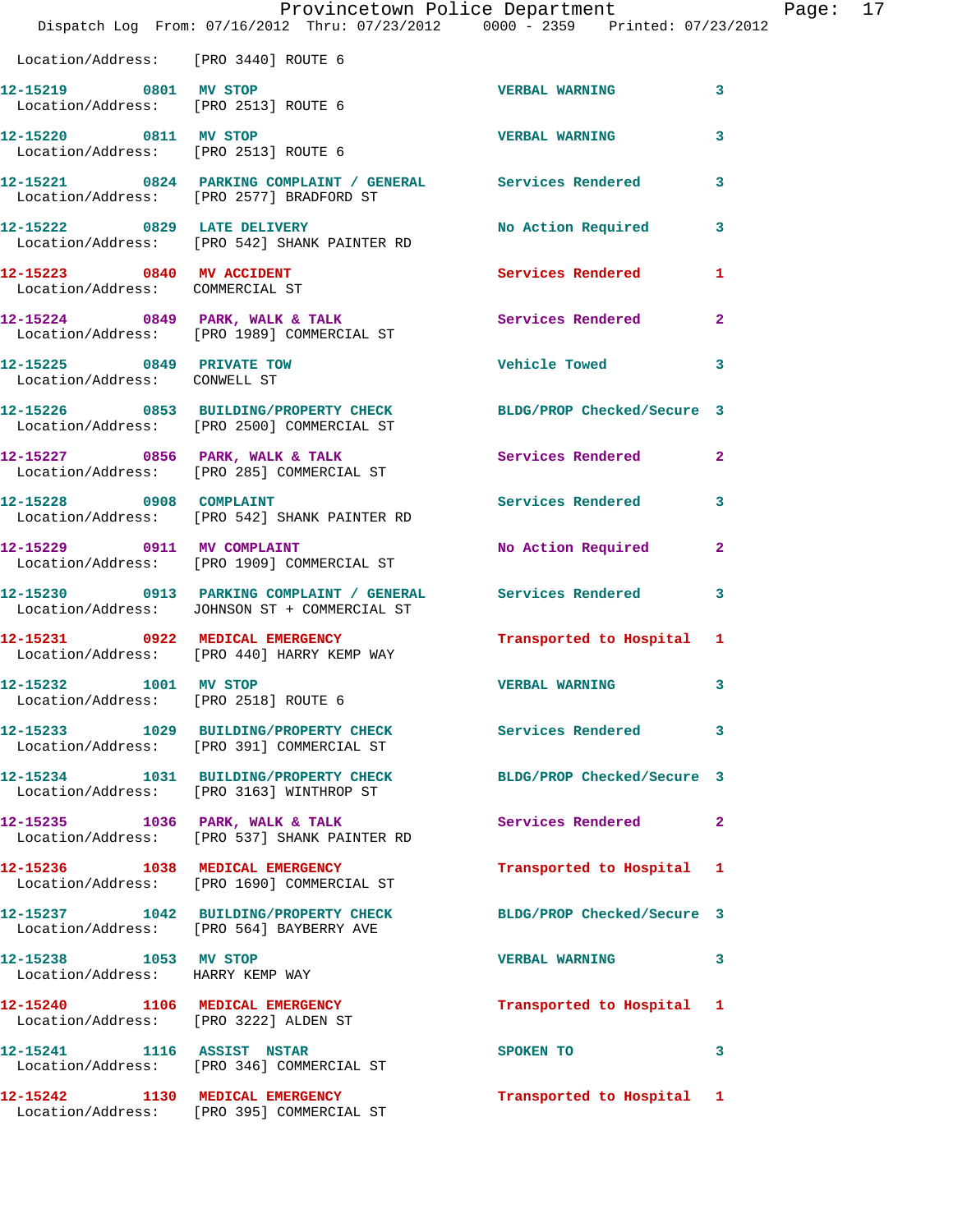|                              | Provincetown Police Department                                                                                                            |                            |                |
|------------------------------|-------------------------------------------------------------------------------------------------------------------------------------------|----------------------------|----------------|
|                              | Dispatch Log From: 07/16/2012 Thru: 07/23/2012 0000 - 2359 Printed: 07/23/2012                                                            |                            |                |
|                              | 12-15243 1213 ASSIST AGENCY / MUTUAL AID GONE ON ARRIVAL<br>Location/Address: [PRO 105] COMMERCIAL ST                                     |                            | 3              |
|                              | 12-15244 1222 MV OBSERVANCE / ASSIGNMENT Services Rendered<br>Location/Address: [PRO 2521] ROUTE 6                                        |                            | 3              |
| 12-15245 1227 MV STOP        | Location/Address: [PRO 2513] ROUTE 6                                                                                                      | <b>VERBAL WARNING</b>      | 3              |
| Location/Address: HOBSON AVE | 12-15247 1250 ALARM - GENERAL                                                                                                             | <b>Services Rendered</b>   | 1              |
|                              | 12-15249 1254 PARKING COMPLAINT / GENERAL No Action Required<br>Location/Address: [PRO 1184] COMMERCIAL ST                                |                            | 3              |
|                              | 12-15248 1256 MV STOP<br>Location/Address: ROUTE 6 + SNAIL RD                                                                             | <b>VERBAL WARNING</b>      | 3              |
|                              | 12-15250 1258 FOUND BLUE WALLET<br>Location/Address: [PRO 542] SHANK PAINTER RD                                                           | Services Rendered          | 3              |
|                              | 12-15251 1308 PARKING COMPLAINT / GENERAL No Action Required<br>Location/Address: [PRO 1627] COMMERCIAL ST                                |                            | 3              |
|                              | 12-15252 1310 PARK, WALK & TALK<br>Location/Address: [PRO 3456] RYDER ST EXT                                                              | Services Rendered          | $\mathbf{2}$   |
|                              | 12-15253 1316 LOST VEST-CELL PHONE-WALLET SPOKEN TO<br>Location/Address: [PRO 2543] MACMILLAN WHARF                                       |                            | 3              |
| 12-15254 1417 911 GENERAL    | Location/Address: [PRO 348] COMMERCIAL ST                                                                                                 | <b>Services Rendered</b>   | 1              |
|                              | 12-15255 1424 911 GENERAL<br>Location/Address: [PRO 542] SHANK PAINTER RD                                                                 | <b>Services Rendered</b>   | 1              |
| 12-15256 1430 GENERAL INFO   |                                                                                                                                           | SPOKEN TO                  | 3              |
|                              | 12-15257 1437 MEDICAL EMERGENCY<br>Location/Address: [PRO 3242] COMMERCIAL ST                                                             | <b>Services Rendered</b>   | 1              |
| 12-15258 1453 HARASSMENT     | Location/Address: [PRO 3185] MEADOW RD                                                                                                    | <b>SPOKEN TO</b>           | $\overline{a}$ |
|                              | 12-15259                 1535    ASSIST AGENCY  /  MUTUAL  AID                 Services  Rendered<br>Location/Address: [PRO 2521] ROUTE 6 |                            | 3              |
|                              | 12-15260 1642 BUILDING/PROPERTY CHECK<br>Location/Address: [PRO 2898] JEROME SMITH RD                                                     | <b>Services Rendered</b>   | 3              |
|                              | 12-15261 1643 BUILDING/PROPERTY CHECK<br>Location/Address: [PRO 2898] JEROME SMITH RD                                                     | BLDG/PROP Checked/Secure 3 |                |
|                              | 12-15262 1705 NOISE COMPLAINT<br>Location/Address: [PRO 1186] COMMERCIAL ST                                                               | No Action Required         | 3              |
|                              | 12-15263 1711 ANIMAL CALL<br>Location/Address: [PRO 1892] SHANK PAINTER RD                                                                | Services Rendered          | $\mathbf{2}$   |
|                              | 12-15264 1719 FOUND BLACK WALLET<br>Location/Address: [PRO 444] HIGH POLE HILL                                                            | No Action Required         | 3              |
|                              | 12-15265 1738 BUILDING/PROPERTY CHECK<br>Location/Address: [PRO 571] ALDEN ST                                                             | BLDG/PROP Checked/Secure 3 |                |
| 12-15266 1750 COMPLAINT      | Location/Address: [PRO 105] COMMERCIAL ST                                                                                                 | SPOKEN TO                  | 3              |
|                              | 12-15267 1806 HARASSMENT ORDER<br>Location/Address: [PRO 542] SHANK PAINTER RD                                                            | Services Rendered          | $\mathbf{2}$   |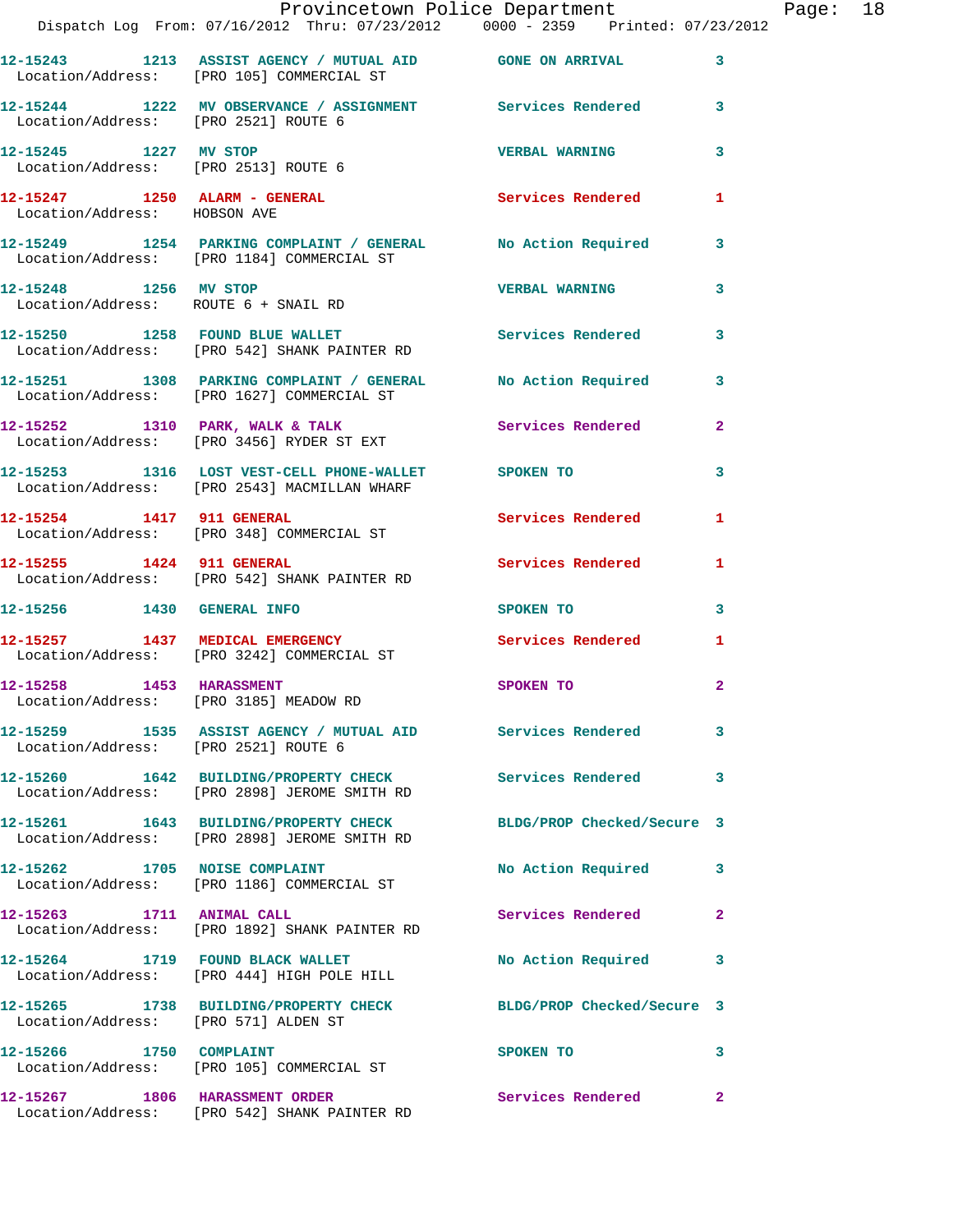|                               | Provincetown Police Department<br>Dispatch Log From: 07/16/2012 Thru: 07/23/2012 0000 - 2359 Printed: 07/23/2012 |                            |              | Page: 19 |  |
|-------------------------------|------------------------------------------------------------------------------------------------------------------|----------------------------|--------------|----------|--|
|                               | 12-15268 1825 LOST LIC & ID CARD No Action Required 3<br>Location/Address: [PRO 542] SHANK PAINTER RD            |                            |              |          |  |
|                               | 12-15269 1848 MEDICAL EMERGENCY Transported to Hospital 1<br>Location/Address: [PRO 658] MOZART AVE              |                            |              |          |  |
|                               | 12-15270 1912 THREATS<br>Location/Address: [PRO 1607] WATSONS CT                                                 | <b>SPOKEN TO</b>           | $\mathbf{2}$ |          |  |
|                               | 12-15271 1917 MEDICAL EMERGENCY<br>Location/Address: FREEMAN ST + COMMERCIAL ST                                  | Transported to Hospital 1  |              |          |  |
|                               | 12-15272 1922 COMPLAINT - STREET PERFORMERS SPOKEN TO<br>Location/Address: [PRO 3094] COMMERCIAL ST              |                            | 3            |          |  |
|                               | 12-15273 1936 COMPLAINT<br>Location/Address: [PRO 129] COMMERCIAL ST                                             | SPOKEN TO                  | $\mathbf{3}$ |          |  |
|                               | 12-15274 1959 COMMERCIAL/BURG<br>Location/Address: [PRO 530] SHANK PAINTER RD                                    | False Alarm 1              |              |          |  |
|                               | 12-15275 2044 MEDICAL EMERGENCY<br>Location/Address: [PRO 1617] BRADFORD ST                                      | Transported to Hospital 1  |              |          |  |
|                               | 12-15276 2052 SERVE HARASSMENT ORDER Services Rendered 2<br>Location/Address: [PRO 1550] COMMERCIAL ST           |                            |              |          |  |
| Location/Address: RYDER ST    | 12-15277 2103 CROWDS/BARRICADE No Action Required 2                                                              |                            |              |          |  |
|                               | 12-15278 2116 COMPLAINT - STREET PERFORMERS SPOKEN TO<br>Location/Address: [PRO 175] COMMERCIAL ST               |                            | 3            |          |  |
|                               | 12-15280 2128 FOUND RAYBANS<br>Location: [PRO 3431] LOPES SQUARE                                                 | No Action Required 3       |              |          |  |
|                               |                                                                                                                  | No Action Required 3       |              |          |  |
|                               | 12-15282 2144 BUILDING/PROPERTY CHECK BLDG/PROP Checked/Secure 3<br>Location/Address: [PRO 175] COMMERCIAL ST    |                            |              |          |  |
|                               | 12-15283 2145 BUILDING/PROPERTY CHECK<br>Location/Address: [PRO 182] COMMERCIAL ST                               | BLDG/PROP Checked/Secure 3 |              |          |  |
| 12-15284 2155 MV STOP         | Location/Address: [PRO 2618] COMMERCIAL ST                                                                       | <b>VERBAL WARNING</b>      | $\mathbf{3}$ |          |  |
|                               | 12-15285 2206 BAR CHECK; ALL IN ORDER No Action Required<br>Location/Address: [PRO 3633] COMMERCIAL ST           |                            | $\mathbf{2}$ |          |  |
|                               | 12-15286 2214 BAR CHECK; ALL IN ORDER<br>Location/Address: [PRO 3443] COMMERCIAL ST                              | No Action Required         | $\mathbf{2}$ |          |  |
|                               | 12-15287  2228  FOUND WALLET/RETURNED<br>Location/Address: [PRO 542] SHANK PAINTER RD                            | No Action Required         | $\mathbf{3}$ |          |  |
|                               | 12-15288 2229 TRAFFIC CONTROL<br>Location/Address: CENTRAL ST + COMMERCIAL ST                                    | No Action Required         | 3            |          |  |
| 12-15289 2251 NOISE COMPLAINT | Location/Address: [PRO 3450] JEROME SMITH RD                                                                     | No Action Required 3       |              | 1        |  |
|                               | 12-15290 2304 MV STOP<br>Location/Address: GOSNOLD ST + COMMERCIAL ST                                            | <b>VERBAL WARNING</b>      | 3            |          |  |
| 12-15291 2317 TRESPASS        | Location/Address: [PRO 1662] PEARL ST                                                                            | Services Rendered          | $\mathbf{2}$ |          |  |
|                               |                                                                                                                  |                            | 3            |          |  |

Location/Address: [PRO 105] COMMERCIAL ST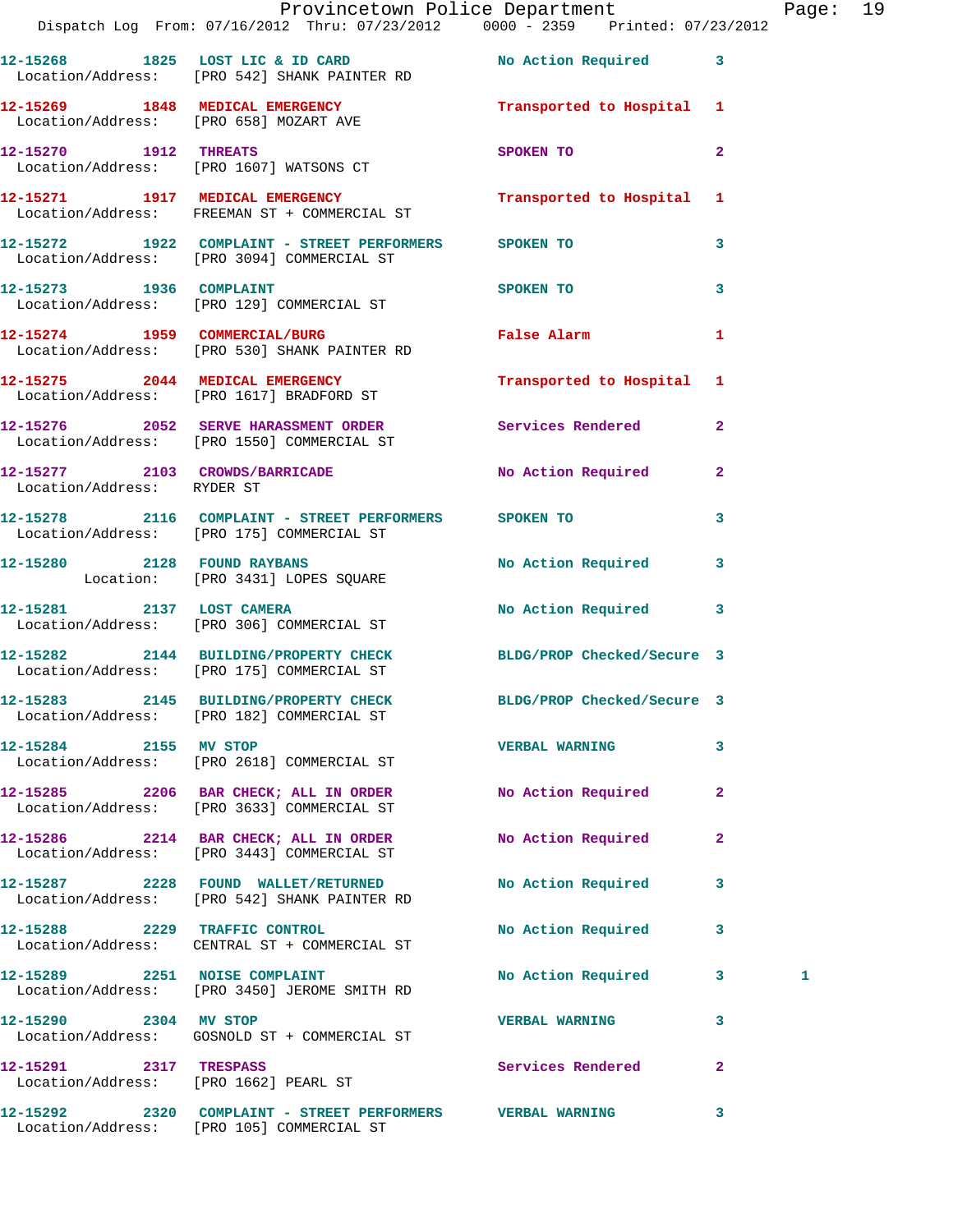|                                                             | Provincetown Police Department Page: 20                                                                              |                          |              |    |  |
|-------------------------------------------------------------|----------------------------------------------------------------------------------------------------------------------|--------------------------|--------------|----|--|
|                                                             | Dispatch Log From: 07/16/2012 Thru: 07/23/2012 0000 - 2359 Printed: 07/23/2012                                       |                          |              |    |  |
|                                                             | 12-15293 2340 BUILDING/PROPERTY CHECK BLDG/PROP Checked/Secure 3<br>Location/Address: [PRO 530] SHANKPAINTER RD      |                          |              |    |  |
| Location/Address: [PRO 571] ALDEN ST                        | 12-15294 2346 BUILDING/PROPERTY CHECK BLDG/PROP Checked/Secure 3                                                     |                          |              |    |  |
| 12-15295 2350 ASSIST CITIZEN<br>Location/Address: CONANT ST |                                                                                                                      | Could Not Locate 3       |              |    |  |
| For Date: $07/21/2012$ - Saturday                           |                                                                                                                      |                          |              |    |  |
|                                                             | 12-15296 0005 NOISE COMPLAINT<br>Location/Address: [PRO 3443] COMMERCIAL ST                                          | LICENSING VIOLATION 3    |              |    |  |
|                                                             | 12-15297 0015 MV OBSERVANCE / ASSIGNMENT Services Rendered<br>Location/Address: CAPTAIN BERTIE RD + SHANK PAINTER RD |                          | 3            |    |  |
|                                                             | 12-15298 0029 MV OBSERVANCE / ASSIGNMENT Services Rendered 3<br>Location/Address: BRADFORD ST + STANDISH ST          |                          |              |    |  |
|                                                             | 12-15299 0043 DISORDERLY<br>Location/Address: [PRO 208] COMMERCIAL ST                                                | <b>Services Rendered</b> | $\mathbf{2}$ |    |  |
|                                                             | 12-15300 0050 LOBBY TRAFFIC<br>Location/Address: [PRO 542] SHANK PAINTER RD                                          | Services Rendered 2      |              | 30 |  |
|                                                             | 12-15303 0103 CROWDS/OVERCROWDING No Action Required<br>Location/Address: [PRO 165] COMMERCIAL ST                    |                          | $\mathbf{2}$ |    |  |
| 12-15304 0146 NOISE COMPLAINT                               | Location/Address: [PRO 3195] COMMERCIAL ST                                                                           | Unfounded                | 3            |    |  |
|                                                             | 12-15305 0202 NOISE COMPLAINT<br>Location/Address: [PRO 1511] BRADFORD ST                                            | SPOKEN TO                | 3            |    |  |
|                                                             | 12-15306 0204 SPEED DOLLY ASSIGNMENT<br>Location/Address: [PRO 2493] BRADFORD ST                                     | Services Rendered        | 3            |    |  |
|                                                             | 12-15307 0212 NOISE COMPLAINT<br>Location/Address: [PRO 357] COMMERCIAL ST                                           | Services Rendered        | 3            |    |  |
|                                                             | 12-15311 0220 BUILDING/PROPERTY CHECK BLDG/PROP Checked/Secure 3<br>Location/Address: [PRO 488] MAYFLOWER AVE        |                          |              |    |  |
|                                                             | 12-15308 0221 BUILDING/PROPERTY CHECK BLDG/PROP Checked/Secure 3<br>Location/Address: [PRO 516] RACE POINT RD        |                          |              |    |  |
| Location/Address: RYDER ST                                  | 12-15309 0223 BY-LAW VIOLATION CHEREAL WARNING 2                                                                     |                          |              |    |  |
| Location/Address: [PRO 569] WINSLOW ST                      | 12-15312 0225 BUILDING/PROPERTY CHECK BLDG/PROP Checked/Secure 3                                                     |                          |              |    |  |
|                                                             | 12-15310 0236 BUILDING/PROPERTY CHECK BLDG/PROP Checked/Secure 3<br>Location/Address: [PRO 3318] CEMETERY RD         |                          |              |    |  |
| Location/Address: DEWEY AVE                                 | 12-15316 0236 MISSING PERSON                                                                                         | Services Rendered 1      |              |    |  |
|                                                             | 12-15313 0248 BUILDING/PROPERTY CHECK BLDG/PROP Checked/Secure 3<br>Location/Address: [PRO 1638] COMMERCIAL ST       |                          |              |    |  |
|                                                             | 12-15314 0254 MV STOP<br>Location/Address: ALDEN ST + BRADFORD ST                                                    | <b>VERBAL WARNING</b>    | 3            |    |  |
|                                                             | 12-15317 0324 MEDICAL EMERGENCY<br>Location/Address: [PRO 547] COMMERCIAL ST                                         | <b>PATIENT REFUSAL</b>   | $\mathbf{1}$ |    |  |
|                                                             | 12-15318 0351 BUILDING/PROPERTY CHECK BLDG/PROP Checked/Secure 3                                                     |                          |              |    |  |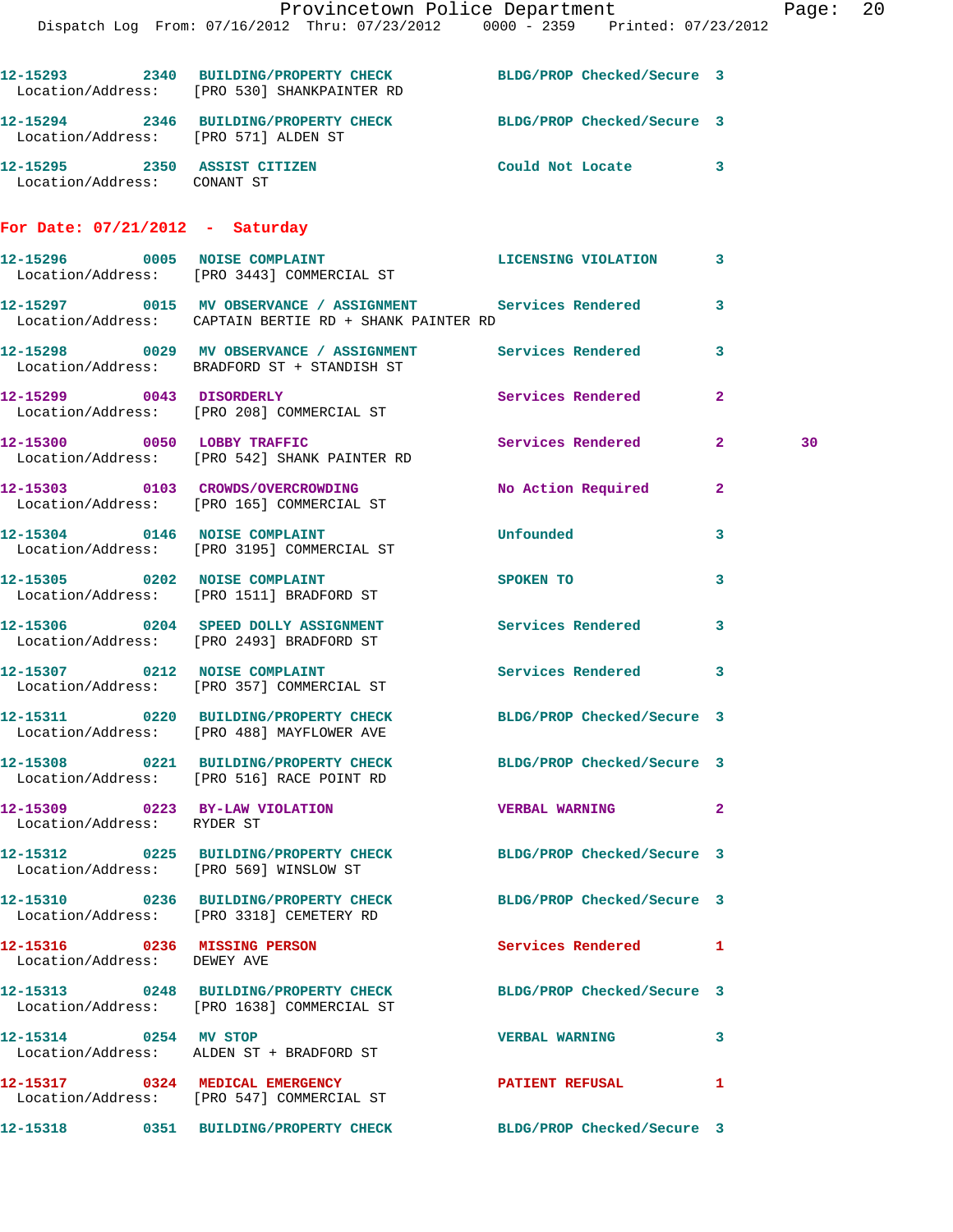|                                                            | Dispatch Log From: 07/16/2012 Thru: 07/23/2012 0000 - 2359 Printed: 07/23/2012                                  | Provincetown Police Department Page: 21 |                         |  |
|------------------------------------------------------------|-----------------------------------------------------------------------------------------------------------------|-----------------------------------------|-------------------------|--|
| Location/Address: [PRO 3287] ROUTE 6                       |                                                                                                                 |                                         |                         |  |
|                                                            | 12-15319 0455 BUILDING/PROPERTY CHECK BLDG/PROP Checked/Secure 3<br>Location/Address: [PRO 545] SHANKPAINTER RD |                                         |                         |  |
|                                                            | 12-15320 0507 BUILDING/PROPERTY CHECK BLDG/PROP Checked/Secure 3<br>Location/Address: [PRO 444] HIGH POLE HILL  |                                         |                         |  |
|                                                            | 12-15321 0549 MV OBSERVANCE / ASSIGNMENT Services Rendered 3<br>Location/Address: ROUTE 6 + HOWLAND ST          |                                         |                         |  |
|                                                            | 12-15322 0732 HARASSMENT<br>Location/Address: [PRO 342] COMMERCIAL ST                                           | Services Rendered 2                     |                         |  |
|                                                            | 12-15323 0828 BUILDING/PROPERTY CHECK BLDG/PROP Checked/Secure 3<br>Location/Address: [PRO 2483] COMMERCIAL ST  |                                         |                         |  |
|                                                            | 12-15324 0836 MEDICAL EMERGENCY Transported to Hospital 1<br>Location/Address: [PRO 695] AUNT SUKEYS WAY        |                                         |                         |  |
|                                                            | 12-15325 0900 PARKING COMPLAINT / GENERAL No Action Required 3<br>Location/Address: [PRO 3456] RYDER ST EXT     |                                         |                         |  |
| Location/Address: [PRO 2513] ROUTE 6                       | 12-15326 0909 MV OBSERVANCE / ASSIGNMENT Services Rendered 3                                                    |                                         |                         |  |
|                                                            | 12-15327 0910 BUILDING/PROPERTY CHECK No Action Required 3<br>Location/Address: [PRO 2521] ROUTE 6              |                                         |                         |  |
| Location/Address: [PRO 2521] ROUTE 6                       | 12-15328 0911 MV OBSERVANCE / ASSIGNMENT Services Rendered 3                                                    |                                         |                         |  |
|                                                            | 12-15329 0919 FOLLOW UP<br>Location/Address: [PRO 2483] COMMERCIAL ST                                           | Services Rendered                       | $\mathbf{2}$            |  |
|                                                            | 12-15330 0920 LOST KEYS<br>Location/Address: [PRO 542] SHANK PAINTER RD                                         | Services Rendered                       | $\overline{\mathbf{3}}$ |  |
|                                                            | 12-15331 0922 LARCENY<br>Location/Address: [PRO 3096] COMMERCIAL ST                                             | Services Rendered 2                     |                         |  |
| Location/Address: [PRO 2513] ROUTE 6                       | 12-15332 0927 MV STOP                                                                                           | <b>VERBAL WARNING</b>                   |                         |  |
|                                                            | 12-15333 0941 MV COMPLAINT<br>Location/Address: [PRO 817] COMMERCIAL ST                                         | Services Rendered                       | $\overline{2}$          |  |
| 12-15334 0941 ANIMAL CALL<br>Location/Address: BREWSTER ST |                                                                                                                 | SPOKEN TO                               | $\mathbf{2}$            |  |
| 12-15335 0957 MV STOP                                      | Location/Address: [PRO 43] BRADFORD ST                                                                          | <b>VERBAL WARNING</b>                   | 3                       |  |
| Location/Address: HOBSON AVE                               | 12-15336 1002 ASSIST CITIZEN                                                                                    | Services Rendered 3                     |                         |  |
|                                                            | 12-15337 1005 MV OBSERVANCE / ASSIGNMENT Services Rendered<br>Location/Address: [PRO 413] CONWELL ST            |                                         | 3                       |  |
| 12-15338 1012 MV STOP                                      | Location/Address: [PRO 606] CONWELL ST                                                                          | <b>VERBAL WARNING</b>                   | 3                       |  |
| 12-15339 1015 MV STOP<br>Location/Address: HARRY KEMP WAY  |                                                                                                                 | <b>VERBAL WARNING</b>                   | 3                       |  |
|                                                            | 12-15340 1018 FOUND WALLET<br>Location/Address: [PRO 2543] MACMILLAN WHARF                                      | <b>SPOKEN TO</b>                        | 3                       |  |
| Location/Address: WEST VINE ST                             | 12-15341 1056 PARKING COMPLAINT / GENERAL Services Rendered 3                                                   |                                         |                         |  |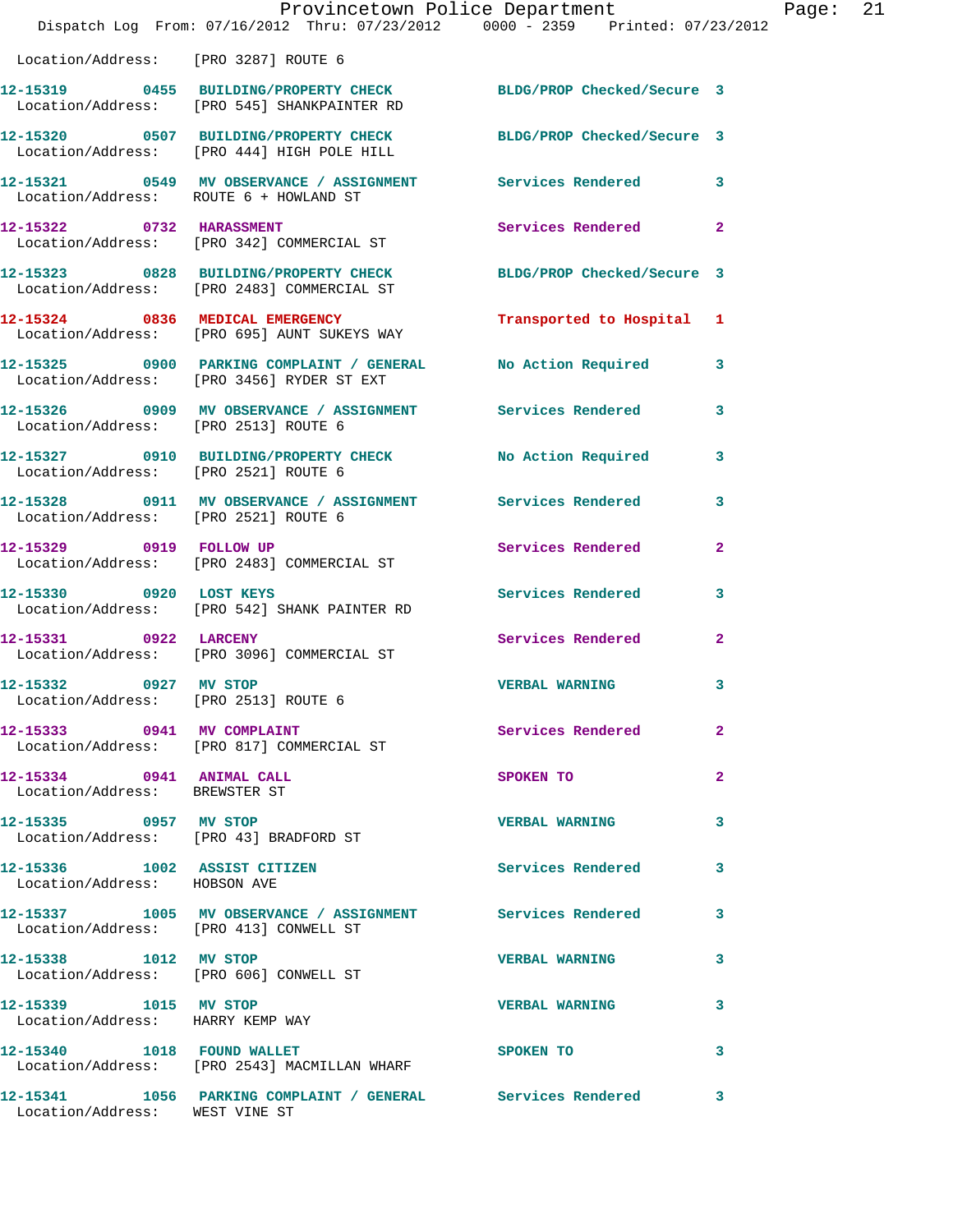|                                                                        | Provincetown Police Department                                                                                 |                            |                         |
|------------------------------------------------------------------------|----------------------------------------------------------------------------------------------------------------|----------------------------|-------------------------|
|                                                                        | Dispatch Log From: 07/16/2012 Thru: 07/23/2012 0000 - 2359 Printed: 07/23/2012                                 |                            |                         |
|                                                                        | 12-15342 1058 LOST GREY PURSE<br>Location/Address: [PRO 542] SHANK PAINTER RD                                  | Services Rendered          | 3                       |
| 12-15343 1121 MV VANDALISM<br>Location: SNAIL                          |                                                                                                                | Services Rendered          | $\overline{2}$          |
|                                                                        | 12-15344 1150 PARK, WALK & TALK<br>Location/Address: [PRO 2543] MACMILLAN WHARF                                | Services Rendered          | $\overline{a}$          |
|                                                                        | 12-15345 1207 BUILDING/PROPERTY CHECK<br>Location/Address: [PRO 391] COMMERCIAL ST                             | Services Rendered          | 3                       |
| 12-15346 1210 COMPLAINT                                                | Location/Address: [PRO 2251] COMMERCIAL ST                                                                     | SPOKEN TO                  | 3                       |
| 12-15347 1214 MV STOP                                                  | Location/Address: [PRO 2513] ROUTE 6                                                                           | <b>VERBAL WARNING</b>      | 3                       |
|                                                                        | 12-15348 1239 BUILDING/PROPERTY CHECK<br>Location/Address: [PRO 564] BAYBERRY AVE                              | BLDG/PROP Checked/Secure 3 |                         |
|                                                                        | 12-15349 1245 MV STOP<br>Location/Address: [PRO 731] BRADFORD ST                                               | <b>VERBAL WARNING</b>      | 3                       |
|                                                                        | $12-15350$ 1300 PARK, WALK & TALK<br>Location/Address: [PRO 3287] ROUTE 6                                      | Services Rendered          | $\mathbf{2}$            |
|                                                                        | 12-15351 1301 MV OBSERVANCE / ASSIGNMENT Services Rendered<br>Location/Address: BRADFORD ST + STANDISH ST      |                            | 3                       |
| 12-15353 1319 MV STOP                                                  | Location/Address: [PRO 2577] BRADFORD ST EXT                                                                   | Citation/Warning Issued    | 3                       |
|                                                                        | 12-15354 1326 ANIMAL CALL<br>Location/Address: [PRO 542] SHANK PAINTER RD                                      | Services Rendered          | $\mathbf{2}$            |
|                                                                        | 12-15355 1332 ANIMAL CALL<br>Location/Address: [PRO 526] RYDER ST EXT                                          | Services Rendered          | $\mathbf{2}$            |
|                                                                        | 12-15356 1334 BUILDING/PROPERTY CHECK<br>Location/Address: [PRO 2492] WINSLOW ST                               | BLDG/PROP Checked/Secure 3 |                         |
| 12-15357 1413 LOST RED WALLET                                          | Location/Address: [PRO 542] SHANK PAINTER RD                                                                   | <b>Services Rendered</b>   | $\overline{\mathbf{3}}$ |
|                                                                        | 12-15358 1432 BUILDING/PROPERTY CHECK BLDG/PROP Checked/Secure 3<br>Location/Address: [PRO 3317] CEMETERY RD   |                            |                         |
|                                                                        | 12-15359 1432 BUILDING/PROPERTY CHECK<br>Location/Address: [PRO 3318] CEMETERY RD                              | BLDG/PROP Checked/Secure 3 |                         |
| 12-15360 1439 VANDALISM<br>Location/Address: COMMERCIAL ST             |                                                                                                                | Services Rendered          | 3                       |
|                                                                        | 12-15361 1441 BUILDING/PROPERTY CHECK BLDG/PROP Checked/Secure 3<br>Location/Address: [PRO 2500] COMMERCIAL ST |                            |                         |
| Location/Address: [PRO 1048] PEARL ST                                  | 12-15362 1527 PARKING COMPLAINT / GENERAL                                                                      | No Action Required         | 3                       |
| Location/Address: [PRO 2521] ROUTE 6                                   | 12-15363 1540 MV OBSERVANCE / ASSIGNMENT Services Rendered                                                     |                            | 3                       |
| 12-15364 1549 MV STOP<br>Location/Address: [PRO 2521] ROUTE 6          |                                                                                                                | Citation/Warning Issued    | 3                       |
| 12-15365 1611 CRUISER ESCORT<br>Location/Address: [PRO 57] BRADFORD ST |                                                                                                                | Services Rendered          | 3                       |
|                                                                        | Location/Address: [PRO 1989] COMMERCIAL ST                                                                     | BLDG/PROP Checked/Secure 2 |                         |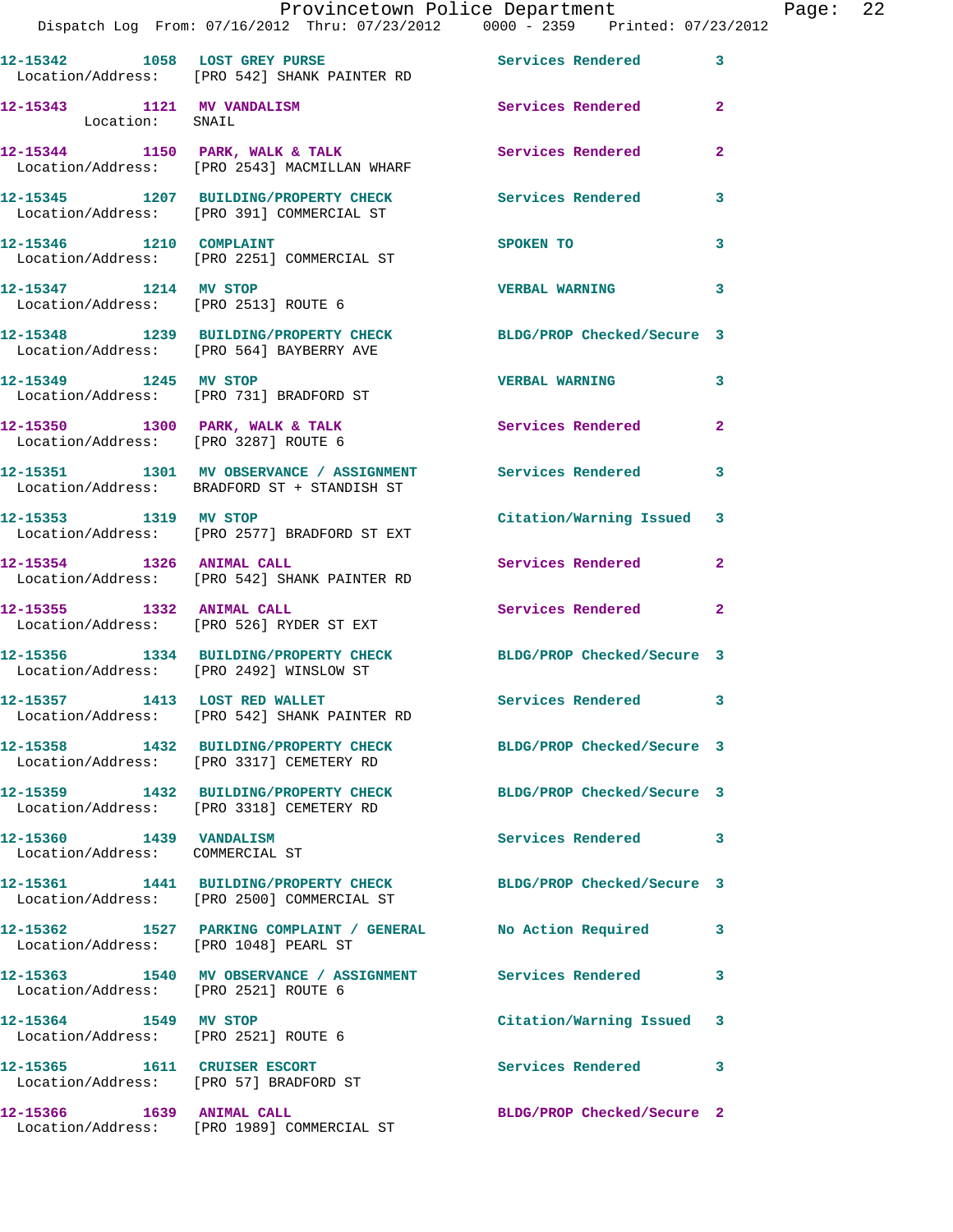|                                                               | 12-15367 1709 BUILDING/PROPERTY CHECK<br>Location/Address: [PRO 2493] BRADFORD ST                            | BLDG/PROP Checked/Secure 3 |                |
|---------------------------------------------------------------|--------------------------------------------------------------------------------------------------------------|----------------------------|----------------|
| 12-15369 1715 MV STOP                                         | Location/Address: ALDEN ST + JEROME SMITH RD                                                                 | <b>VERBAL WARNING</b>      | 3              |
|                                                               | 12-15368 1729 NOTIFY NPS<br>Location/Address: [PRO 2493] BRADFORD ST                                         | Services Rendered          | 3              |
| 12-15372 1730 BAR CHECK                                       | Location/Address: [PRO 356] COMMERCIAL ST                                                                    | Services Rendered          | $\mathbf{2}$   |
| 12-15370 1731 BAR CHECK                                       | Location/Address: [PRO 356] COMMERCIAL ST                                                                    | Services Rendered          | $\overline{a}$ |
| Location/Address: [TRU] WINDIGO LN                            | 12-15371 1732 LARCENY / FORGERY / FRAUD                                                                      | <b>Services Rendered</b>   | $\mathbf{2}$   |
|                                                               | 12-15373 1844 MEDICAL EMERGENCY<br>Location/Address: [PRO 1892] SHANK PAINTER RD                             | Services Rendered          | 1              |
| Location/Address: [PRO 3222] ALDEN ST                         | 12-15374 1857 MEDICAL EMERGENCY                                                                              | Services Rendered          | 1              |
| 12-15375 1859 MV STOP                                         | Location/Address: [PRO 536] SHANK PAINTER RD                                                                 | <b>VERBAL WARNING</b>      | 3              |
|                                                               | 12-15376 1859 COMPLAINT - STREET PERFORMERS Services Rendered<br>Location/Address: [PRO 1947] COMMERCIAL ST  |                            | 3              |
|                                                               | 12-15414 1900 FOUND BLUE WALLET W/ M/V KEY Services Rendered<br>Location/Address: [PRO 542] SHANK PAINTER RD |                            | 3              |
| 12-15378 1913 MV STOP<br>Location/Address: BRADFORD ST        |                                                                                                              | <b>VERBAL WARNING</b>      | 3              |
|                                                               | 12-15379 1919 BUILDING/PROPERTY CHECK<br>Location/Address: [PRO 3317] CEMETERY RD                            | BLDG/PROP Checked/Secure 3 |                |
|                                                               | 12-15380 1925 COMPLAINT<br>Location/Address: [PRO 1977] COMMERCIAL ST                                        | Services Rendered          | $\mathbf{3}$   |
| 12-15381 1939 MV STOP                                         | Location/Address: FREEMAN ST + COMMERCIAL ST                                                                 | <b>VERBAL WARNING</b>      | 3              |
| 12-15382 1947 MV STOP<br>Location/Address: [PRO 2518] ROUTE 6 |                                                                                                              | <b>VERBAL WARNING</b>      | 3              |
|                                                               | 12-15383 1954 BUILDING/PROPERTY CHECK<br>Location/Address: [PRO 186] COMMERCIAL ST                           | BLDG/PROP Checked/Secure 3 |                |
|                                                               | 12-15384 2001 BUILDING/PROPERTY CHECK<br>Location/Address: [PRO 3292] COMMERCIAL ST                          | BLDG/PROP Checked/Secure 3 |                |
|                                                               | 12-15386 2017 BUILDING/PROPERTY CHECK<br>Location/Address: [PRO 1638] COMMERCIAL ST                          | BLDG/PROP Checked/Secure 3 |                |
|                                                               | 12-15387 2035 BUILDING/PROPERTY CHECK<br>Location/Address: [PRO 526] RYDER ST EXT                            | BLDG/PROP Checked/Secure 3 |                |
| 12-15388 2041 ANIMAL CALL                                     | Location/Address: [PRO 2500] COMMERCIAL ST                                                                   | Services Rendered 2        |                |
|                                                               | 12-15389 2055 BUILDING/PROPERTY CHECK<br>Location/Address: [PRO 488] MAYFLOWER AVE                           | BLDG/PROP Checked/Secure 3 |                |
| Location/Address: [PRO 3287] ROUTE 6                          | 12-15390 2058 BUILDING/PROPERTY CHECK                                                                        | BLDG/PROP Checked/Secure 3 |                |
| 12-15391                                                      | <b>2059 BARRICADE IN EFFECT</b>                                                                              | Services Rendered          | 3              |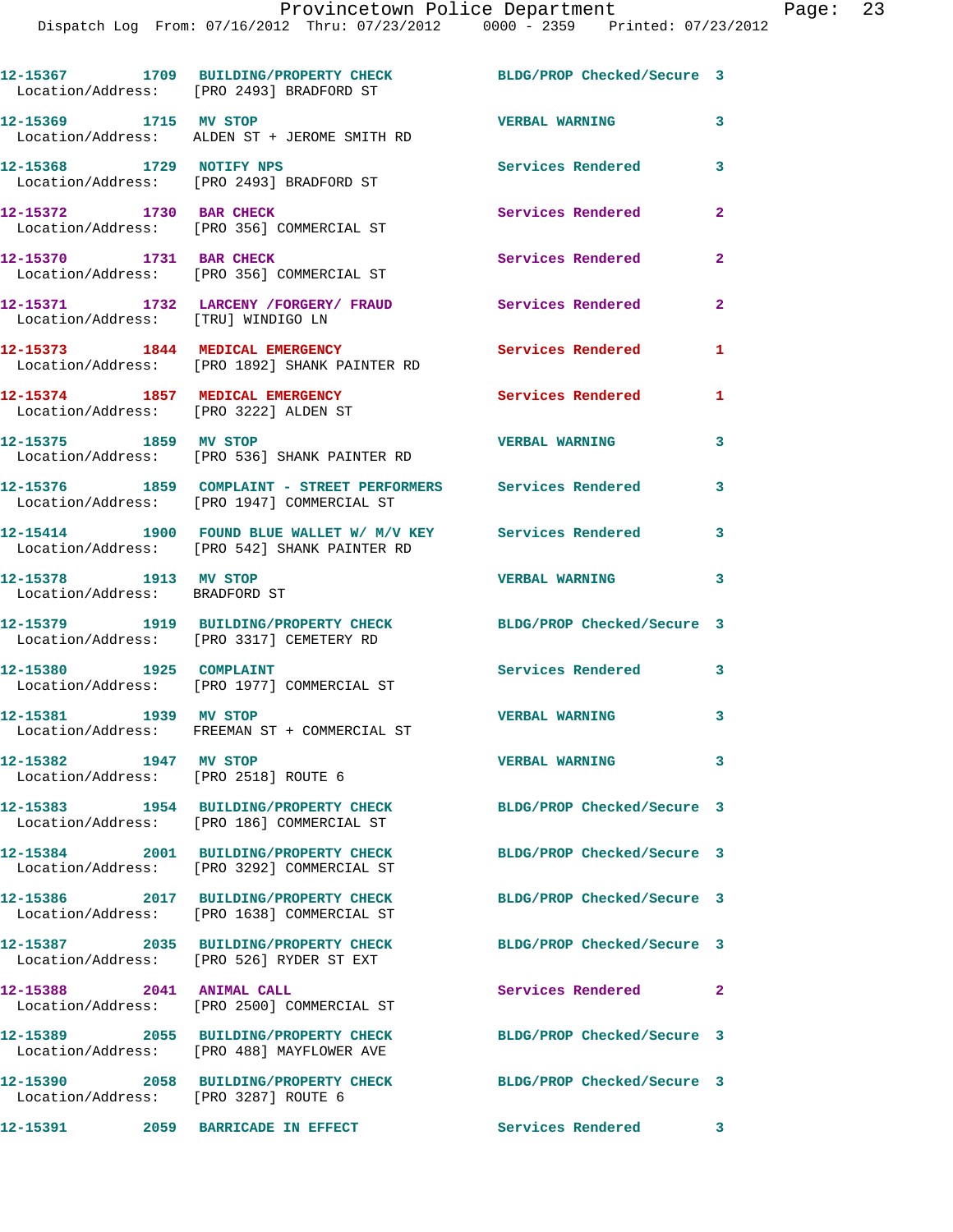|                                      | Provincetown Police Department<br>Dispatch Log From: 07/16/2012 Thru: 07/23/2012 0000 - 2359 Printed: 07/23/2012     |                                       |              | Page: | 24 |
|--------------------------------------|----------------------------------------------------------------------------------------------------------------------|---------------------------------------|--------------|-------|----|
|                                      | Location/Address: RYDER ST + COMMERCIAL ST                                                                           |                                       |              |       |    |
| 12-15392 2100 MV STOP                | Location/Address: STANDISH ST + COMMERCIAL ST                                                                        | <b>VERBAL WARNING</b>                 | 3            |       |    |
|                                      | 12-15393 2112 MV OBSERVANCE / ASSIGNMENT Services Rendered 3<br>Location/Address: BRADFORD ST + HOWLAND ST           |                                       |              |       |    |
|                                      | 12-15395 2115 NOISE COMPLAINT<br>Location/Address: [PRO 440] HARRY KEMP WAY                                          | <b>SPOKEN TO</b>                      | 3            |       |    |
|                                      | 12-15394 2118 MV STOP<br>Location/Address: [PRO 1886] BRADFORD ST                                                    | <b>VERBAL WARNING</b>                 | 3            |       |    |
| 12-15396 2123 MV STOP                | Location/Address: [PRO 57] BRADFORD ST                                                                               | <b>VERBAL WARNING</b>                 | 3            |       |    |
|                                      | 12-15398 2152 DISTURBANCE<br>Location/Address: [PRO 3398] COMMERCIAL ST                                              | Peace Restored and the Peace Restored | 1            |       |    |
|                                      | 12-15399 2203 BUILDING/PROPERTY CHECK BLDG/PROP Checked/Secure 3<br>Location/Address: [PRO 519] RACE POINT RD        |                                       |              |       |    |
|                                      | 12-15400 2206 MEDICAL EMERGENCY<br>Location/Address: [PRO 208] COMMERCIAL ST                                         | PATIENT REFUSAL                       | $\mathbf{1}$ |       |    |
|                                      | 12-15401 2217 ASSIST CITIZEN<br>Location/Address: [PRO 420] COTTAGE ST                                               | <b>Services Rendered</b>              | $\mathbf{3}$ |       |    |
|                                      | 12-15402 2227 BY-LAW VIOLATION<br>Location/Address: [PRO 526] RYDER ST EXT                                           | <b>VERBAL WARNING</b>                 | $\mathbf{2}$ |       |    |
|                                      | 12-15403 2242 MEDICAL EMERGENCY<br>Location/Address: [PRO 399] COMMERCIAL ST                                         | Transported to Hospital 1             |              |       |    |
|                                      | 12-15404 2304 COMPLAINT<br>Location/Address: [PRO 285] COMMERCIAL ST                                                 | Services Rendered 3                   |              |       |    |
|                                      | 12-15405 2313 NOISE COMPLAINT<br>Location/Address: [PRO 440] HARRY KEMP WAY                                          | Services Rendered 3                   |              |       |    |
| Location/Address: [PRO 571] ALDEN ST | 12-15406 2315 BUILDING/PROPERTY CHECK BLDG/PROP Checked/Secure 3                                                     |                                       |              |       |    |
| 12-15407 2318 BAR CHECK              | Location/Address: [PRO 2737] COMMERCIAL ST                                                                           | Services Rendered                     | $\mathbf{2}$ |       |    |
|                                      | 12-15408 2323 MV OBSERVANCE / ASSIGNMENT Services Rendered<br>Location/Address: CAPTAIN BERTIE RD + SHANK PAINTER RD |                                       | 3            |       |    |
| 12-15409 2329 BAR CHECK              | Location/Address: [PRO 1953] COMMERCIAL ST                                                                           | Services Rendered                     | $\mathbf{2}$ |       |    |
|                                      | 12-15410 2335 MV STOP<br>Location/Address: [PRO 3313] STANDISH ST                                                    | Services Rendered                     | 3            |       |    |
| 12-15411 2340 BAR CHECK              | Location/Address: [PRO 399] COMMERCIAL ST                                                                            | Services Rendered 2                   |              |       |    |
| 12-15412 2341 MV STOP                | Location/Address: [PRO 2479] ROUTE 6                                                                                 | <b>VERBAL WARNING</b>                 | 3            |       |    |
|                                      | 12-15413 2347 MV OBSERVANCE / ASSIGNMENT Services Rendered 3<br>Location/Address: BRADFORD ST + RYDER ST             |                                       |              |       |    |
| 12-15415 2359 MV STOP                | Location/Address: [PRO 539] SHANK PAINTER RD                                                                         | VERBAL WARNING 3                      |              |       |    |

**For Date: 07/22/2012 - Sunday**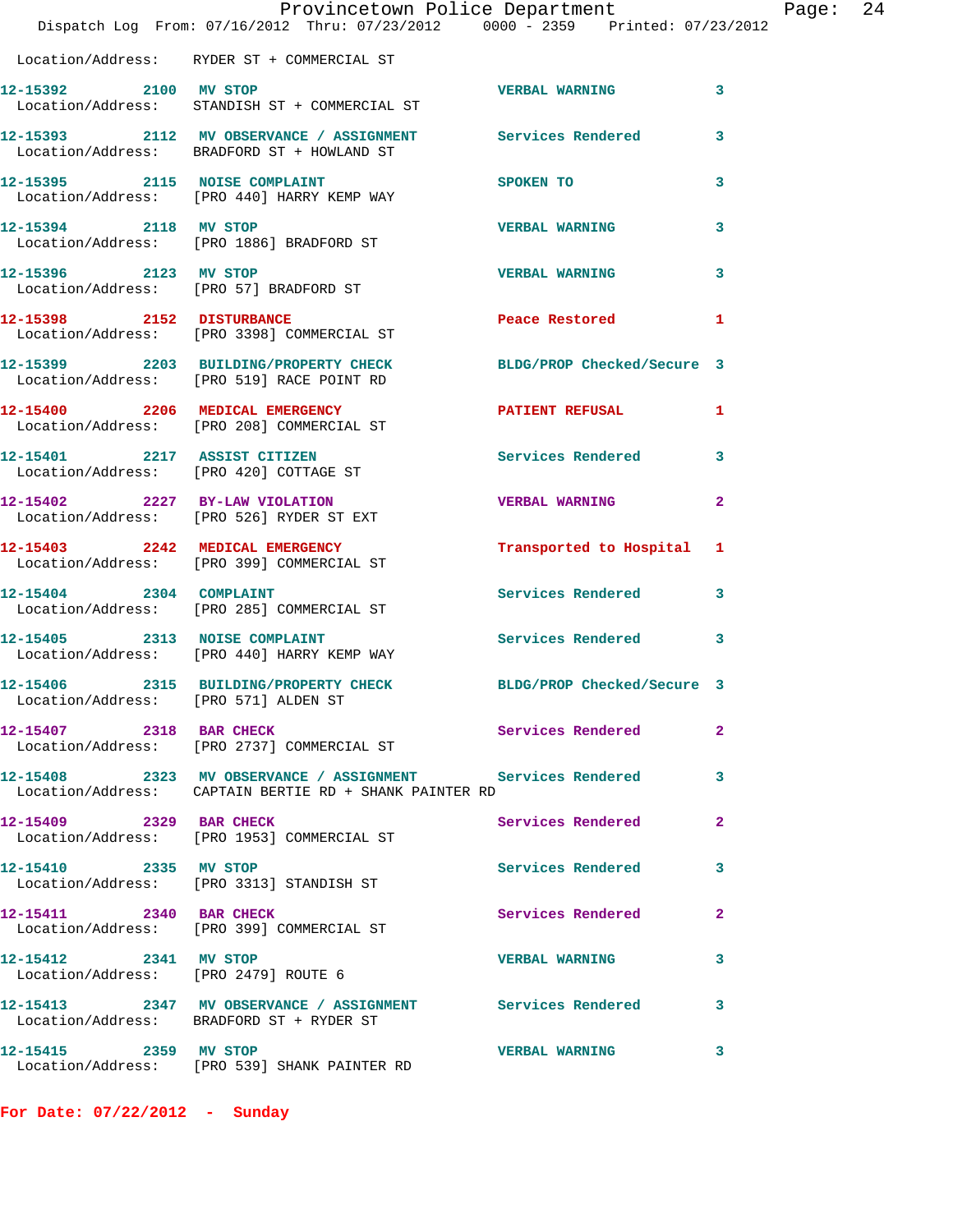|                                                         | Dispatch Log From: 07/16/2012 Thru: 07/23/2012 0000 - 2359 Printed: 07/23/2012                                   | Provincetown Police Department Page: 25     |              |    |  |
|---------------------------------------------------------|------------------------------------------------------------------------------------------------------------------|---------------------------------------------|--------------|----|--|
|                                                         |                                                                                                                  |                                             |              |    |  |
|                                                         | 12-15416 0008 BIKE GENERAL<br>Location/Address: [PRO 61] BRADFORD ST                                             | SPOKEN TO 2                                 |              |    |  |
|                                                         | 12-15417 0037 BUILDING/PROPERTY CHECK BLDG/PROP Checked/Secure 3<br>Location/Address: [PRO 530] SHANKPAINTER RD  |                                             |              |    |  |
| 12-15418 0038 MV STOP<br>Location/Address: BRADFORD ST  |                                                                                                                  | <b>VERBAL WARNING</b>                       | 3            |    |  |
|                                                         | 12-15419 0045 SHOPLIFTING Services Rendered 3<br>Location/Address: [PRO 539] SHANK PAINTER RD                    |                                             |              |    |  |
|                                                         | 12-15420 0047 BY-LAW VIOLATION<br>Location/Address: [PRO 3259] MACMILLAN WHARF                                   | <b>VERBAL WARNING</b>                       | $\mathbf{2}$ |    |  |
| 12-15423 0119 COMPLAINT<br>Location/Address: CONWELL ST |                                                                                                                  | Peace Restored                              | 3            |    |  |
|                                                         | 12-15424 0136 NOISE COMPLAINT<br>Location/Address: [PRO 800] COMMERCIAL ST                                       | <b>VERBAL WARNING</b>                       | 3            |    |  |
|                                                         | 12-15426 0140 NOISE COMPLAINT<br>Location/Address: [PRO 2520] PRINCE ST                                          | Services Rendered                           | $\mathbf{3}$ |    |  |
| Refer To Arrest: 12-205-AR                              | 12-15428 0155 DOMESTIC DISTURBANCE/ASSAULT Arrest(s) Made 1<br>Location/Address: [PRO 63] BRADFORD ST EXT        |                                             |              |    |  |
|                                                         | 12-15469 0157 SERVICE CALL<br>Location/Address: [PRO 3276] COMMERCIAL ST                                         | Services Rendered                           | 3            |    |  |
|                                                         | 12-15429 0201 DISTURBANCE<br>Location/Address: [PRO 3456] RYDER ST EXT                                           | <b>GONE ON ARRIVAL</b>                      | $\mathbf{1}$ |    |  |
|                                                         | 12-15470 0221 SERVICE CALL<br>Location/Address: [PRO 2577] BRADFORD ST                                           | Services Rendered 3                         |              |    |  |
|                                                         | 12-15430 0225 SPEED DOLLY ASSIGNMENT Services Rendered 3<br>Location/Address: [PRO 440] HARRY KEMP WAY           |                                             |              |    |  |
| Location/Address: [PRO 16] BRADFORD ST                  | 12-15431 0233 BUILDING/PROPERTY CHECK BLDG/PROP Checked/Secure 3                                                 |                                             |              |    |  |
|                                                         | 12-15432 0245 FOUND SPRINT HTC CELL PHONE No Action Required 3<br>Location/Address: [PRO 542] SHANK PAINTER RD   |                                             |              |    |  |
|                                                         | 12-15433 0301 LOBBY TRAFFIC<br>Location/Address: [PRO 542] SHANK PAINTER RD                                      | Services Rendered 2                         |              | 34 |  |
| 12-15434 0319 911 GENERAL                               | Location/Address: [PRO 2977] COMMERCIAL ST                                                                       | Services Rendered 1                         |              |    |  |
|                                                         | 12-15435 0506 BUILDING/PROPERTY CHECK<br>Location/Address: [PRO 545] SHANKPAINTER RD                             | BLDG/PROP Checked/Secure 3                  |              |    |  |
|                                                         | 12-15436 0509 BUILDING/PROPERTY CHECK BLDG/PROP Checked/Secure 3<br>Location/Address: [PRO 2898] JEROME SMITH RD |                                             |              |    |  |
|                                                         | 12-15437 0556 MEDICAL EMERGENCY<br>Location/Address: [PRO 2977] COMMERCIAL ST                                    | Transported to Hospital 1                   |              |    |  |
|                                                         | 12-15438 0615 BUILDING CHECK; NO DISCREP. BLDG/PROP Checked/Secure 3<br>Location/Address: [PRO 3163] WINTHROP ST |                                             |              |    |  |
|                                                         | 12-15439 0632 FOLLOW UP<br>Location/Address: [PRO 539] SHANK PAINTER RD                                          | No Action Required 2                        |              |    |  |
| 12-15440 0658 ALARM - GENERAL                           | Location/Address: [PRO 2989] COMMERCIAL ST                                                                       | False Alarm <b>Exercise Service Service</b> | 1            |    |  |
|                                                         | 12-15441 0705 FOUND CHECK/RETURNED Services Rendered 3                                                           |                                             |              |    |  |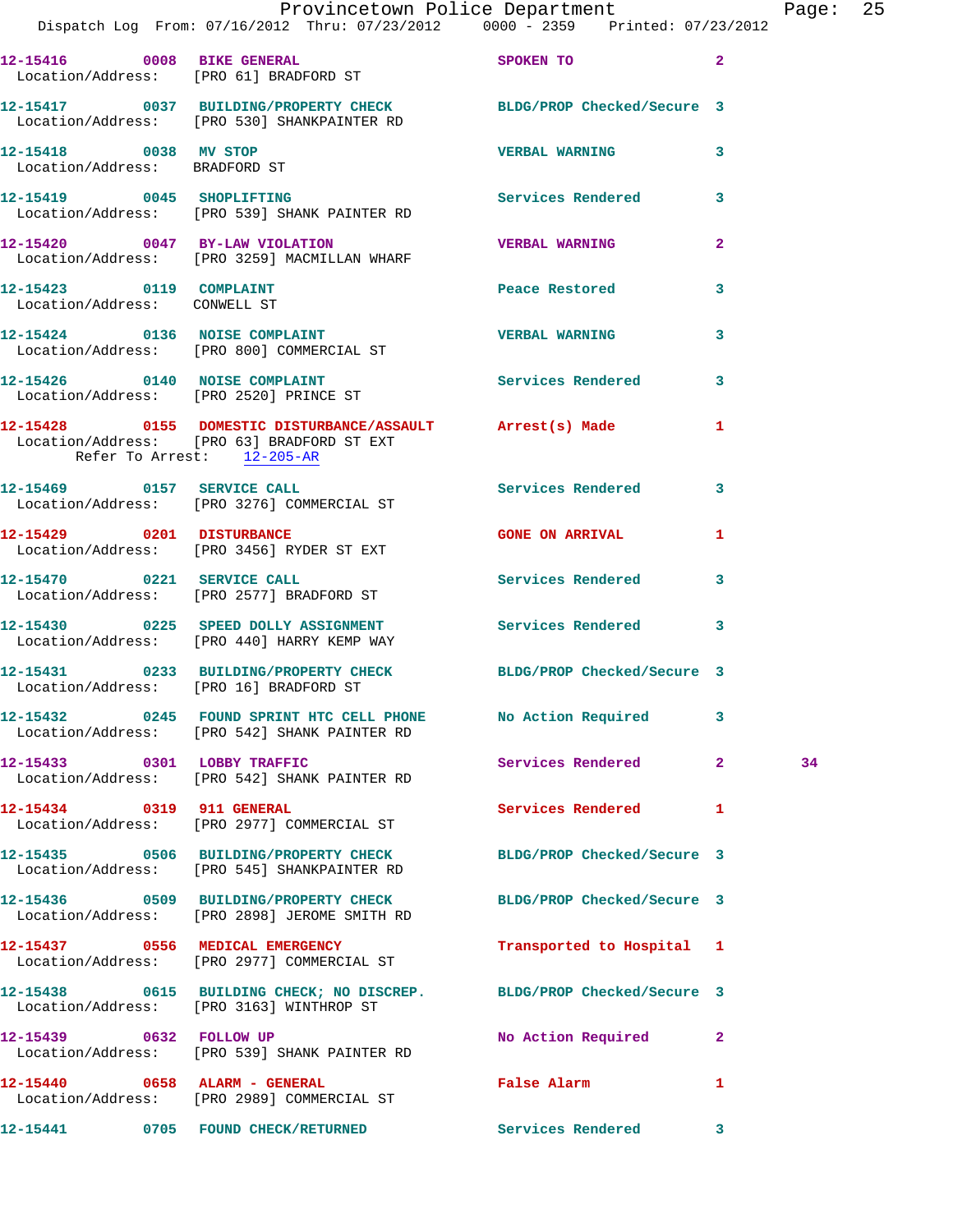|                                    | Dispatch Log From: 07/16/2012 Thru: 07/23/2012 0000 - 2359 Printed: 07/23/2012                                 | Provincetown Police Department |              | Page: 26       |  |
|------------------------------------|----------------------------------------------------------------------------------------------------------------|--------------------------------|--------------|----------------|--|
|                                    | Location/Address: [PRO 542] SHANK PAINTER RD                                                                   |                                |              |                |  |
|                                    | 12-15442 0735 MEDICAL EMERGENCY Services Rendered 1<br>Location/Address: [PRO 1437] TREMONT ST                 |                                |              |                |  |
|                                    | 12-15443 0742 BOAT/HARBORMASTER Services Rendered 2<br>Location/Address: [PRO 3259] MACMILLAN WHARF            |                                |              |                |  |
|                                    | 12-15444 0833 ROAD RACE<br>Location/Address: [PRO 542] SHANK PAINTER RD                                        | Services Rendered              | $\mathbf{2}$ |                |  |
|                                    | 12-15445 0930 BUILDING/PROPERTY CHECK Services Rendered<br>Location/Address: [PRO 521] ROUTE 6                 |                                | $\mathbf{3}$ |                |  |
|                                    |                                                                                                                |                                | $\mathbf{3}$ |                |  |
|                                    | 12-15447 0950 MV OBSERVANCE / ASSIGNMENT Services Rendered<br>Location/Address: [PRO 1645] HARRY KEMP          |                                | 3            |                |  |
|                                    | 12-15448 0953 MV OBSERVANCE / ASSIGNMENT Services Rendered 3<br>Location/Address: [PRO 3257] SHANKPAINTER RD   |                                |              |                |  |
|                                    | 12-15449 0955 ALARM - FIRE<br>Location/Address: [PRO 2702] COMMERCIAL ST                                       | No Action Required 1           |              |                |  |
| 12-15451 1002 MV STOP              | Location/Address: [PRO 2518] ROUTE 6                                                                           | VERBAL WARNING 3               |              |                |  |
|                                    | 12-15452 1021 BUILDING/PROPERTY CHECK BLDG/PROP Checked/Secure 3<br>Location/Address: [PRO 488] MAYFLOWER ST   |                                |              |                |  |
|                                    | 12-15453 1032 MV COMPLAINT<br>Location/Address: [PRO 1792] BRADFORD ST                                         | Could Not Locate 2             |              |                |  |
|                                    | 12-15454 1035 SERVE SUMMONS<br>Location/Address: [PRO 542] SHANK PAINTER RD                                    | Services Rendered 3            |              |                |  |
| 12-15455 1057 FLIGHT COVERAGE      | Location/Address: [PRO 516] RACE POINT RD                                                                      | Services Rendered 2            |              | $\mathbf{2}$   |  |
|                                    | 12-15457 1152 ASSIST AGENCY / MUTUAL AID Services Rendered<br>Location/Address: [PRO 1892] SHANK PAINTER RD    |                                | 3            |                |  |
| Location/Address: [PRO 2] ALDEN ST | 12-15456 1153 BUILDING/PROPERTY CHECK BLDG/PROP Checked/Secure 3                                               |                                |              |                |  |
|                                    | 12-15458 1219 STOLEN LAPTOP<br>Location/Address: [PRO 1550] COMMERCIAL ST                                      | Services Rendered              | $\mathbf{2}$ |                |  |
| 12-15459 1225 ASSIST NPS           | Location/Address: [PRO 542] SHANK PAINTER RD                                                                   | Services Rendered              | 3            |                |  |
|                                    | 12-15460 1233 LOST NY LIC<br>Location/Address: [PRO 542] SHANK PAINTER RD                                      | <b>Services Rendered</b>       | 3            |                |  |
|                                    | 12-15461 1252 COMPLAINT - STREET PERFORMERS No Action Required 3<br>Location/Address: [PRO 2804] COMMERCIAL ST |                                |              |                |  |
|                                    | 12-15462 1309 BOAT/HARBORMASTER<br>Location/Address: [PRO 3259] MACMILLAN WHARF                                | SPOKEN TO                      | $\mathbf{2}$ |                |  |
|                                    | 12-15463 1317 FLIGHT COVERAGE<br>Location/Address: [PRO 516] RACE POINT RD                                     | Services Rendered 2            |              | $\overline{a}$ |  |
|                                    | 12-15464 1337 FOUND CREDIT CARD<br>Location/Address: [PRO 196] COMMERCIAL ST                                   | Services Rendered              | 3            |                |  |
|                                    | 12-15465 1341 MEDICAL EMERGENCY                                                                                | Services Rendered 1            |              |                |  |

Location/Address: [PRO 1638] COMMERCIAL ST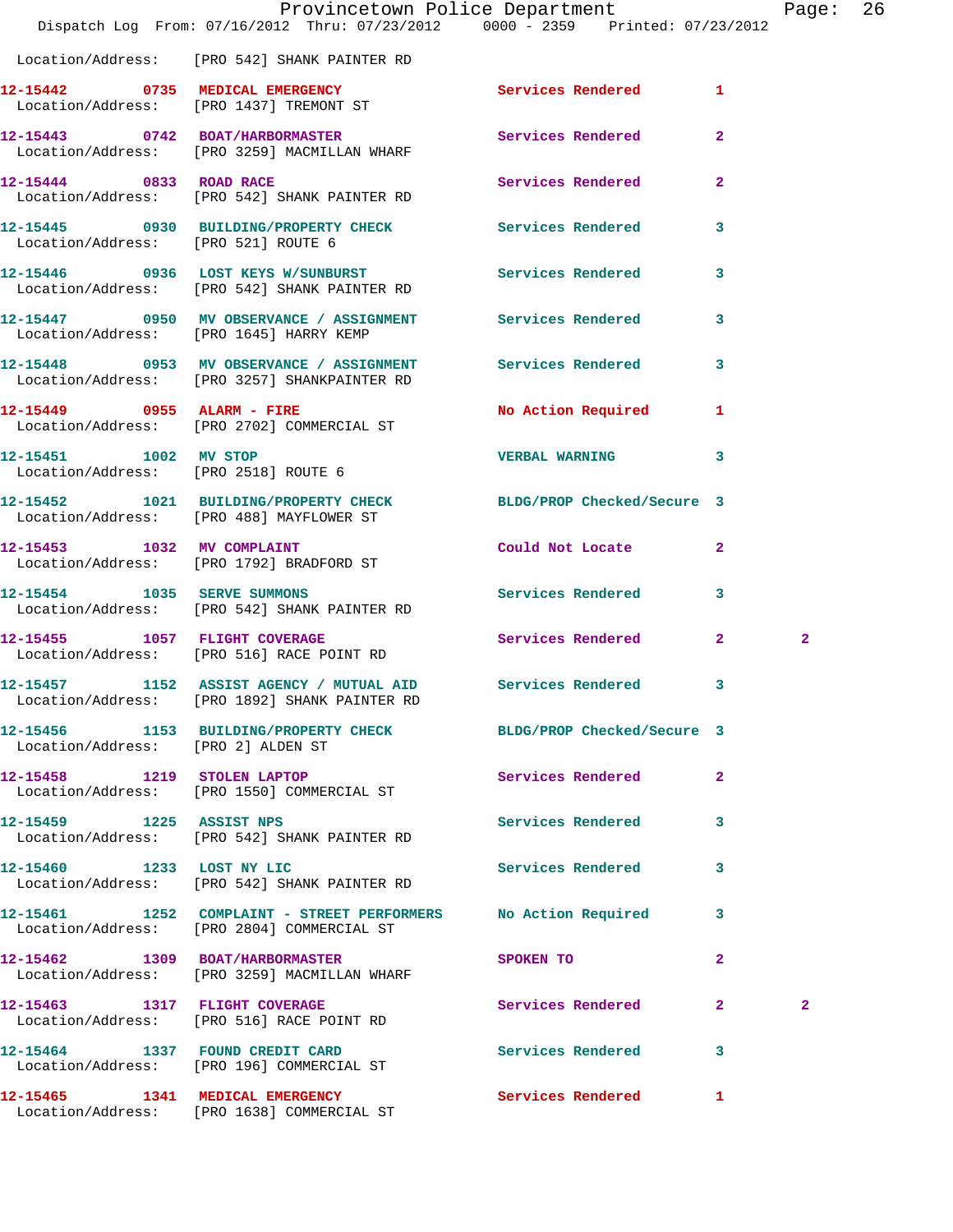|                                      | Provincetown Police Department                                                                                |                          |                |
|--------------------------------------|---------------------------------------------------------------------------------------------------------------|--------------------------|----------------|
|                                      | Dispatch Log From: 07/16/2012 Thru: 07/23/2012 0000 - 2359 Printed: 07/23/2012                                |                          |                |
|                                      | 12-15466 1343 BUILDING/PROPERTY CHECK BLDG/PROP Checked/Secure 3<br>Location/Address: [PRO 519] RACE POINT RD |                          |                |
| 12-15467 1431 LOST WALLET            | Location/Address: [PRO 542] SHANK PAINTER RD                                                                  | Services Rendered        | 3              |
|                                      | 12-15468 1435 LOST WALLET<br>Location/Address: [PRO 542] SHANK PAINTER RD                                     | <b>Services Rendered</b> | 3              |
| 12-15476 1443 MV DISABLED            | Location/Address: [PRO 2363] COMMERCIAL ST                                                                    | Services Rendered        | $\overline{a}$ |
|                                      | 12-15472 1520 PARK, WALK & TALK 1988 Services Rendered<br>Location/Address: [PRO 391] COMMERCIAL ST           |                          | $\mathbf{2}$   |
|                                      | 12-15471 1530 PARKING COMPLAINT / GENERAL Citation/Warning Issued<br>Location/Address: [PRO 1524] BREWSTER ST |                          | 3              |
|                                      | 12-15474 1629 BUILDING/PROPERTY CHECK BLDG/PROP Checked/Secure 3<br>Location/Address: [PRO 3317] CEMETERY RD  |                          |                |
| 12-15475   1637   COMPLAINT          | Location/Address: [PRO 1550] COMMERCIAL ST                                                                    | <b>SPOKEN TO</b>         | 3              |
| Location/Address: [PRO 2521] ROUTE 6 | 12-15477 1646 MV OBSERVANCE / ASSIGNMENT Services Rendered                                                    |                          | 3              |
| Location/Address: [PRO 2521] ROUTE 6 | 12-15478 1709 MV OBSERVANCE / ASSIGNMENT No Action Required                                                   |                          | 3              |
| 12-15479 1711 MV STOP                | Location/Address: [PRO 2479] ROUTE 6                                                                          | <b>VERBAL WARNING</b>    | 3              |
| 12-15480 1729 MV STOP                | Location/Address: STANDISH ST + COMMERCIAL ST                                                                 | <b>VERBAL WARNING</b>    | 3              |
| 12-15481 1735 MV STOP                | Location/Address: [PRO 3336] BRADFORD ST                                                                      | <b>VERBAL WARNING</b>    | 3              |
|                                      | 12-15482 1740 COMPLAINT - STREET PERFORMERS Services Rendered<br>Location/Address: [PRO 185] COMMERCIAL ST    |                          | 3              |
| Location/Address: SMALLS CT          | 12-15483              1747    PARKING COMPLAINT  / GENERAL             Services Rendered                      |                          | 3              |
|                                      | 12-15486 1854 FOUND DOG/REUNITED W/ OWNER Services Rendered<br>Location/Address: [PRO 300] COMMERCIAL ST      |                          | 2              |
|                                      | Location/Address: [PRO 3237] COMMERCIAL ST                                                                    | SPOKEN TO                | 2              |
| 12-15488 1917 COMPLAINT              | Location/Address: [PRO 1567] COTTAGE ST<br>Refer To Arrest: 12-207-AR                                         | Arrest(s) Made           | 3              |
|                                      |                                                                                                               |                          |                |

**12-15487 1924 BUILDING/PROPERTY CHECK BLDG/PROP Checked/Secure 3**  Location/Address: [PRO 2500] COMMERCIAL ST **12-15489 1937 BUILDING/PROPERTY CHECK BLDG/PROP Checked/Secure 3**  Location/Address: [PRO 182] COMMERCIAL ST **12-15490 1942 BUILDING/PROPERTY CHECK BLDG/PROP Checked/Secure 3**  Location/Address: [PRO 3442] COMMERCIAL ST **12-15491 1946 MV STOP VERBAL WARNING 3**  Location/Address: [PRO 521] ROUTE 6 **12-15492 1951 MV STOP No Action Required 3**  Location: [PRO 3431] LOPES SQUARE **12-15493 2025 MV STOP VERBAL WARNING 3**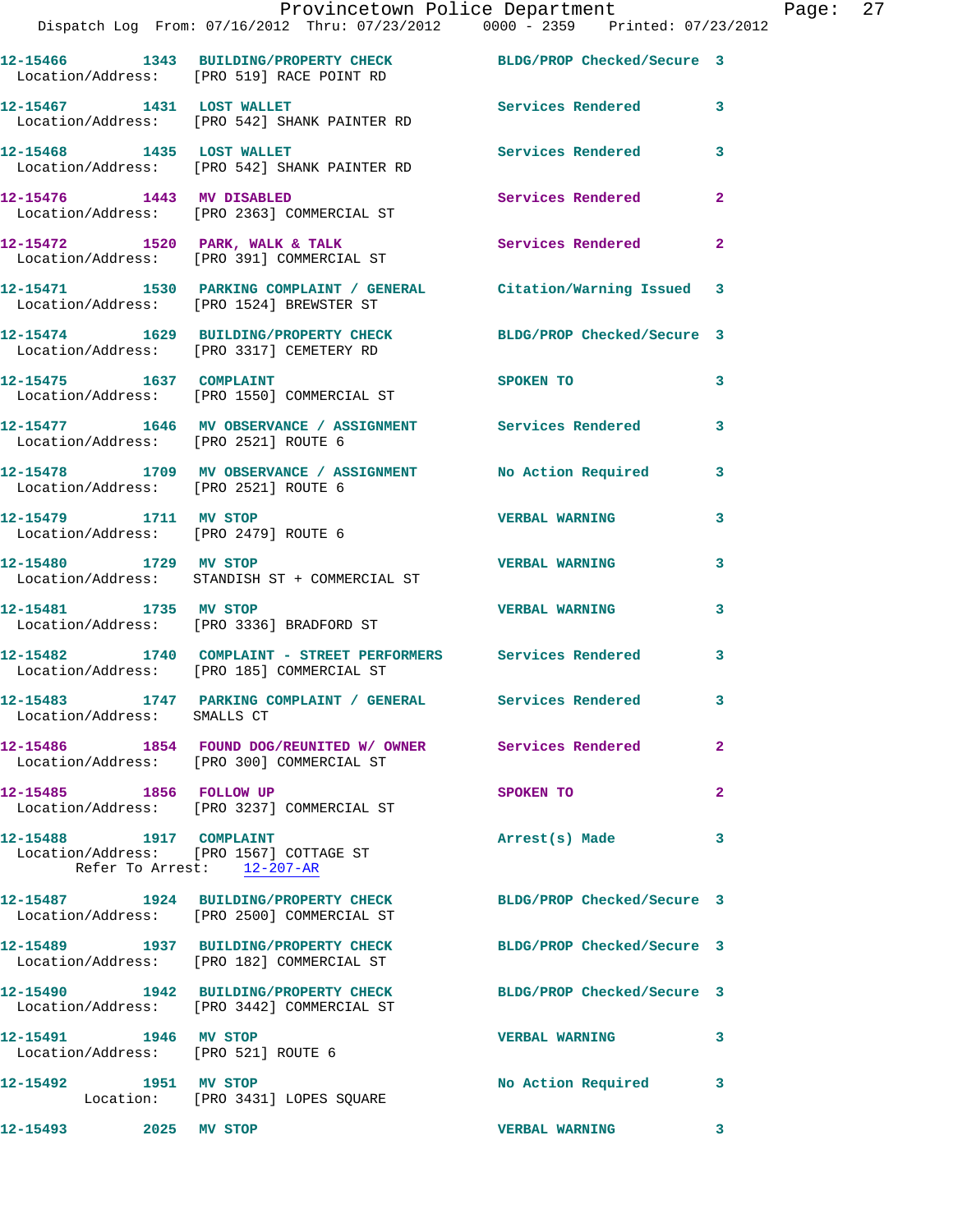|                                                               | Dispatch Log From: 07/16/2012 Thru: 07/23/2012 0000 - 2359 Printed: 07/23/2012                                                       | Provincetown Police Department |                               | Page: | 28 |
|---------------------------------------------------------------|--------------------------------------------------------------------------------------------------------------------------------------|--------------------------------|-------------------------------|-------|----|
| Location/Address: RYDER ST                                    |                                                                                                                                      |                                |                               |       |    |
|                                                               | 12-15494 2029 BUILDING/PROPERTY CHECK BLDG/PROP Checked/Secure 3<br>Location/Address: [PRO 526] RYDER ST EXT                         |                                |                               |       |    |
|                                                               | 12-15495 2033 BUILDING/PROPERTY CHECK BLDG/PROP Checked/Secure 3<br>Location/Address: [PRO 306] COMMERCIAL ST                        |                                |                               |       |    |
|                                                               | 12-15496 2044 COMPLAINT/FIREWORKS GONE ON ARRIVAL 3<br>Location/Address: [PRO 350] COMMERCIAL ST                                     |                                |                               |       |    |
|                                                               | 12-15497 2124 MV STOP<br>Location/Address: CARVER CT + COMMERCIAL ST                                                                 | <b>VERBAL WARNING</b>          | 3                             |       |    |
|                                                               | 12-15498 2128 BUILDING/PROPERTY CHECK BLDG/PROP Checked/Secure 3<br>Location/Address: [PRO 519] RACE POINT RD                        |                                |                               |       |    |
|                                                               | 12-15499 2131 BUILDING/PROPERTY CHECK<br>Location/Address: [PRO 2483] COMMERCIAL ST                                                  | BLDG/PROP Checked/Secure 3     |                               |       |    |
|                                                               | 12-15500 2132 BUILDING/PROPERTY CHECK BLDG/PROP Checked/Secure 3<br>Location/Address: [PRO 3292] COMMERCIAL ST                       |                                |                               |       |    |
|                                                               | 12-15501 2157 ASSIST CITIZEN<br>Location/Address: [PRO 3259] MACMILLAN WHARF                                                         | Services Rendered 3            |                               |       |    |
|                                                               | 12-15503 2221 MV STOP<br>Location/Address: [PRO 1641] BRADFORD ST                                                                    | <b>VERBAL WARNING</b>          | 3                             |       |    |
| 12-15504 2223 MV STOP<br>Location/Address: [PRO 2519] ROUTE 6 |                                                                                                                                      | <b>VERBAL WARNING</b>          | 3                             |       |    |
| 12-15505 2225 MV STOP                                         | Location: [PRO 3431] LOPES SQUARE                                                                                                    | Services Rendered              | 3                             |       |    |
|                                                               | 12-15506 2226 BUILDING/PROPERTY CHECK Services Rendered 3<br>Location/Address: [PRO 2206] COMMERCIAL ST                              |                                |                               |       |    |
|                                                               | 12-15507 2228 BUILDING/PROPERTY CHECK<br>Location/Address: [PRO 3256] COMMERCIAL ST                                                  | BLDG/PROP Checked/Secure 3     |                               |       |    |
| 12-15508 2259 DISTURBANCE<br>Location/Address: COMMERCIAL ST  |                                                                                                                                      | Services Rendered 1            |                               |       |    |
|                                                               | 12-15509 2303 MEDICAL EMERGENCY<br>Location/Address: [PRO 3649] CONWELL ST                                                           | Transported to Hospital 1      |                               |       |    |
|                                                               | 12-15510 2346 BUILDING/PROPERTY CHECK<br>Location/Address: [PRO 2206] COMMERCIAL ST                                                  | BLDG/PROP Checked/Secure 3     |                               |       |    |
| 12-15512 2354 COMPLAINT<br>Location/Address: COMMERCIAL ST    |                                                                                                                                      | Investigated                   | 3                             |       |    |
| 12-15511 2355 MV STOP                                         | Location/Address: [PRO 3004] BRADFORD ST                                                                                             | <b>VERBAL WARNING</b>          | 3                             |       |    |
|                                                               | 12-15513 2357 DOMESTIC DISTURBANCE/ASSAULT Arrest(s) Made<br>Location/Address: [PRO 272] COMMERCIAL ST<br>Refer To Arrest: 12-208-AR |                                | 1                             |       |    |
| For Date: $07/23/2012$ - Monday                               |                                                                                                                                      |                                |                               |       |    |
|                                                               | 12-15514 0028 INFO SERVICES - LOBBY<br>Location/Address: [PRO 542] SHANK PAINTER RD                                                  | Services Rendered              | $\mathbf{2}$ and $\mathbf{2}$ | 23    |    |

**12-15515 0113 BIKE ACCIDENT/MEDICAL PATIENT REFUSAL 2**  Location/Address: [PRO 105] COMMERCIAL ST **12-15516 0139 SUSPICIOUS ACTIVITY Could Not Locate 2**  Location/Address: [PRO 433] RYDER ST EXT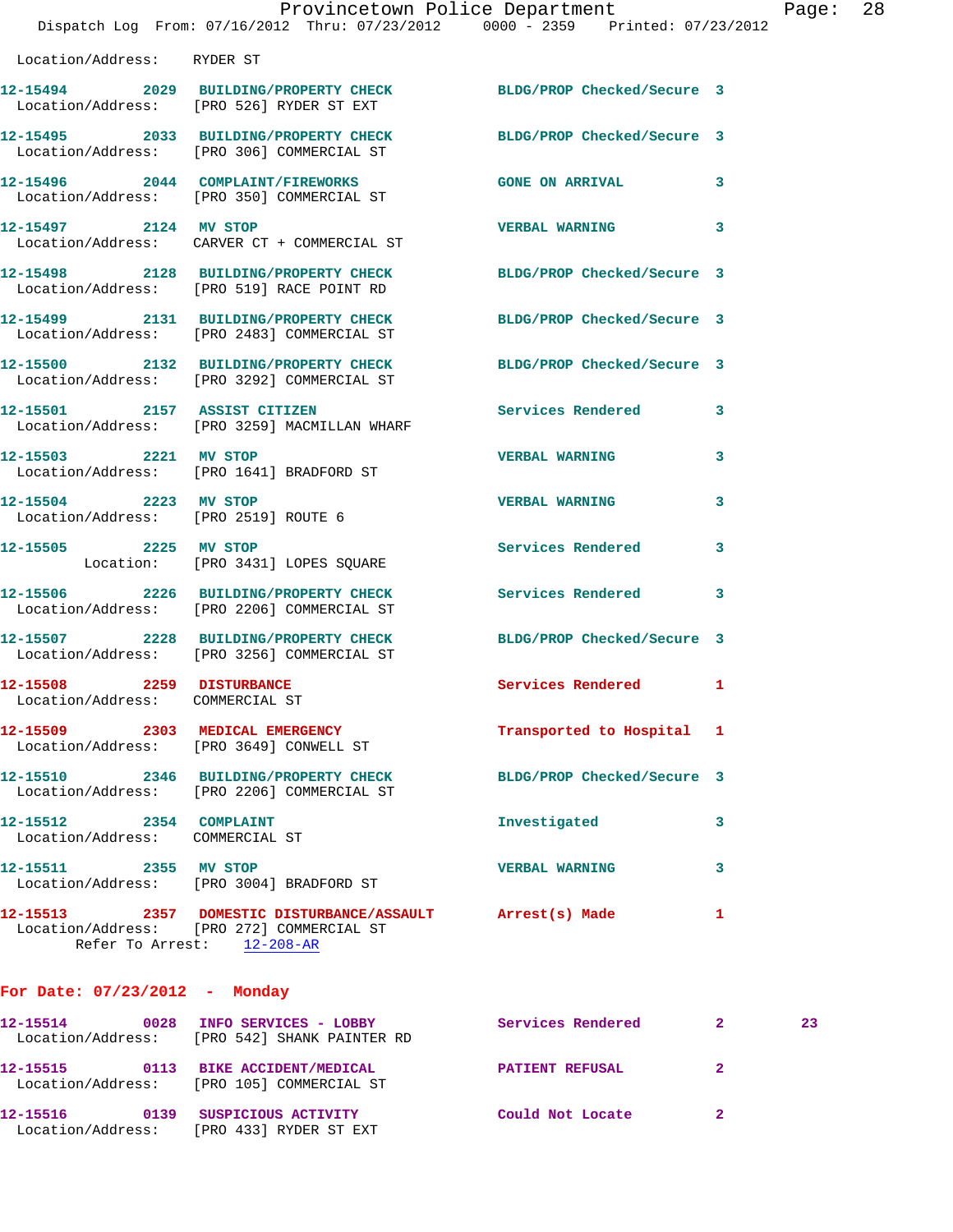| 12-15517 0139 COMPLAINT                                          | Location/Address: [PRO 433] RYDER ST EXT                                                                           | Could Not Locate 3         |                |
|------------------------------------------------------------------|--------------------------------------------------------------------------------------------------------------------|----------------------------|----------------|
|                                                                  | 12-15518 0146 ALARM - GENERAL<br>Location/Address: [PRO 3195] COMMERCIAL ST                                        | BLDG/PROP Checked/Secure 1 |                |
|                                                                  | 12-15519 0220 BUILDING/PROPERTY CHECK BLDG/PROP Checked/Secure 3<br>Location/Address: [PRO 545] SHANKPAINTER RD    |                            |                |
|                                                                  | 12-15520 0225 BUILDING CHECK; ALL IN ORDER BLDG/PROP Checked/Secure 3<br>Location/Address: [PRO 16] BRADFORD ST    |                            |                |
| Location/Address: [PRO 569] WINSLOW ST                           | 12-15521 0233 BUILDING CHECK; ALL IN ORDER BLDG/PROP Checked/Secure 3                                              |                            |                |
|                                                                  | 12-15522 0235 BUILDING CHECK; ALL IN ORDER BLDG/PROP Checked/Secure 3<br>Location/Address: [PRO 488] MAYFLOWER AVE |                            |                |
|                                                                  | 12-15525 0510 BUILDING/PROPERTY CHECK BLDG/PROP Checked/Secure 3<br>Location/Address: [PRO 440] HARRY KEMP WAY     |                            |                |
| Location/Address: [PRO 444] HIGH POLE                            | 12-15524 0511 BUILDING/PROPERTY CHECK                                                                              | BLDG/PROP Checked/Secure 3 |                |
|                                                                  | 12-15526 0524 AIRCRAFT-FLIGHT COVERAGE<br>Location/Address: [PRO 516] RACE POINT RD                                | Services Rendered          | $\mathbf{2}$   |
| Location/Address: ROUTE 6                                        | 12-15527 0534 MV OBSERVANCE / ASSIGNMENT Services Rendered 3                                                       |                            |                |
| 12-15528 0543 COMPLAINT<br>Location/Address: [PRO 2101] SNAIL RD |                                                                                                                    | <b>VERBAL WARNING</b>      | 3              |
|                                                                  | 12-15529 0557 MEDICAL EMERGENCY<br>Location/Address: [PRO 433] RYDER ST EXT                                        | Transported to Hospital 1  |                |
|                                                                  | 12-15531 0652 MEDICAL EMERGENCY<br>Location/Address: [PRO 3461] COMMERCIAL ST                                      | Services Rendered          | $\mathbf{1}$   |
|                                                                  | 12-15533 0839 DOG BITE REPORTED<br>Location/Address: [PRO 440] HARRY KEMP WAY                                      | Services Rendered          | $\mathbf{2}$   |
|                                                                  | 12-15534 0852 LOST AIRPORT ID<br>Location/Address: [PRO 542] SHANK PAINTER RD                                      | No Action Required 3       |                |
| 12-15536 0940 ALARM - FIRE                                       | Location/Address: [PRO 816] COMMERCIAL ST                                                                          | False Alarm                | $\mathbf{1}$   |
|                                                                  | 12-15537 1001 LOST MERCEDES KEY<br>Location/Address: [PRO 542] SHANK PAINTER RD                                    | No Action Required         | 3              |
|                                                                  | 12-15538 1007 FOUND PURSE RETURNED<br>Location/Address: [PRO 2483] COMMERCIAL ST                                   | No Action Required         | 3              |
|                                                                  | 12-15539 1014 FOUND BLACK WALLET<br>Location/Address: [PRO 2499] RACE POINT RD                                     | No Action Required         | 3              |
|                                                                  | 12-15540 1027 BEACH BOAT PERMITS<br>Location/Address: [PRO 106] COMMERCIAL ST                                      | Services Rendered          | $\overline{2}$ |
| 12-15541 1107 ANIMAL CALL                                        | Location/Address: [PRO 1401] NELSON AVE                                                                            | Services Rendered          | $\overline{2}$ |
| 12-15542 1116 LOST NISSAN KEY                                    | Location/Address: [PRO 542] SHANK PAINTER RD                                                                       | No Action Required         | 3              |
|                                                                  | 12-15543 1139 FOUND WALLET/RETURNED<br>Location/Address: [PRO 542] SHANK PAINTER RD                                | <b>Services Rendered</b>   | 3              |
| 12-15544 1233 MEDICAL EMERGENCY                                  |                                                                                                                    | Transported to Hospital 1  |                |